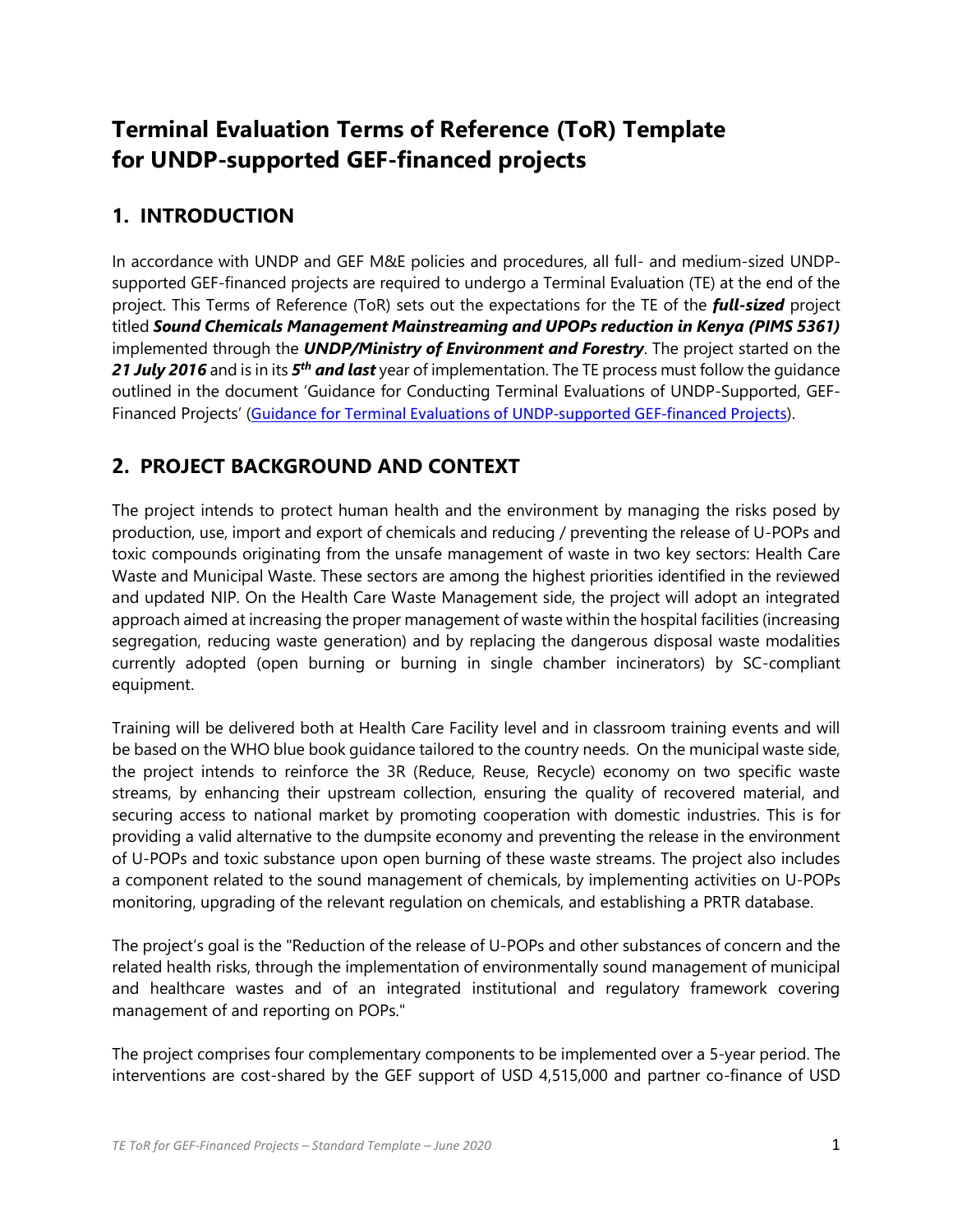21,009,805. Each component addresses a different barrier and has discrete outcomes, defined as follows: -

- Component 1. Streamlining sound management of chemicals and waste into national and county development activities through capacity building of MENR, MOH, county governments of Nairobi, Kisumu, Nakuru and Mombasa and the NGOs.
- Component 2. Introducing environmentally sound management of health care waste in selected healthcare facilities; policy and strategic plans to prepare them to adopt BAT and BEP disposal.
- Component 3. Demonstration of sound healthcare waste disposal technologies in a selected number of healthcare facilities in each county.
- Component 4. Minimizing releases of unintentionally produced POPs from open burning of waste.
- Component 5. Monitoring, learning, adaptive feedback, outreach and evaluation.

The Ministry of Environment and Forestry (ME&F) (Government) is the project's Implementing Partner that coordinates the participation of other stakeholders that include: the Ministry of Health (MoH); National Environment Management Authority (NEMA); Government Chemist Department (GCD); Water Resource Authority (WRA); University of Nairobi (UoN); Kenya Association of Manufacturers (KAM); Kenya Disaster Concern (KDC); and the Greenbelt Movement (GBM).

The project contributes to the attainment of the UN Development Assistance Framework **(UNDAF)**  Outcome 3.3: By 2022, people in Kenya benefit from sustainable natural resource management, a progressive and resilient green economy and the UNDP Country Programme Document (**CPD)** Output 4.2: Improved institutional and community capacity to deliver pro-poor, sustainable natural resource management initiatives through the following activities:

- Improve the country legislation on chemicals by defining quality and technical standards for disposal processes;
- Increase the knowledge and awareness of risk related to chemicals with a life cycle perspective;
- Build capacity on adoption and use of Best Available Techniques (BAT) and Best Environmental Practices (BEP) in health and solid waste management; and
- Build capacity of the country to monitor the presence of POPs with focus on air quality, atmospheric emissions and specific waste streams.

Two main observed changes since the implementation of the project in 2017 include: the enhanced capacity of responsible agencies to implement the Stockholm Convention (SC) and SAICM – awareness of their roles and alignment of policies/legislations to the SC; the BEP and BAT for treatment and disposal of health care waste demonstrated – more than 200 trained on and 13 facilities equipped for the treatment and disposal of the heath care waste.

### **3. TE PURPOSE**

The TE report will assess the achievement of project results against what was expected to be achieved and draw lessons that can both improve the sustainability of benefits from this project, and aid in the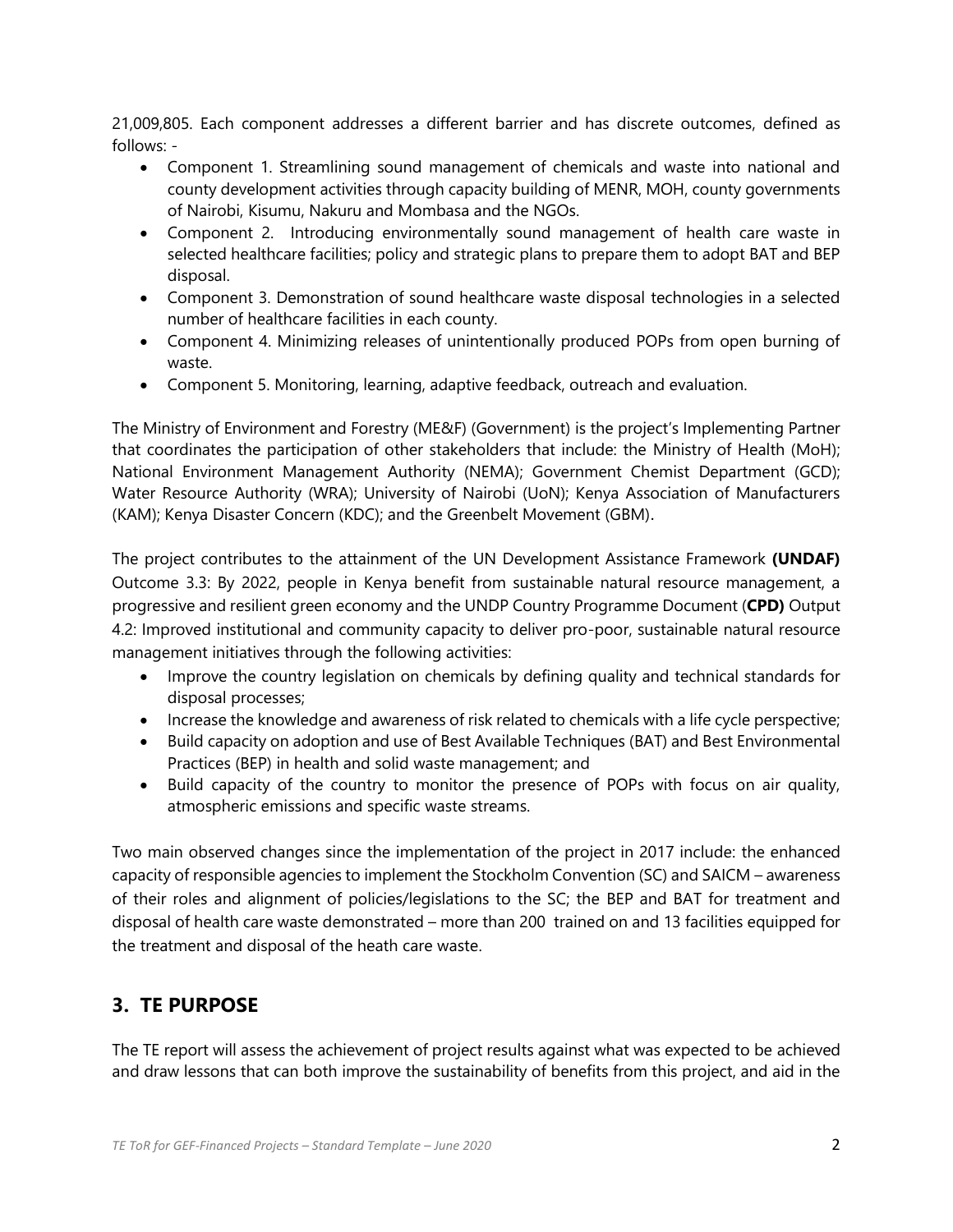overall enhancement of UNDP programming. The TE report promotes accountability and transparency and assesses the extent of project accomplishments.

The objectives of the evaluation are to assess the achievement of project results, and to draw lessons that can both improve the sustainability of benefits from this project, and aid in the overall enhancement of UNDP programming. The evaluation will also make recommendations for sustainability, replication and scaling up that will be used by the project partners to build on the gains made during the project.

### **4. TE APPROACH & METHODOLOGY**

The TE report must provide evidence-based information that is credible, reliable and useful.

The TE team, which will be made up of one international and one national consultant, will review all relevant sources of information including documents prepared during the preparation phase (i.e. PIF, UNDP Initiation Plan, UNDP Social and Environmental Screening Procedure/SESP) the Project Document, project reports including annual PIRs, project budget revisions, lesson learned reports, national strategic and legal documents, and any other materials that the team considers useful for this evidence-based evaluation. The TE team will review the baseline and midterm GEF focal area Core Indicators/Tracking Tools submitted to the GEF at the CEO endorsement and midterm stages and the terminal Core Indicators/Tracking Tools that must be completed before the TE field mission begins.

The TE team is expected to follow a participatory and consultative approach ensuring close engagement with the Project Team, government counterparts (the GEF Operational Focal Point), Implementing Partners, the UNDP Country Office, the Regional Technical Advisor, direct beneficiaries and other stakeholders.

Engagement of stakeholders is vital to a successful TE. Stakeholder involvement should include interviews with stakeholders who have project responsibilities, including but not limited to government counterparts, in particular the GEF operational focal point, UNDP Country Office, project team, UNDP GEF Technical Adviser based in the region and key stakeholders.; executing agencies, senior officials and task team/component leaders, key experts and consultants in the subject area, Project Board, project beneficiaries, academia, local government and CSOs, etc. Stakeholder involvement should include interviews with stakeholders who have project responsibilities, including but not limited to: Ministry of Environment and Forestry, Ministry of Health, National Environment Management Authority, Water Resources Authority, University of Nairobi, Kenya Association of Manufacturers, Green Belt Movement, Health facilities, County Governments Local community solid waste management enterprises groups, among other key project stakeholders.

Additionally, the TE team is expected to conduct field missions or virtual reviews to **the project target counties of Mombasa, Nairobi, Nakuru and Kisumu**, including the following project sites – sample of health care facilities, solid waste management groups and dumpsites.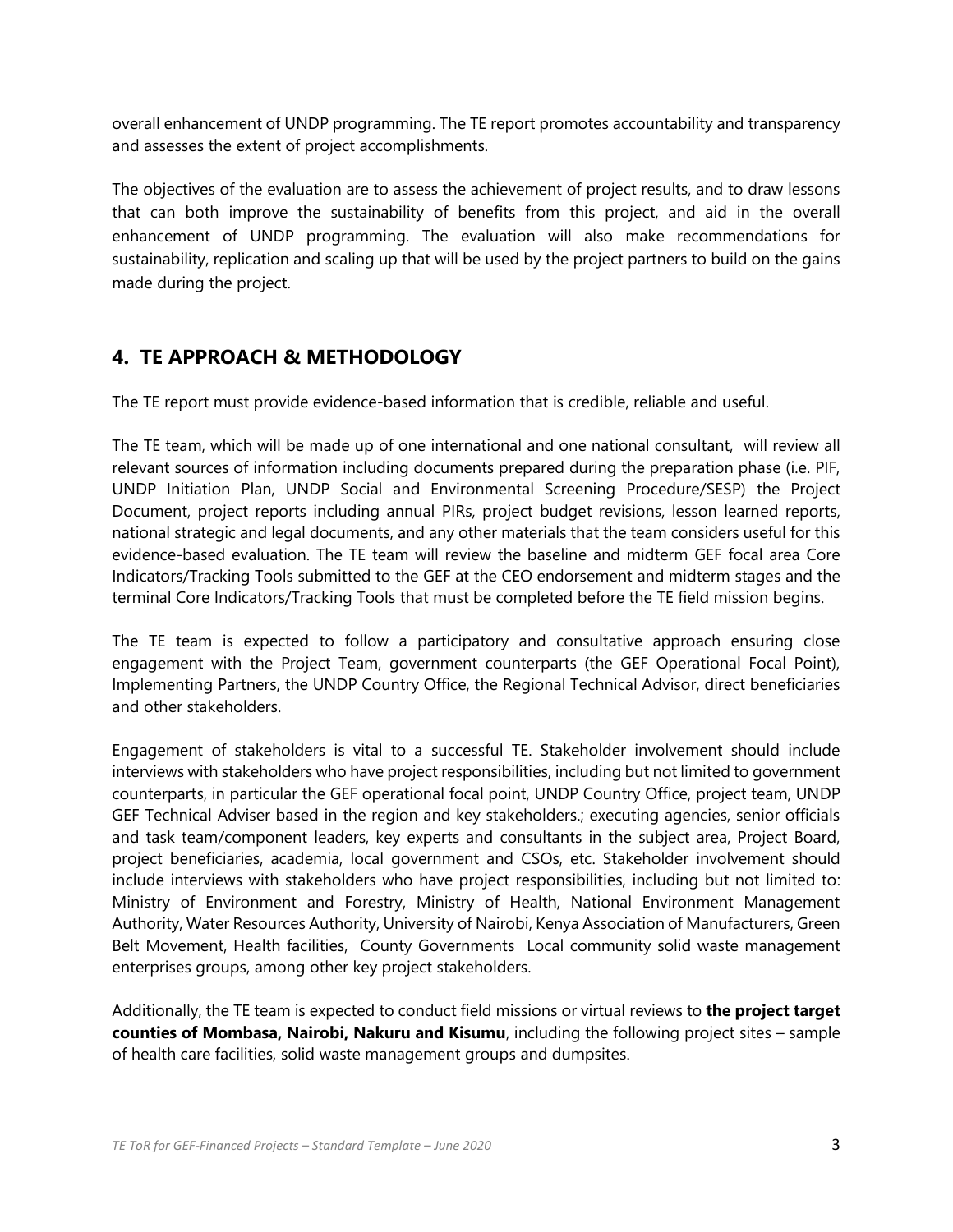The specific design and methodology for the TE should emerge from consultations between the TE team and the above-mentioned parties regarding what is appropriate and feasible for meeting the TE purpose and objectives and answering the evaluation questions, given limitations of budget, time and data. The TE team must use gender-responsive methodologies and tools and ensure that gender equality and women's empowerment, as well as other cross-cutting issues and SDGs are incorporated into the TE report.

The final methodological approach including interview schedule, field visits and data to be used in the evaluation must be clearly outlined in the TE Inception Report and be fully discussed and agreed between UNDP, stakeholders and the TE team.

The final report must describe the full TE approach taken and the rationale for the approach making explicit the underlying assumptions, challenges, strengths and weaknesses about the methods and approach of the evaluation.

### **5. DETAILED SCOPE OF THE TE**

The TE will assess project performance against expectations set out in the project's Logical Framework/Results Framework (see ToR Annex A). The TE will assess results according to the criteria outlined in the Guidance for TEs of UNDP-supported GEF-financed Projects ([Guidance for Terminal](https://eur03.safelinks.protection.outlook.com/?url=http%3A%2F%2Fweb.undp.org%2Fevaluation%2Fguideline%2Fdocuments%2FGEF%2FTE_GuidanceforUNDP-supportedGEF-financedProjects.pdf&data=02%7C01%7Cwashington.ayiemba%40undp.org%7C1dc9f8b924404c4e69a708d84a60d3eb%7Cb3e5db5e2944483799f57488ace54319%7C0%7C0%7C637341127014563376&sdata=TjIi1yAmJPN7UAP4bTL5WMdmBVY7ugy6CErBYFT6b8w%3D&reserved=0)  [Evaluations of UNDP-supported GEF-financed Projects\)](https://eur03.safelinks.protection.outlook.com/?url=http%3A%2F%2Fweb.undp.org%2Fevaluation%2Fguideline%2Fdocuments%2FGEF%2FTE_GuidanceforUNDP-supportedGEF-financedProjects.pdf&data=02%7C01%7Cwashington.ayiemba%40undp.org%7C1dc9f8b924404c4e69a708d84a60d3eb%7Cb3e5db5e2944483799f57488ace54319%7C0%7C0%7C637341127014563376&sdata=TjIi1yAmJPN7UAP4bTL5WMdmBVY7ugy6CErBYFT6b8w%3D&reserved=0).

The objectives of the evaluation are:

- to assess the achievement of project results,
- to draw lessons that can both improve the sustainability of benefits from this project, and
- aid in the overall enhancement of UNDP programming.

The Findings section of the TE report will cover the topics listed below. A full outline of the TE report's content is provided in ToR Annex C.

The asterisk "(\*)" indicates criteria for which a rating is required.

Findings

- i. Project Design/Formulation
- National priorities and country driven-ness
- Theory of Change
- Gender equality and women's empowerment
- Social and Environmental Standards (Safeguards)
- Analysis of Results Framework: project logic and strategy, indicators
- Assumptions and Risks
- Lessons from other relevant projects (e.g. same focal area) incorporated into project design
- Planned stakeholder participation
- Linkages between project and other interventions within the sector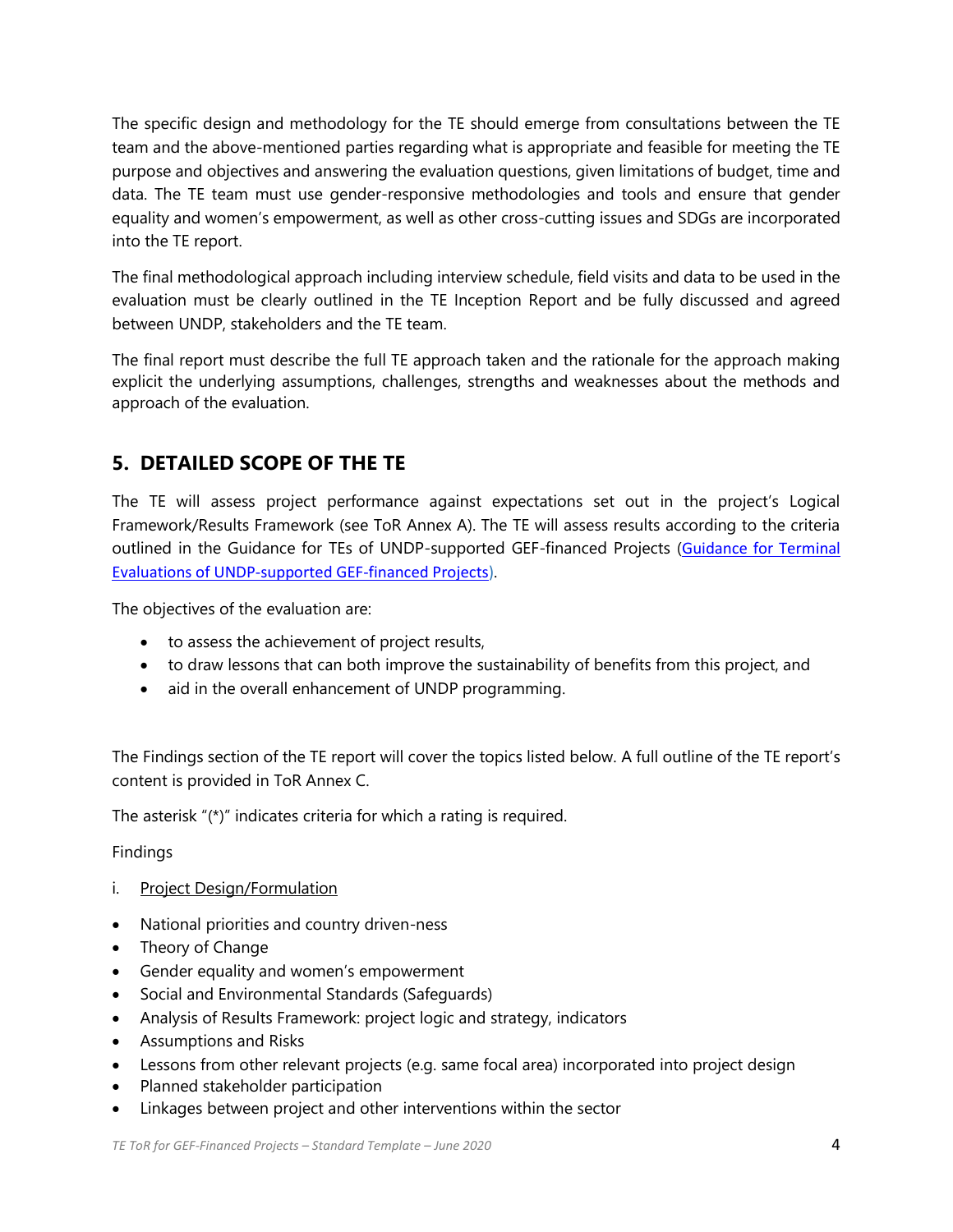- Management arrangements
- ii. Project Implementation
- Adaptive management (changes to the project design and project outputs during implementation)
- Actual stakeholder participation and partnership arrangements
- Project Finance and Co-finance
- Monitoring & Evaluation: design at entry  $(*)$ , implementation  $(*)$ , and overall assessment of M&E (\*)
- Implementing Agency (UNDP) (\*) and Executing Agency (\*), overall project oversight/implementation and execution (\*)
- Risk Management, including Social and Environmental Standards (Safeguards)

#### iii. Project Results

- Assess the achievement of outcomes against indicators by reporting on the level of progress for each objective and outcome indicator at the time of the TE and noting final achievements
- Relevance (\*), Effectiveness (\*), Efficiency (\*) and overall project outcome (\*)
- Sustainability: financial  $(*)$ , socio-political  $(*)$ , institutional framework and governance  $(*)$ , environmental (\*), overall likelihood of sustainability (\*)
- Country ownership
- Gender equality and women's empowerment
- Cross-cutting issues (poverty alleviation, improved governance, climate change mitigation and adaptation, disaster prevention and recovery, human rights, capacity development, South-South cooperation, knowledge management, volunteerism, etc., as relevant)
- GEF Additionality
- Catalytic Role / Replication Effect
- Progress to impact

#### Main Findings, Conclusions, Recommendations and Lessons Learned

- The TE team will include a summary of the main findings of the TE report. Findings should be presented as statements of fact that are based on analysis of the data.
- The section on conclusions will be written in light of the findings. Conclusions should be comprehensive and balanced statements that are well substantiated by evidence and logically connected to the TE findings. They should highlight the strengths, weaknesses and results of the project, respond to key evaluation questions and provide insights into the identification of and/or solutions to important problems or issues pertinent to project beneficiaries, UNDP and the GEF, including issues in relation to gender equality and women's empowerment.
- Recommendations should provide concrete, practical, feasible and targeted recommendations directed to the intended users of the evaluation about what actions to take and decisions to make.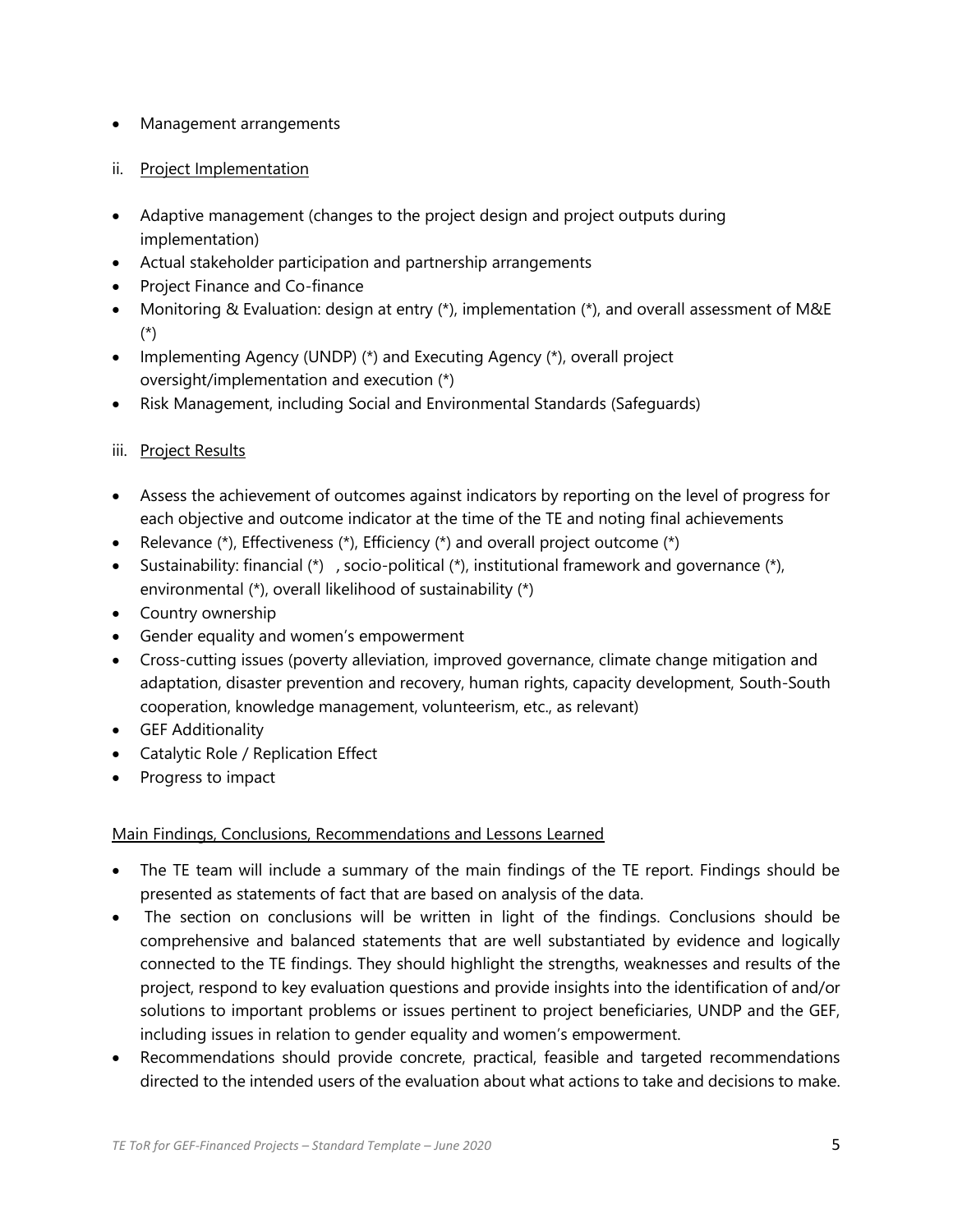The recommendations should be specifically supported by the evidence and linked to the findings and conclusions around key questions addressed by the evaluation.

- The TE report should also include lessons that can be taken from the evaluation, including best practices in addressing issues relating to relevance, performance and success that can provide knowledge gained from the particular circumstance (programmatic and evaluation methods used, partnerships, financial leveraging, etc.) that are applicable to other GEF and UNDP interventions. When possible, the TE team should include examples of good practices in project design and implementation.
- It is important for the conclusions, recommendations and lessons learned of the TE report to incorporate gender equality and empowerment of women.

The TE report will include an Evaluation Ratings Table, as shown below:

#### **ToR Table 2: Evaluation Ratings Table for** *Sound Chemicals Management Mainstreaming and UPOPs reduction in Kenya (PIMS 5361)*

| Monitoring & Evaluation (M&E)               | Rating <sup>1</sup> |
|---------------------------------------------|---------------------|
| M&E design at entry                         |                     |
| M&E Plan Implementation                     |                     |
| Overall Quality of M&E                      |                     |
| Implementation & Execution                  | Rating              |
| Quality of UNDP Implementation/Oversight    |                     |
| Quality of Implementing Partner Execution   |                     |
| Overall quality of Implementation/Execution |                     |
| <b>Assessment of Outcomes</b>               | Rating              |
| Relevance                                   |                     |
| Effectiveness                               |                     |
| Efficiency                                  |                     |
| <b>Overall Project Outcome Rating</b>       |                     |
| Sustainability                              | Rating              |
| <b>Financial resources</b>                  |                     |
| Socio-political/economic                    |                     |
| Institutional framework and governance      |                     |
| Environmental                               |                     |
| Overall Likelihood of Sustainability        |                     |

### **6. TIMEFRAME**

<sup>1</sup> Outcomes, Effectiveness, Efficiency, M&E, Implementation/Oversight & Execution, Relevance are rated on a 6-point scale: 6=Highly Satisfactory (HS), 5=Satisfactory (S), 4=Moderately Satisfactory (MS), 3=Moderately Unsatisfactory (MU), 2=Unsatisfactory (U), 1=Highly Unsatisfactory (HU). Sustainability is rated on a 4-point scale: 4=Likely (L), 3=Moderately Likely (ML), 2=Moderately Unlikely (MU), 1=Unlikely (U)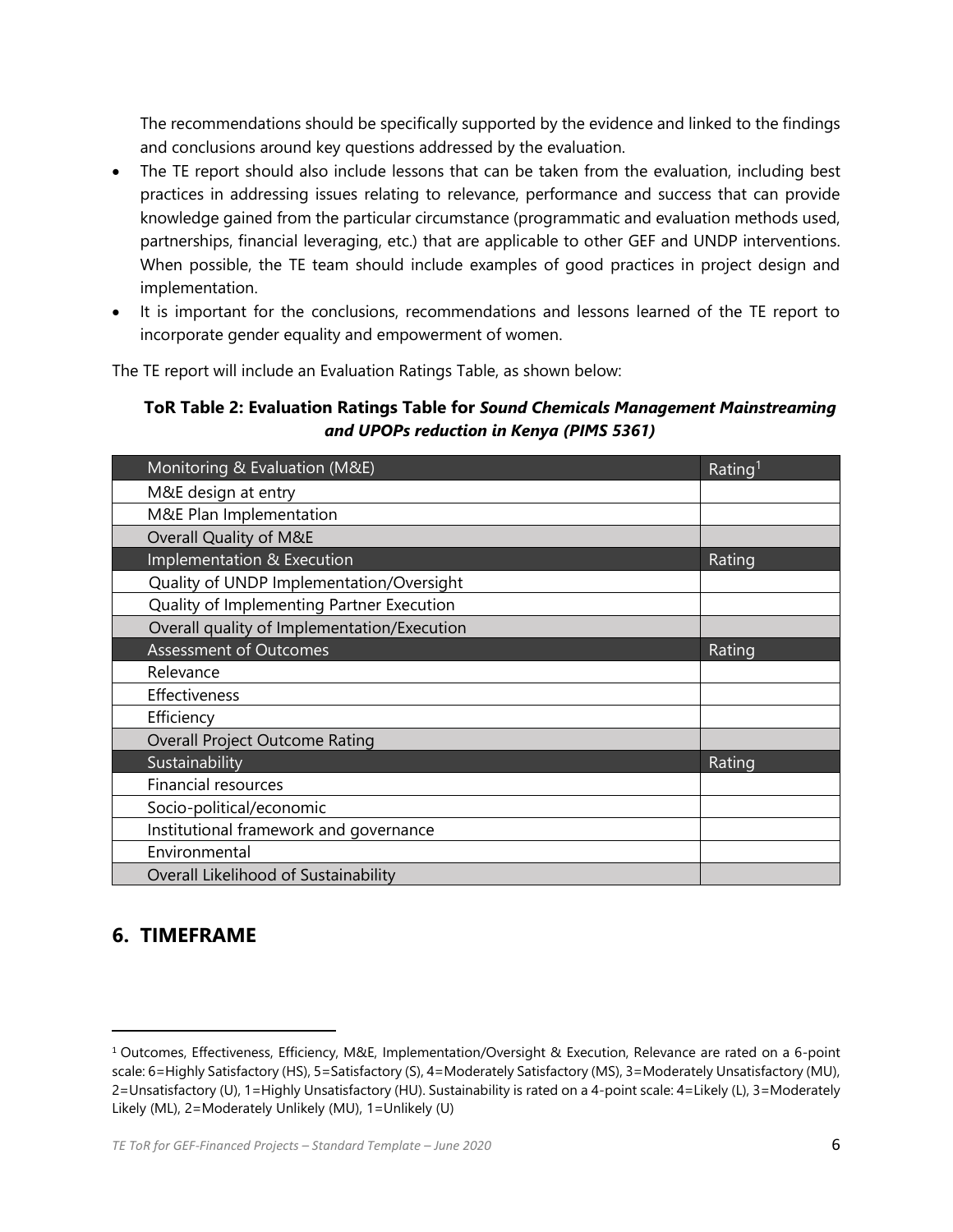The total duration of the TE will be approximately 40 working days over a time period of 10 weeks starting on 21<sup>st</sup> April 2021 and ending by 2<sup>nd</sup> July 2021. The tentative TE timeframe is as follows:

| Timeframe                                         | <b>Activity</b>                                                          |
|---------------------------------------------------|--------------------------------------------------------------------------|
| 7 <sup>th</sup> April 2021                        | Application closes                                                       |
| 19th April 2021                                   | Selection of TE team (contract signing)                                  |
| $21^{st}$ April – $5^{th}$ May – 10               | Preparation period for TE team (handover of documentation),              |
| days                                              | Document review and analysis for TE Inception Report Preparation         |
| 5 <sup>th</sup> May 2021                          | Submission of 1 <sup>st</sup> Draft Inception Report                     |
| $5^{th}$ May 2021 - 7 <sup>th</sup> May           | Finalization and Validation of TE Inception Report; latest start of TE   |
| 2021 - 2 days                                     | mission                                                                  |
| $7th$ May 2021 – 20 <sup>th</sup> May             | TE mission: stakeholder meetings, virtual interviews, field visits, etc. |
| 2021 - 10 days                                    |                                                                          |
| $20^{th}$ May 2021 - 1                            | Mission wrap-up meeting & presentation of initial findings; earliest end |
|                                                   | of TE mission                                                            |
| $24^{th}$ May 2021 - 10 <sup>th</sup>             | Preparation of draft TE report                                           |
| June - 8 days                                     |                                                                          |
| 11 <sup>st</sup> June 2021                        | Circulation of draft TE report for comments                              |
| 7 <sup>th</sup> June 2021 - 21 <sup>st</sup> June | Incorporation of comments on draft TE report into Audit Trail &          |
| 2021 - 11 days                                    | finalization of TE report                                                |
| $21^{st}$ June 2021 – 24 <sup>th</sup>            | Preparation and Issuance of Management Response                          |
| June 2021 - 3 days                                |                                                                          |
| 25 <sup>th</sup> June 2021 - 1 day                | Concluding Virtual Stakeholder Workshop                                  |
| 30 <sup>th</sup> June 2021 – 2 days               | Approval of the final TE Report                                          |
| $1sth$ July 2021                                  | Expected date of full TE completion                                      |

Options for site visits should be provided in the TE Inception Report.

### **7. TE DELIVERABLES**

| #              | <b>Deliverable</b>     | Description                                                                                 | Timing                                                                         | <b>Responsibilities</b>                                                                                       |
|----------------|------------------------|---------------------------------------------------------------------------------------------|--------------------------------------------------------------------------------|---------------------------------------------------------------------------------------------------------------|
|                | TE Inception<br>Report | TE team clarifies<br>objectives,<br>methodology and<br>timing of the TE                     | No later than 2<br>weeks before the<br>TE mission: 5 <sup>th</sup><br>May 2021 | TE team submits<br>Inception Report to<br>Commissioning Unit and<br>project management                        |
| $\overline{2}$ | Presentation           | Initial Findings                                                                            | End of TE mission:<br>21 <sup>th</sup> May 2021                                | TE team presents to<br>Commissioning Unit and<br>project management                                           |
| 3              | Draft TE Report        | Full draft report (using<br>quidelines on report<br>content in ToR Annex<br>C) with annexes | Within 2.5 weeks<br>of end of TE<br>mission: 1 <sup>st</sup> June<br>2021      | TE team submits to<br>Commissioning Unit;<br>reviewed by RTA, Project<br>Coordinating Unit, GEF<br><b>OFP</b> |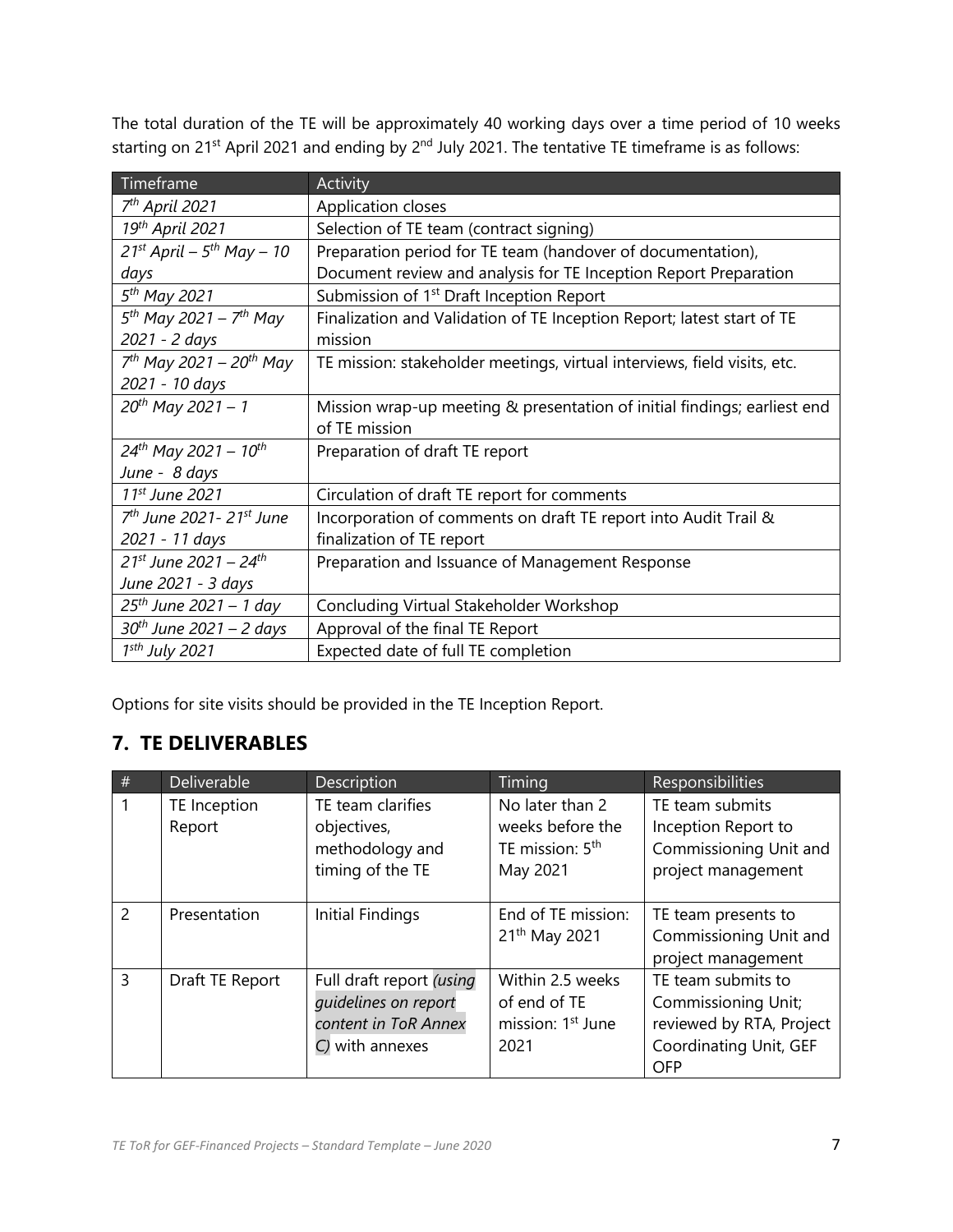| Final TE Report*<br>+ Audit Trail | Revised final report<br>and TE Audit trail in<br>which the TE details                                                            | Within 1 week of<br>receiving<br>comments on | TE team submits both<br>documents to the<br><b>Commissioning Unit</b> |
|-----------------------------------|----------------------------------------------------------------------------------------------------------------------------------|----------------------------------------------|-----------------------------------------------------------------------|
|                                   | how all received<br>comments have (and<br>have not) been<br>addressed in the final<br>TE report (See template<br>in ToR Annex H) | draft report: 30 <sup>th</sup><br>June 2021  |                                                                       |

\*All final TE reports will be quality assessed by the UNDP Independent Evaluation Office (IEO). Details of the IEO's quality assessment of decentralized evaluations can be found in Section 6 of the UNDP Evaluation Guidelines. 2

## **8. TE ARRANGEMENTS**

The principal responsibility for managing the TE resides with the **UNDP Country Office in Kenya**.

A team of two independent evaluators will conduct the TE – one international (1) and one national (1) consultants.

The UNDP Kenya Office will contract the evaluators and ensure the timely provision of per diems and travel arrangements within the country for the TE team. The Project Team will be responsible for liaising with the TE team to provide all relevant documents, set up stakeholder interviews, and arrange field visits.

The TE is expected to be **majorly a virtual evaluation**, with the consult(s) based at their home station due to COVID-19 restrictions and safety protocols. Only the national consultant will be expected to conduct a field visit to the project locations in the target project counties of Mombasa, Nairobi, Nakuru and Kisumu. However, if travel is possible for the international consultant, Nairobi shall be the duty station of the consultant and they will participate in the field visit.

#### **Travel:**

- International travel may be required to *Ghana* during the TE mission;
- The BSAFE course must be successfully completed prior to commencement of travel;
- Individual Consultants are responsible for ensuring they have vaccinations/inoculations when travelling to certain countries, as designated by the UN Medical Director.
- Consultants are required to comply with the UN security directives set forth under: <https://dss.un.org/dssweb/>
- All related travel expenses will be covered and will be reimbursed as per UNDP rules and regulations

<sup>2</sup> Access at[: http://web.undp.org/evaluation/guideline/section-6.shtml](http://web.undp.org/evaluation/guideline/section-6.shtml)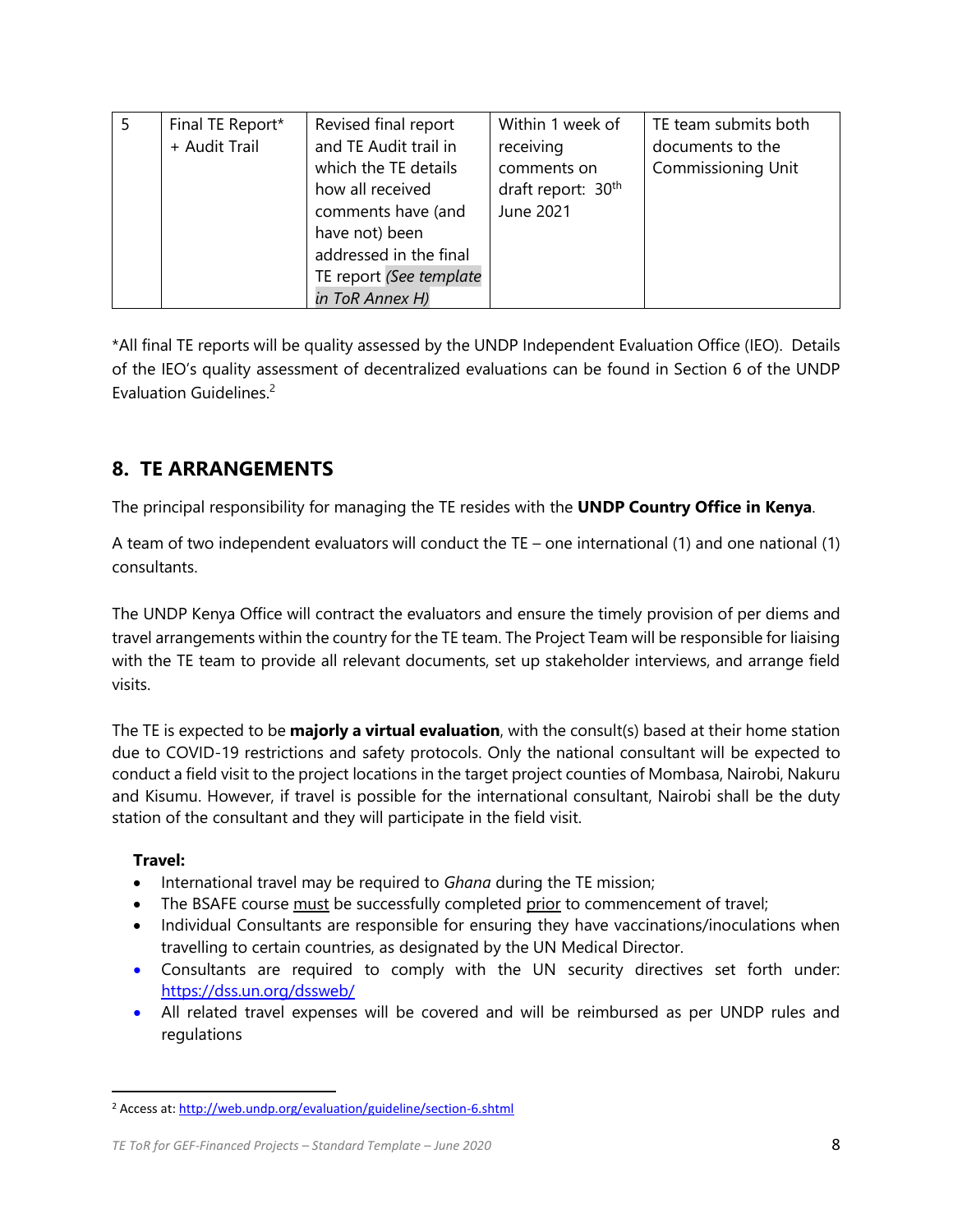### **9. TE TEAM COMPOSITION**

A team of two independent evaluators will conduct the TE – one international (1) and one local (1) consultants. The International Consultant will be the team leader and will work closely with the National Consultant. The consultants shall have prior experience in evaluating similar projects. Experience with GEF financed projects is an advantage. The National Consultant will support the International Consultant who will have the overall responsibility for the conduct of the evaluation exercise as well as quality and timely submission of reports (inception, draft, final etc). The International Consultant will be accountable to UNDP for the delivery results on this assignment.

The evaluator(s) cannot have participated in the project preparation, formulation and/or implementation (including the writing of the project document), must not have conducted this project's Mid-Term Review and should not have a conflict of interest with the project's related activities.

The selection of evaluators will be aimed at maximizing the overall "team" qualities in the following areas:

#### **A. Team Leader- International Consultant (100%)**

#### Education

• Master's degree in Environmental Sciences, Natural Resources Management, Water Sanitation and Hygiene (WASH), Waste management, Chemical Sciences, Engineering, Health or other closely related field (10 marks).

#### Experience

- At least 8 years' experience with results-based management project mid-term or terminal evaluations, preferably for GEF, GCF (chemicals etc.) projects (25 marks).
- Experience applying SMART indicators and reconstructing or validating baseline scenarios (10 marks).
- Competence in adaptive management, as applied to sound chemicals management (10 marks);
- Knowledge of and experience working in Kenya or East Africa on sound chemicals management is an asset (10 marks).
- Minimum 10 years of experience in relevant technical areas (20 marks).
- Demonstrated understanding of issues related to gender and the Chemicals and Waste Focal Area; experience in gender responsive evaluation and analysis (5 marks).
- Excellent communication skills; demonstrable analytical skills; and project evaluation/review experience within United Nations system will be considered an asset (5 marks).

#### **Language**

• Fluency in written and spoken English (5 marks).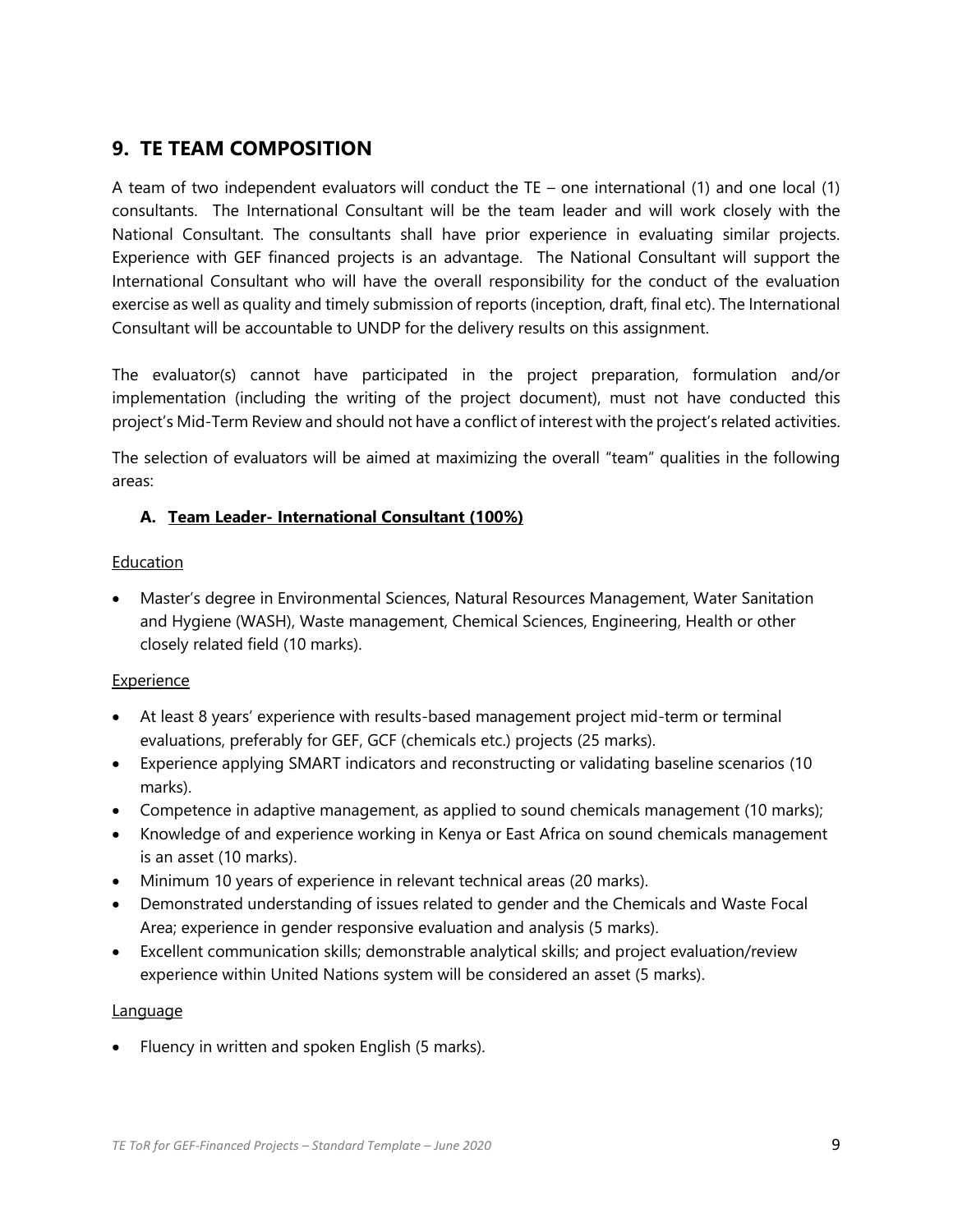#### **B. Team Member - National Consultant (100%)**

#### **Education**

• Master's degree in Environmental Sciences, Natural Resources Management, Water Sanitation and Hygiene (WASH), Waste management, Chemical sciences, Engineering, Health or other closely related field (10 marks).

#### **Experience**

- At least 5 years' experience with results-based management project mid-term or terminal evaluations, preferably for GEF/sound chemicals management projects (25 marks).
- Experience applying SMART indicators and reconstructing or validating baseline scenarios (10 marks).
- Competence in adaptive management, as applied to sound chemicals management (10 marks).
- Knowledge of and experience working in Kenya or East Africa on chemicals management is an asset (10 marks).
- Minimum 5 years of experience in relevant technical areas (20 marks).
- Demonstrated understanding of issues related to gender and the Chemicals ad Waste Focal Area; experience in gender responsive evaluation and analysis (5 marks).
- Excellent communication skills; demonstrable analytical skills; and project evaluation/review experience within United Nations system will be considered an asset (5 marks).

#### **Language**

- Fluency in written and spoken English with fluency in oral (3 marks),
- Kiswahili is an asset (2 marks).

### **10. EVALUATOR ETHICS**

The TE team will be held to the highest ethical standards and is required to sign a code of conduct upon acceptance of the assignment. This evaluation will be conducted in accordance with the principles outlined in the UNEG 'Ethical Guidelines for Evaluation'. The evaluator must safeguard the rights and confidentiality of information providers, interviewees and stakeholders through measures to ensure compliance with legal and other relevant codes governing collection of data and reporting on data. The evaluator must also ensure security of collected information before and after the evaluation and protocols to ensure anonymity and confidentiality of sources of information where that is expected. The information knowledge and data gathered in the evaluation process must also be solely used for the evaluation and not for other uses without the express authorization of UNDP and partners.

### **11. PAYMENT SCHEDULE**

• 20% payment upon satisfactory delivery of the final TE Inception Report and approval by the Commissioning Unit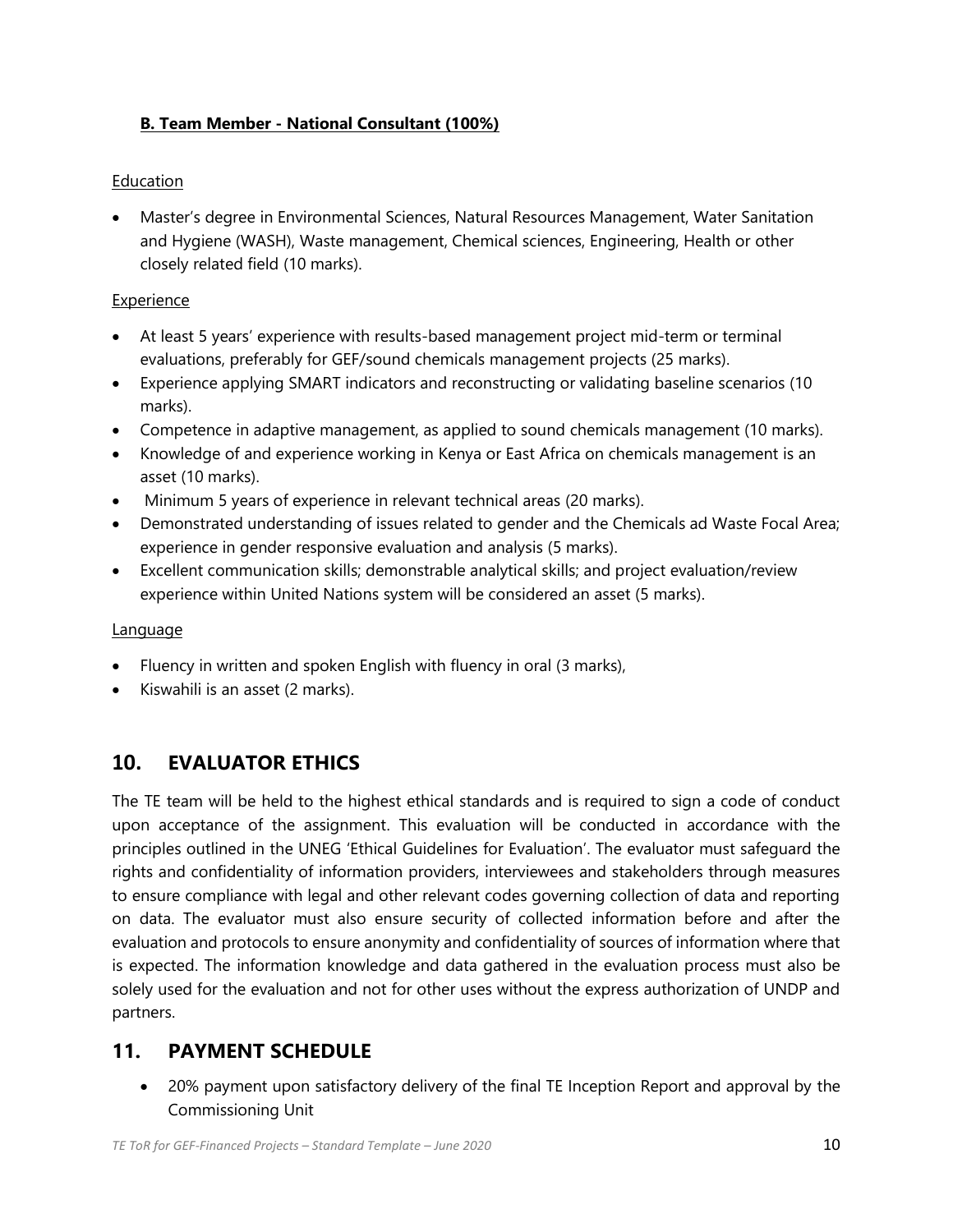- 40% payment upon satisfactory delivery of the draft TE report to the Commissioning Unit
- 40% payment upon satisfactory delivery of the final TE report and approval by the Commissioning Unit and RTA (via signatures on the TE Report Clearance Form) and delivery of completed TE Audit Trail

Criteria for issuing the final payment of  $40\%$ <sup>3</sup>:

- The final TE report includes all requirements outlined in the TE TOR and is in accordance with the TE guidance.
- The final TE report is clearly written, logically organized, and is specific for this project (i.e. text has not been cut & pasted from other TE reports).
- The Audit Trail includes responses to and justification for each comment listed.

### **12. APPLICATION PROCESS<sup>4</sup>**

Presentation of Proposal:

- a) Letter of Confirmation of Interest and Availability using th[e template](https://intranet.undp.org/unit/bom/pso/Support%20documents%20on%20IC%20Guidelines/Template%20for%20Confirmation%20of%20Interest%20and%20Submission%20of%20Financial%20Proposal.docx)<sup>5</sup> provided by UNDP;
- b) **CV** and a **Personal History Form** [\(P11 form](http://www.undp.org/content/dam/undp/library/corporate/Careers/P11_Personal_history_form.doc)<sup>6</sup>);
- c) Brief description **of approach to work/technical proposal** of why the individual considers him/herself as the most suitable for the assignment, and a proposed methodology on how they will approach and complete the assignment; (max 1 page)
- d) **Financial Proposal** that indicates the all-inclusive fixed total contract price and all other travel related costs (such as flight ticket, per diem, etc), supported by a breakdown of costs, as per template attached to the **Letter of Confirmation of Interest template**. If an applicant is employed by an organization/company/institution, and he/she expects his/her employer to charge a management fee in the process of releasing him/her to UNDP under Reimbursable Loan Agreement (RLA), the applicant must indicate at this point, and ensure that all such costs are duly incorporated in the financial proposal submitted to UNDP.

All application materials should be submitted to the address ([consultants.ken@undp.org;](mailto:consultants.ken@undp.org)) in a sealed envelope indicating the following reference "Consultant for Terminal Evaluation of *Sound Chemicals Management Mainstreaming and UPOPs reduction in Kenya (PIMS 5361)*or by email at the

<sup>&</sup>lt;sup>3</sup> The Commissioning Unit is obligated to issue payments to the TE team as soon as the terms under the ToR are fulfilled. If there is an ongoing discussion regarding the quality and completeness of the final deliverables that cannot be resolved between the Commissioning Unit and the TE team, the Regional M&E Advisor and Vertical Fund Directorate will be consulted. If needed, the Commissioning Unit's senior management, Procurement Services Unit and Legal Support Office will be notified as well so that a decision can be made about whether or not to withhold payment of any amounts that may be due to the evaluator(s), suspend or terminate the contract and/or remove the individual contractor from any applicable rosters. See the UNDP Individual Contract Policy for further details:

[https://popp.undp.org/\\_layouts/15/WopiFrame.aspx?sourcedoc=/UNDP\\_POPP\\_DOCUMENT\\_LIBRARY/Public/PSU\\_Individual%20Cont](https://popp.undp.org/_layouts/15/WopiFrame.aspx?sourcedoc=/UNDP_POPP_DOCUMENT_LIBRARY/Public/PSU_Individual%20Contract_Individual%20Contract%20Policy.docx&action=default) [ract\\_Individual%20Contract%20Policy.docx&action=default](https://popp.undp.org/_layouts/15/WopiFrame.aspx?sourcedoc=/UNDP_POPP_DOCUMENT_LIBRARY/Public/PSU_Individual%20Contract_Individual%20Contract%20Policy.docx&action=default)

<sup>4</sup> Engagement of evaluators should be done in line with guidelines for hiring consultants in the POPP <https://popp.undp.org/SitePages/POPPRoot.aspx>

<sup>5</sup>[https://intranet.undp.org/unit/bom/pso/Support%20documents%20on%20IC%20Guidelines/Template%20for%20Confirmation%20](https://intranet.undp.org/unit/bom/pso/Support%20documents%20on%20IC%20Guidelines/Template%20for%20Confirmation%20of%20Interest%20and%20Submission%20of%20Financial%20Proposal.docx) [of%20Interest%20and%20Submission%20of%20Financial%20Proposal.docx](https://intranet.undp.org/unit/bom/pso/Support%20documents%20on%20IC%20Guidelines/Template%20for%20Confirmation%20of%20Interest%20and%20Submission%20of%20Financial%20Proposal.docx)

<sup>6</sup> [http://www.undp.org/content/dam/undp/library/corporate/Careers/P11\\_Personal\\_history\\_form.doc](http://www.undp.org/content/dam/undp/library/corporate/Careers/P11_Personal_history_form.doc)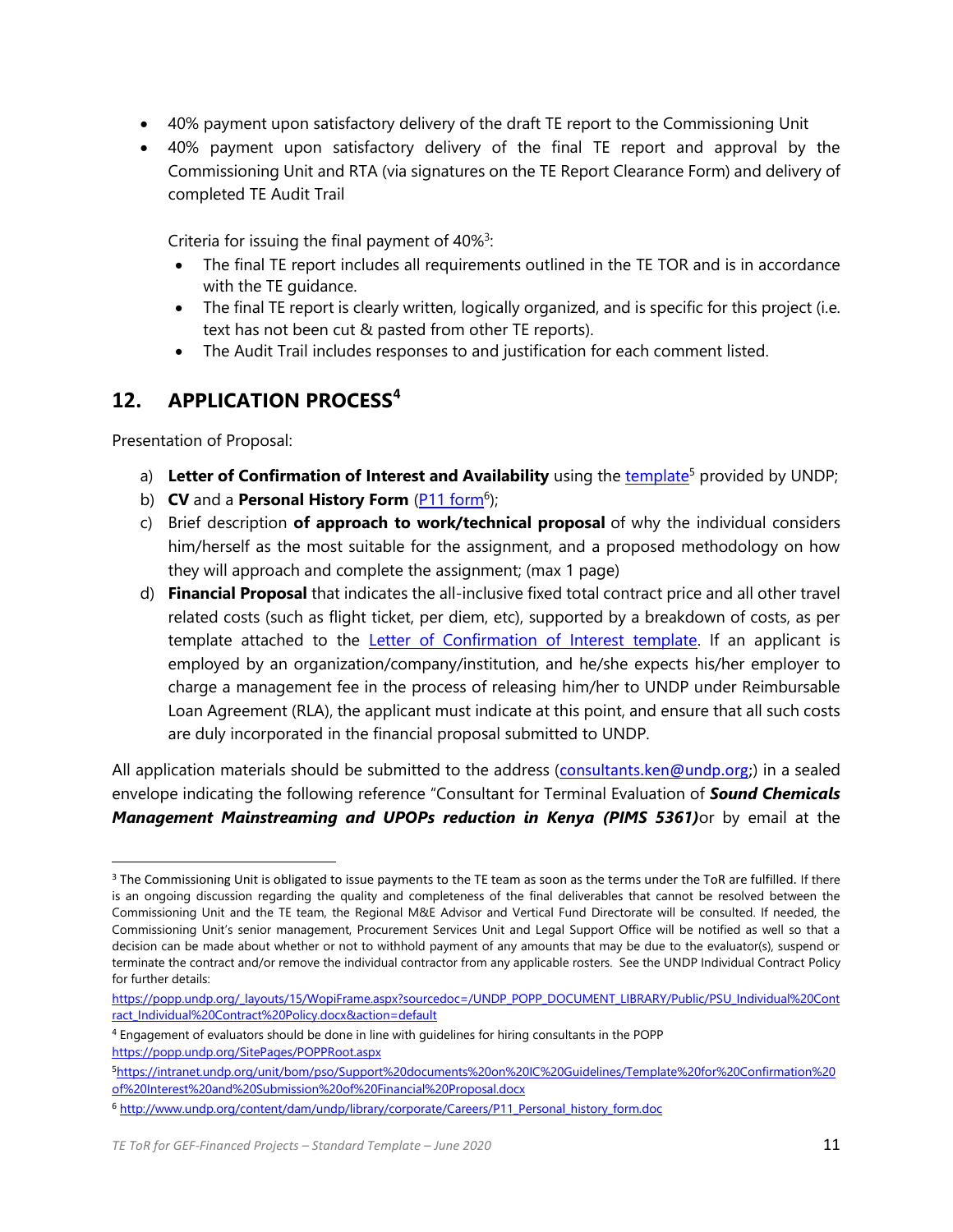following address ONLY: *(*[consultants.ken@undp.org;](mailto:consultants.ken@undp.org) *)* by *(time and date)*. Incomplete applications will be excluded from further consideration.

**Criteria for Evaluation of Proposal:** Only those applications which are responsive and compliant will be evaluated. Offers will be evaluated according to the Combined Scoring method – where the educational background and experience on similar assignments will be weighted at 70% and the price proposal will weigh as 30% of the total scoring. The applicant receiving the Highest Combined Score that has also accepted UNDP's General Terms and Conditions will be awarded the contract.

### **13. TOR ANNEXES**

- ToR Annex A: Project Logical/Results Framework
- ToR Annex B: Project Information Package to be reviewed by TE team
- ToR Annex C: Content of the TE report
- ToR Annex D: Evaluation Criteria Matrix template
- ToR Annex E: UNEG Code of Conduct for Evaluators
- ToR Annex F: TE Rating Scales
- ToR Annex G: TE Report Clearance Form
- ToR Annex H: TE Audit Trail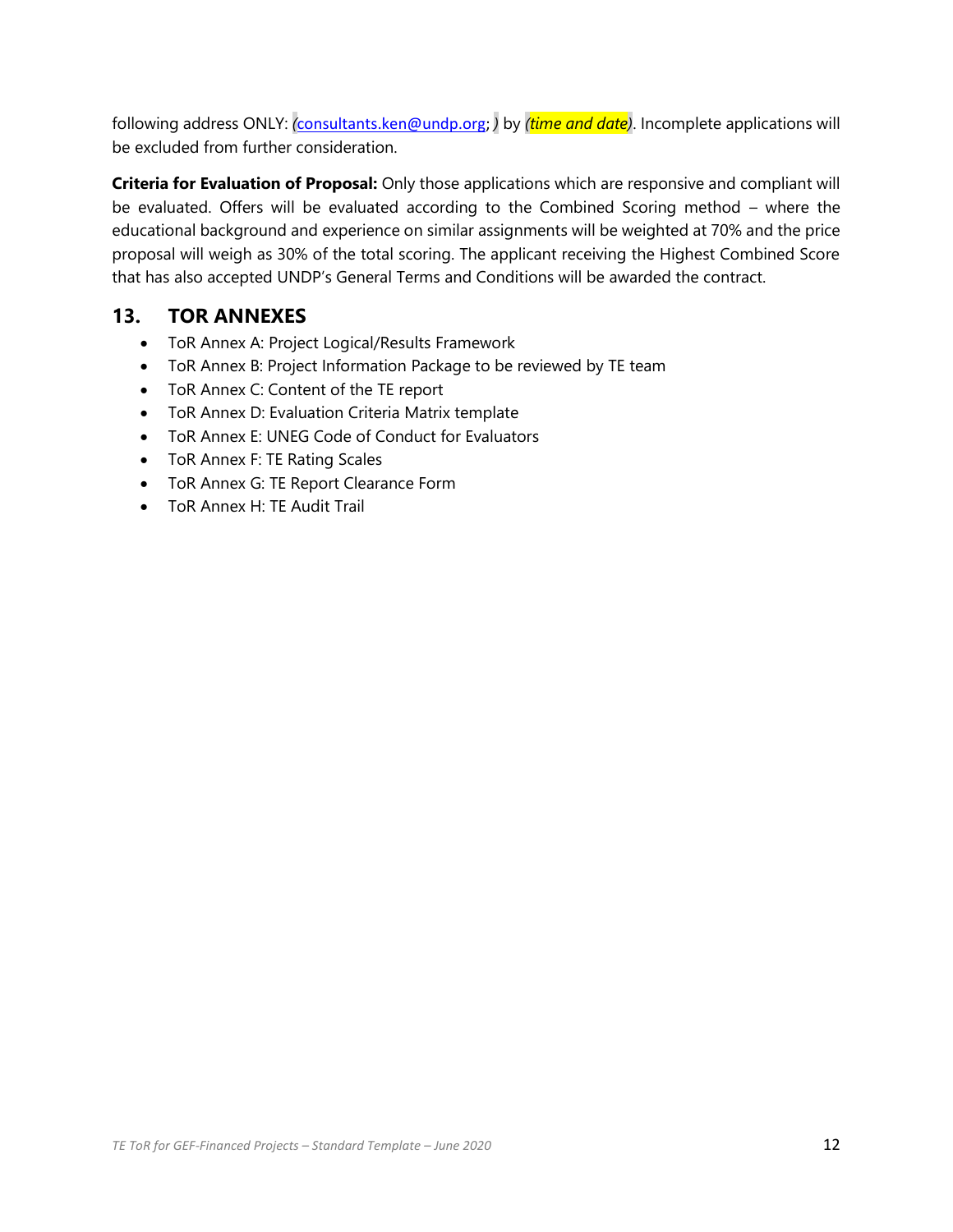|                    | Indicator       | <b>Baseline</b>    | <b>Targets</b>            | <b>Source of</b>    | <b>Risks and Assumptions</b> |
|--------------------|-----------------|--------------------|---------------------------|---------------------|------------------------------|
|                    |                 |                    | <b>End of Project</b>     | verification        |                              |
| Project Objective: | Existence of a  | Chemicals have     | Guidelines for relevant   | Guidelines in place | Assumptions                  |
| Reduction of the   | SC compliant    | received           | institutions on how to    |                     | The MENR and MOH             |
| releases of U-     | institutional   | heightened         | streamline chemicals      | Economic            | continue to have joint       |
| POPs and other     | and regulatory  | attention in       | management into their     | instruments in      | plans.                       |
| substances of      | framework       | Kenya. Kenya is    | policies, strategies and  | manufacture, use,   | MENR liaises properly with   |
| concern and of     | covering        | an active          | action plans              | import, export of   | the National Treasury and    |
| the related health | management      | participant in     |                           | chemicals in use    | the Ministry of Planning to  |
| risk through the   | and reporting   | SAICM, being       |                           | reflecting the      | highlight importance of      |
| implementation of  | of POPs.        | current president  | Updated pieces of         | hazards that        | chemicals in national        |
| ESM of municipal   |                 | of ICCM4, a Party  | relevant legislation      | specific chemicals  | development                  |
| and healthcare     | Amount of U-    | to Rotterdam,      |                           | pose                | MOH prioritises HCW in its   |
| waste and of an    | POPs releases   | Basel, Stockholm   | Review of the HCWM        |                     | strategic plan 2015-2020     |
| integrated         | in the          | Conventions and    | guidelines                | <b>NEMA</b> audit   | The selected CBOs and        |
| institutional and  | environment     | signatory to the   |                           | reports for the     | NGOs participate             |
| regulatory         | from HCW        | Minamata           | Selection of health care  | participating       | effectively in the project   |
| framework          | disposal        | Convention on      | facilities that can be    | facilities          | The steering committee       |
| covering           | avoided.        | Mercury.           | used to demonstrate       |                     | operates in an effective     |
| management and     |                 |                    | environmentally sound     | Interim Review of   | way.                         |
| reporting of POPs. | Amount of U-    | Despite having     | management of HCW         | the HCF on how      |                              |
|                    | POPs release in | good policies,     |                           | much has been       |                              |
|                    | the             | strategies,        | At least 50% of HCW is    | disposed through    | Risks (low):                 |
|                    | environment     | guidelines and     | disposed in ESM           | 3R, non burn        | Institutions losing          |
|                    | from municipal  | legislation on     |                           | technologies        | momentum and                 |
|                    | waste disposal  | solid waste, the   | 30% of Municipal waste    | incineration        | commitments.                 |
|                    | avoided.        | country continues  | recycled through recycle, |                     | Difficulties in securing and |
|                    |                 | to dump most of    | reuse and recovery        | Report on UPOPs     | sustaining co-financing.     |
|                    |                 | its waste in sites | methods                   | emission Reduction  |                              |
|                    |                 | that require       |                           |                     |                              |

# **ToR Annex A: Project Logical/Results Framework**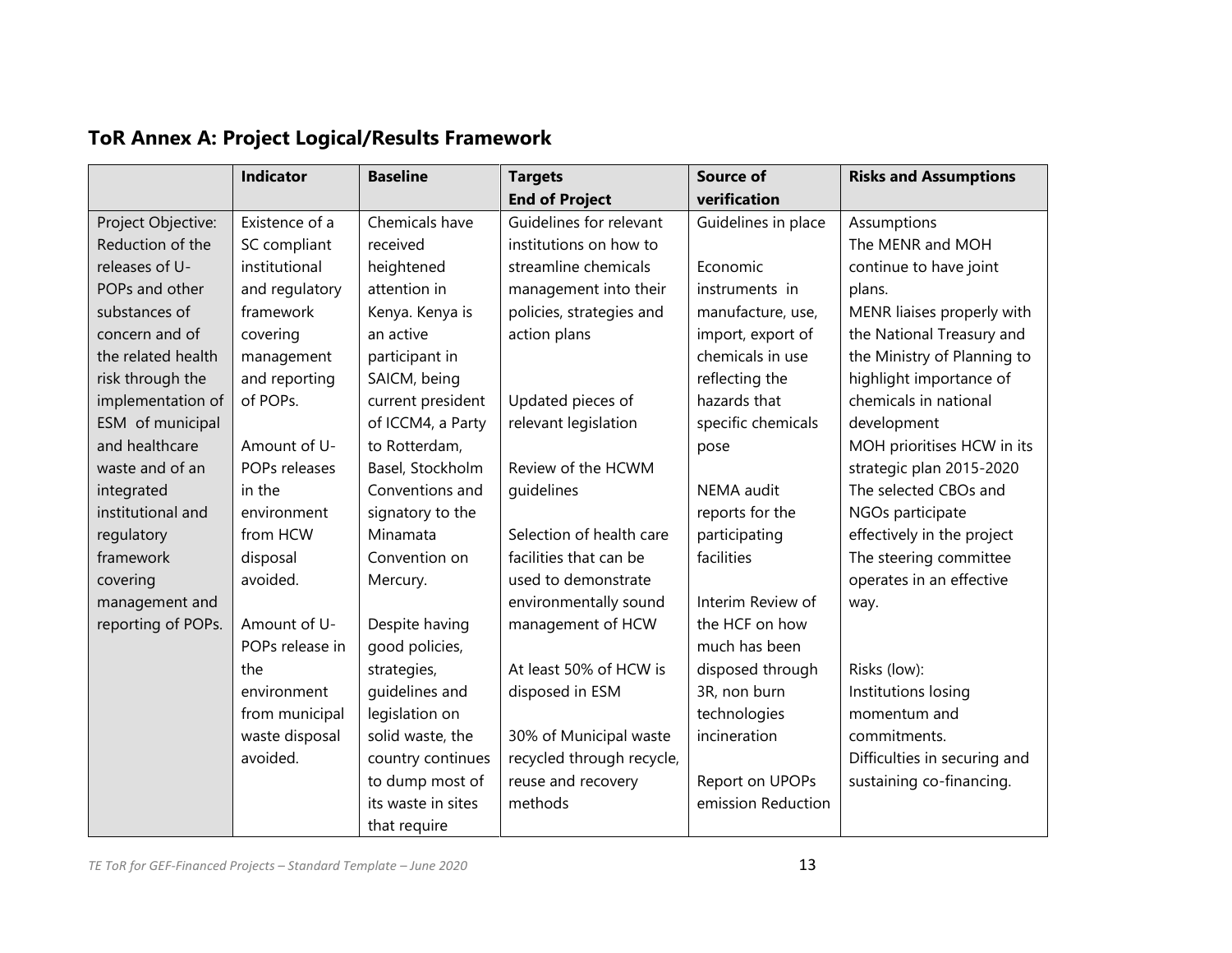|                                               | <b>Indicator</b>  | <b>Baseline</b>   | <b>Targets</b>                                                                                                        | <b>Source of</b>     | <b>Risks and Assumptions</b>   |
|-----------------------------------------------|-------------------|-------------------|-----------------------------------------------------------------------------------------------------------------------|----------------------|--------------------------------|
|                                               |                   |                   | <b>End of Project</b>                                                                                                 | verification         |                                |
|                                               |                   | eventual open     |                                                                                                                       | Reports from         | Difficulties related to        |
|                                               |                   | burning.          |                                                                                                                       | participating NGOs   | procurement and                |
|                                               |                   |                   |                                                                                                                       | and CBOs             | permitting of equipment.       |
|                                               |                   |                   |                                                                                                                       |                      |                                |
|                                               |                   |                   | COMPONENT 1. STREAMLINING SOUND MANAGEMENT OF CHEMICALS AND WASTE INTO NATIONAL AND COUNTY                            |                      |                                |
|                                               |                   |                   | DEVELOPMENT ACTIVITIES THROUGH CAPACITY BUILDING OF MENR, MOH, COUNTY GOVERNMENTS OF NAIROBI, KISUMU,                 |                      |                                |
| <b>NAKURU AND MOMBASA AND THE NGOs - CBOs</b> |                   |                   |                                                                                                                       |                      |                                |
|                                               |                   |                   | Outcome 1.1 Policies, strategies regulatory and policy framework integrating the provisions of streamlining chemicals |                      |                                |
|                                               |                   |                   | management into development activities (specifically those of the Stockholm convention and the SAICM recommendations) |                      |                                |
|                                               |                   |                   | adopted and institutional capacity on U-POPs and waste management enhanced.                                           |                      |                                |
| 1.1.1: Overall                                | Availability of a | A preliminary     | Gap analysis completed                                                                                                | Intermediate and     | <b>Assumptions</b>             |
| policy framework                              | completed and     | analysis of the   | within 12 months from                                                                                                 | final review reports | Although it is recognized      |
| and specific                                  | comprehensive     | Kenyan policy     | the project start.                                                                                                    | of gap analysis.     | that the improvement of        |
| regulatory                                    | gap analysis.     | and legal         | A policy and legislation                                                                                              |                      | regulations is not sufficient, |
| measures                                      | Availability of a | framework on      | review roadmap                                                                                                        | Minutes of           | nevertheless it is assumed     |
| covering                                      | nationally        | chemicals         | approved within 24                                                                                                    | meetings,            | that a better and              |
| environmentally                               | endorsed          | affected by the   | months from project                                                                                                   | consultation         | sustainable regulatory         |
| sound                                         | roadmap for       | SC has been       | start.                                                                                                                | workshops reports,   | system is the first step       |
| management of                                 | improving the     | carried out under |                                                                                                                       | etc.                 | toward a sound                 |
| chemicals in                                  | existing          | the SAICM         | The identified polices                                                                                                |                      | management of POPs and         |
| general and POPs                              | regulations.      | activities.       | and legislation                                                                                                       | Formal acts related  | Chemicals in general           |
| in particular                                 | Number of new     | Most of the       | regulation/s or their                                                                                                 | to the submission/   | (covered by SAICM).            |
| through chemicals                             | or reviewed       | existing          | associated norms are                                                                                                  | approval of new or   | The GoK is committed in        |
| life cycle                                    | regulatory acts   | regulations need  | amended for compliance                                                                                                | amended norms.       | ensuring compliance with       |
| management                                    | to take into      | to be amended     | with the SC                                                                                                           |                      | SC requirements.               |
| developed and                                 | account in a      | for ensuring      | requirements.                                                                                                         |                      |                                |
| implemented.                                  | consistent        | compliance with   |                                                                                                                       |                      | Risk (Low):                    |
|                                               | manner the        | the Stockholm     |                                                                                                                       |                      | Law making process is          |
|                                               | current           | Convention,       |                                                                                                                       |                      | relatively straightforward in  |
|                                               | provisions of     | Rotterdam         |                                                                                                                       |                      | Kenya thus this activity       |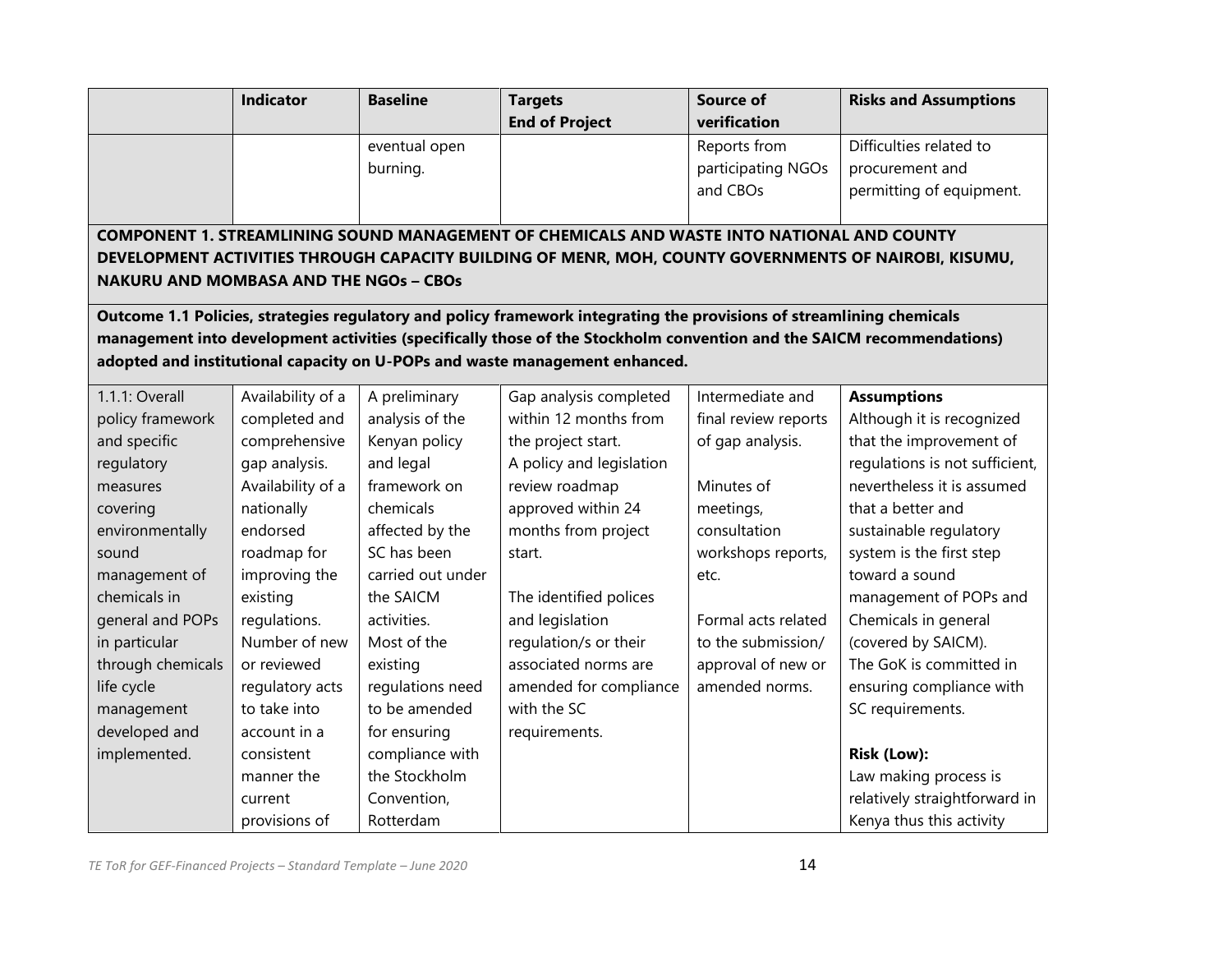| <b>Indicator</b>  | <b>Baseline</b>               | <b>Targets</b>        | <b>Source of</b> | <b>Risks and Assumptions</b> |
|-------------------|-------------------------------|-----------------------|------------------|------------------------------|
|                   |                               | <b>End of Project</b> | verification     |                              |
| the SC            | Convention, the               |                       |                  | presents a low risk rating.  |
| convention on     | <b>Basel Convention</b>       |                       |                  | The subsequent steps         |
| POPs, with        | and the                       |                       |                  | (enforcement and             |
| respect to the    | Minamata                      |                       |                  | implementation) are much     |
| overall number    | Convention on                 |                       |                  | more complex.                |
| of relevant       | Mercury and                   |                       |                  |                              |
| regulatory        | other related                 |                       |                  |                              |
| norms to be       | MEAs <sup>7</sup> ratified by |                       |                  |                              |
| reviewed          | the country. The              |                       |                  |                              |
| identified in the | existing                      |                       |                  |                              |
| gap analysis.     | legislation is not            |                       |                  |                              |
|                   | adequately                    |                       |                  |                              |
|                   | providing an                  |                       |                  |                              |
|                   | integrated and                |                       |                  |                              |
|                   | consistent                    |                       |                  |                              |
|                   | framework for the             |                       |                  |                              |
|                   | management of                 |                       |                  |                              |
|                   | waste, chemicals              |                       |                  |                              |
|                   | and chemical                  |                       |                  |                              |
|                   | pollution in the              |                       |                  |                              |
|                   | Country in line               |                       |                  |                              |
|                   | with Kenya's                  |                       |                  |                              |
|                   | international                 |                       |                  |                              |
|                   | obligations as                |                       |                  |                              |
|                   | party and                     |                       |                  |                              |
|                   | signatory to the              |                       |                  |                              |
|                   | said MEAs.                    |                       |                  |                              |

<sup>&</sup>lt;sup>7</sup> Those closely related to chemicals such as the Vienna Convention, Montreal Protocol and its amendments, UN Framework convention on Climate Change and health regulations.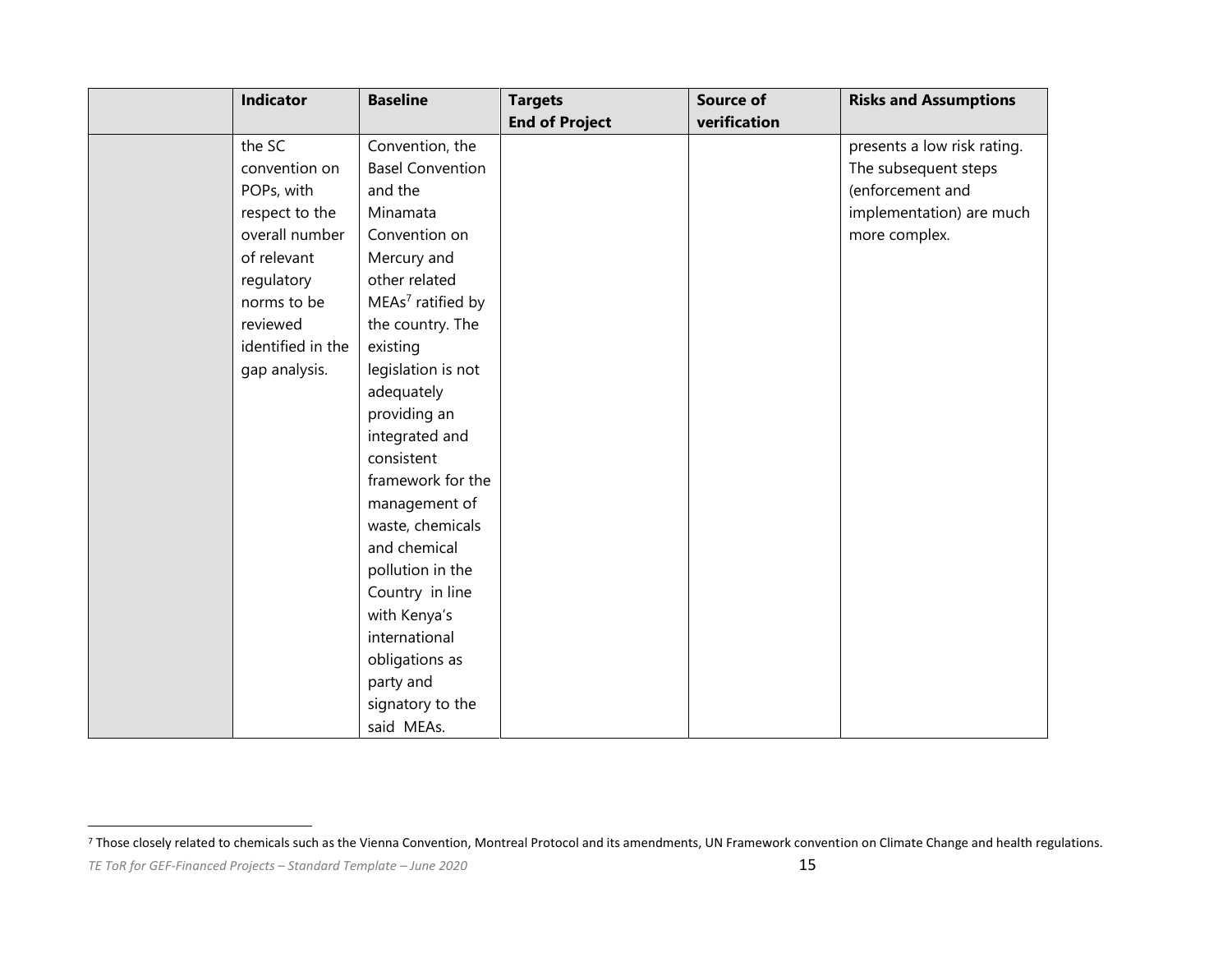|                                | <b>Indicator</b> | <b>Baseline</b>     | <b>Targets</b>            | <b>Source of</b>         | <b>Risks and Assumptions</b>  |
|--------------------------------|------------------|---------------------|---------------------------|--------------------------|-------------------------------|
|                                |                  |                     | <b>End of Project</b>     | verification             |                               |
| 1.1.2: Key                     | Availability of  | Based on the        | Capacity building needs   | Capacity building        | Assumption.                   |
| institutions <sup>8</sup> have | capacity         | outcome of the      | assessment for central    | needs assessment         | The GoK is committed in       |
| knowledge and                  | building needs   | Kenya chemical      | and local institutions in | report.                  | improving the capacity of     |
| skills to formulate            | assessment       | profile (2011),     | charge of chemical        |                          | governmental and              |
| and implement                  | report.          | there is a general  | management completed      | Training material        | industrial staff in the sound |
| necessary                      |                  | need in Kenya to    | within 12 months from     | (presentations and       | management of chemicals       |
| chemicals and                  | Existence of a   | provide training    | project start.            | textbooks)               | and waste, by facilitating    |
| waste                          | Training         | programs on         |                           |                          | and supporting a certified    |
| environmental                  | Institution on   | chemical            | Training materials        | Training plan and        | training of key personnel.    |
| policies,                      | Chemical         | information work    | tailored to the Kenyan    | curricula of the         |                               |
| consistent with                | Management.      | or about            | situation, developed on   | <b>Chemical Training</b> | Willingness of institutions   |
| sound chemicals                |                  | collecting,         | POPs management,          | Centre.                  | to take on-board new staff    |
| management                     |                  | collating, storing, | POPs monitoring,          |                          | on Chemicals Management       |
| principles and                 |                  | retrieving and      | chemical emergency        | Training reports.        |                               |
| obligations under              |                  | disseminating       | response and 3R of        |                          | Risk (Low):                   |
| international                  |                  | information on      | waste.                    | Records of trainee       | If well planned, a good and   |
| agreements                     |                  | risks and hazards   |                           | examinations             | effective training activity   |
|                                |                  | of chemicals. In    | At least 2 Excellence     | before and after         | will be successfully          |
|                                |                  | addition, there is  | Training Centres on       | the training             | implemented. Adoption of      |
|                                |                  | an urgent need to   | chemicals management      | (acceptance tests        | advanced training             |
|                                |                  | review the          | established at a main     | and post-training        | techniques and of a formal    |
|                                |                  | capacity of         | Academic institution.     | tests).                  | training assessment are key   |
|                                |                  | institutions that   |                           |                          | for reducing risk of          |
|                                |                  | implement           | At least 200 staff coming |                          | ineffective training.         |
|                                |                  | existing chemical   | from all Kenyan counties  |                          |                               |
|                                |                  | management and      | and affiliated to         |                          |                               |
|                                |                  | environmental       | governmental              |                          |                               |
|                                |                  | regulations.        | institutions, chemical    |                          |                               |
|                                |                  |                     | industry and waste        |                          |                               |

<sup>8</sup>**MENR, MOH, COUNTY GOVERNMENTS OF NAIROBI, KISUMU, NAKURU AND MOMBASA, AND THE NGOs (selected at the start of project implementation).**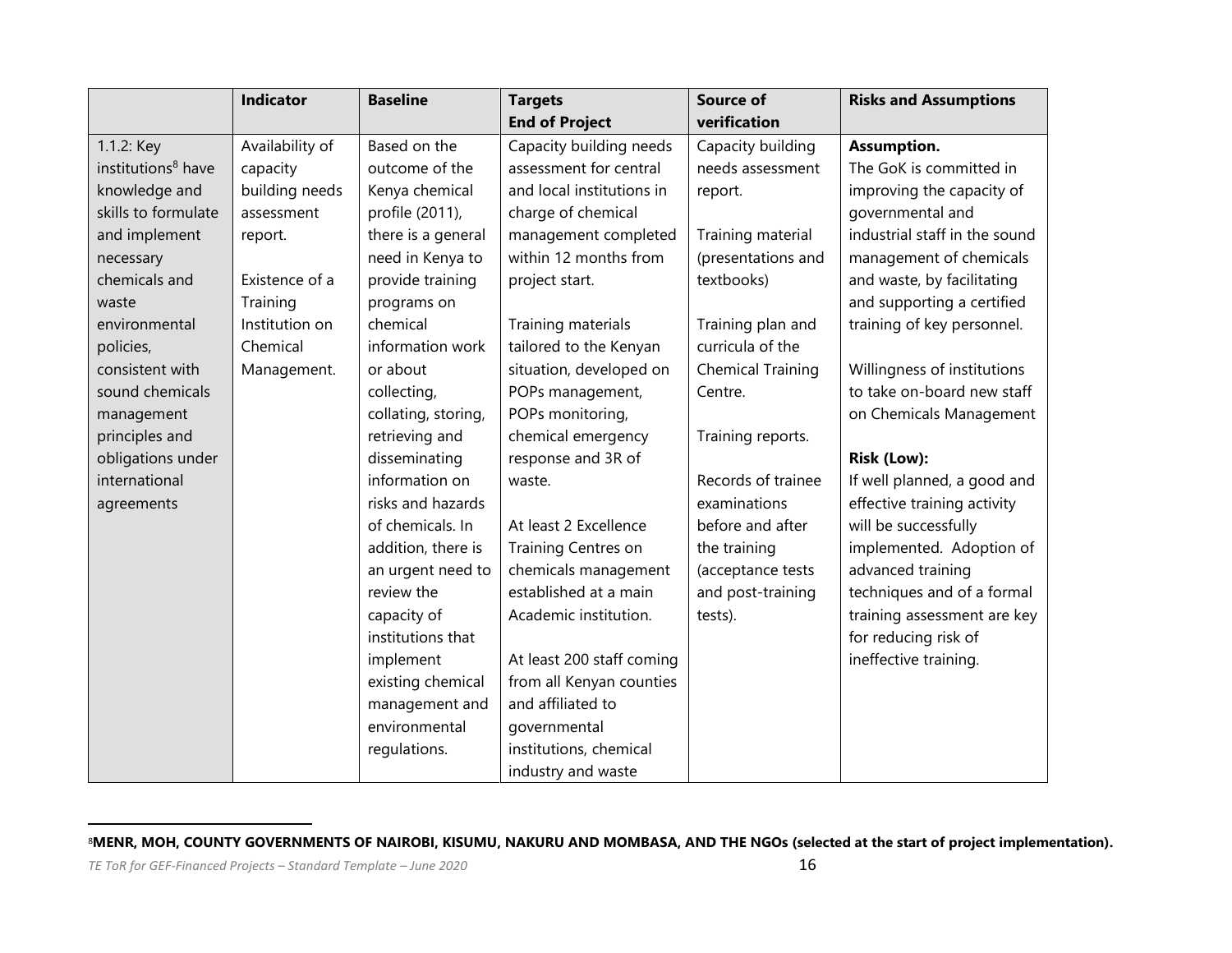|                   | <b>Indicator</b> | <b>Baseline</b>    | <b>Targets</b>             | <b>Source of</b>  | <b>Risks and Assumptions</b> |
|-------------------|------------------|--------------------|----------------------------|-------------------|------------------------------|
|                   |                  |                    | <b>End of Project</b>      | verification      |                              |
|                   |                  |                    | management companies       |                   |                              |
|                   |                  |                    | selected and trained       |                   |                              |
|                   |                  |                    |                            |                   |                              |
|                   |                  |                    | At least 2 training cycles |                   |                              |
|                   |                  |                    | (totally 10 days each)     |                   |                              |
|                   |                  |                    | performed during           |                   |                              |
|                   |                  |                    | project implementation.    |                   |                              |
|                   |                  |                    | Effectiveness of training  |                   |                              |
|                   |                  |                    | measured by means of       |                   |                              |
|                   |                  |                    | pre-training and post-     |                   |                              |
|                   |                  |                    | training examination of    |                   |                              |
|                   |                  |                    | the participants           |                   |                              |
|                   |                  |                    | Trainees who               |                   |                              |
|                   |                  |                    | successfully pass post-    |                   |                              |
|                   |                  |                    | training examination       |                   |                              |
|                   |                  |                    | receive a certificate in   |                   |                              |
|                   |                  |                    | Chemical management        |                   |                              |
|                   |                  |                    | An award for most          |                   |                              |
|                   |                  |                    | successful trainees        |                   |                              |
|                   |                  |                    | consisting in contracts    |                   |                              |
|                   |                  |                    | on Chemical                |                   |                              |
|                   |                  |                    | Management at key          |                   |                              |
|                   |                  |                    | Kenyan Institutions        |                   |                              |
|                   |                  |                    | established.               |                   |                              |
| 1.1.3 Key         | Number of        | The management     | Guidance and               | Guidance          | <b>Assumptions</b>           |
| institutions have | POPs units at    | of chemicals and   | procedures for the         | documents for     | Willingness to meet          |
| incorporated      | local and        | waste in Kenya is  | integration of POPs        | central and local | obligations to MEAs is       |
| sound             | central          | very low at all    | issues in: chemical        | authorities.      | strengthened by the          |
| management of     | environmental    | levels (national / | management,                |                   | current constitution.        |
| chemicals and     | authorities      | county).           | environmental              | Training reports. |                              |
| wastes, including | trained and      |                    | permitting, waste          |                   | NEMA and MOH increases       |
|                   | established.     |                    | management are             |                   | their inspection staff       |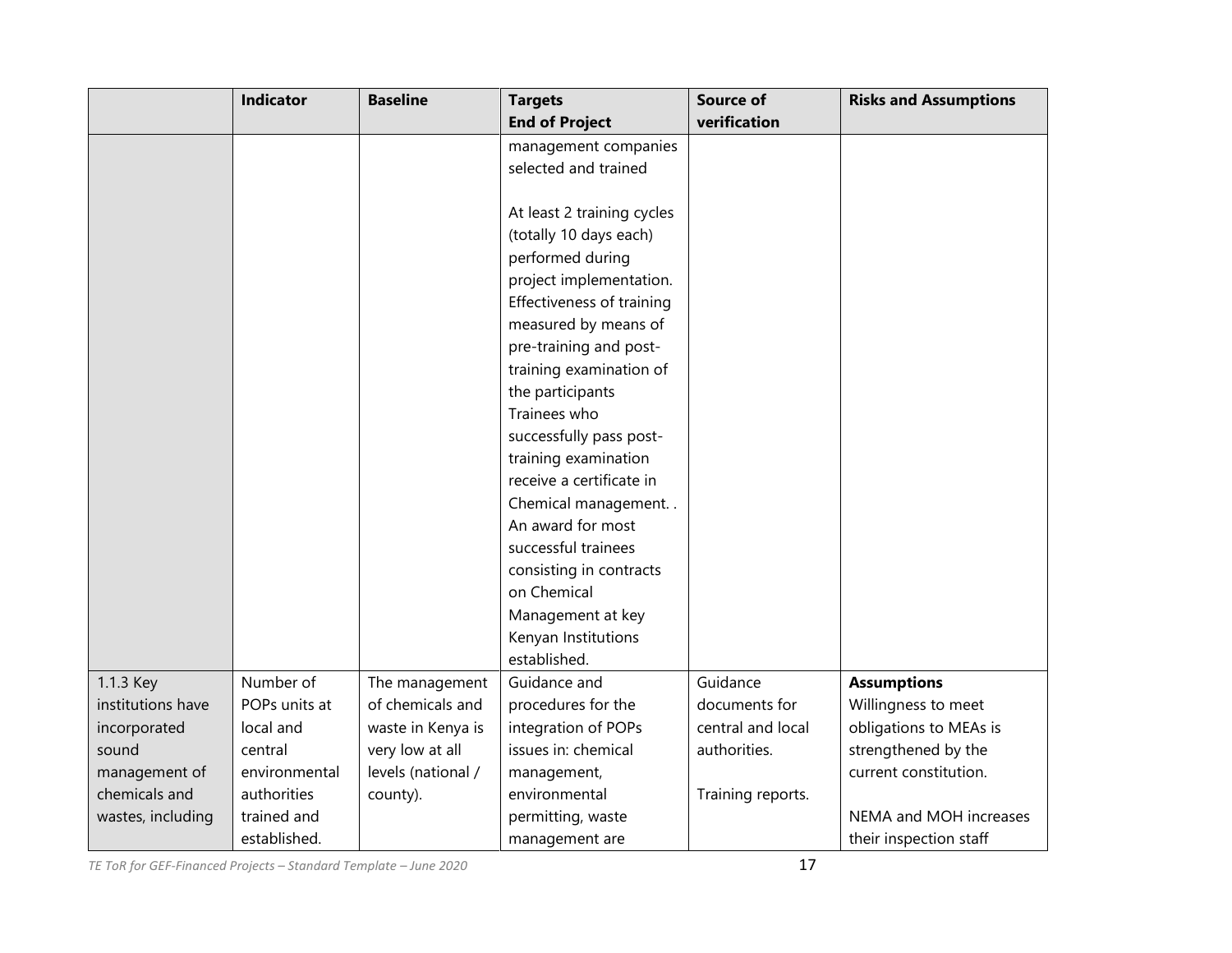|                   | <b>Indicator</b> | <b>Baseline</b>      | <b>Targets</b>               | <b>Source of</b>         | <b>Risks and Assumptions</b>  |
|-------------------|------------------|----------------------|------------------------------|--------------------------|-------------------------------|
|                   |                  |                      | <b>End of Project</b>        | verification             |                               |
| POPs, in their    |                  | Although a           | developed for the local      | Service contracts        |                               |
| activities.       | Availability of  | certain number of    | and central                  | for staff of local       | <b>Risks (medium):</b>        |
|                   | guidance         | regulations are in   | environmental                | environmental            | The trained inspectors are    |
|                   | documents on     | place, their         | authorities.                 | authorities.             | not retained by the           |
|                   | POPs and         | enforcement in       |                              |                          | respective institutions,      |
|                   | chemical         | specific areas is    | Units on POPs                | Meeting and site         | especially the counties and   |
|                   | management       | minimal.             | management are trained       | visit reports            | NEMA, meaning that the        |
|                   | for local and    |                      | and established in key       |                          | institutional memory must     |
|                   | central          | Existence of         | local and central            |                          | be strong to maintain the     |
|                   | authorities.     | <b>Public Health</b> | institutions.                |                          | benefits of the training in   |
|                   |                  | Officers in the      |                              |                          | the longer run.               |
|                   | Availability of  | selected HCFs        | At least 6 inspections /     |                          |                               |
|                   | inspection       |                      | year on the fulfilment of    |                          |                               |
|                   | reports.         |                      | POPs regulation in the       |                          |                               |
|                   |                  |                      | country performed.           |                          |                               |
| 1.1.4 National    | Availability of  | Because of lack of   | A National Chemical          | Regulation               | <b>Assumptions</b>            |
| coordinating      | the formal act   | policy               | Management                   | establishing the         | The key institutions will     |
| meetings on POPs  | for the          | requirement, the     | Coordination Office          | <b>National Chemical</b> | dedicate at least one officer |
| held regularly (4 | establishment    | committee is         | (NCMCO) established at       | Management               | to the work of the            |
| times per year)   | of the National  | formed on a need     | the Ministry of              | Coordination             | committee                     |
| without GEF       | Chemical         | basis.               | Environment, composed        | office.                  |                               |
| financial support | Management       |                      | by representatives of        |                          | <b>Risks (medium):</b>        |
|                   | Coordination     | Considering the      | relevant Ministries.         | Meeting reports of       | The key institutions will not |
|                   | Office           | Terms of             |                              | the NCMCO.               | dedicate enough resources     |
|                   | (NCMCO).         | Reference for        | <b>Coordination Meetings</b> |                          | to the work of the            |
|                   |                  | inter-ministerial    | of the National Chemical     |                          | committee.                    |
|                   | Number of        | coordination         | Management                   |                          |                               |
|                   | coordination     | developed under      | <b>Coordination Office</b>   |                          |                               |
|                   | meetings held.   | SAICM, the           |                              |                          |                               |
|                   |                  | project will         |                              |                          |                               |
|                   |                  | operationalize       |                              |                          |                               |
|                   |                  | this coordination    |                              |                          |                               |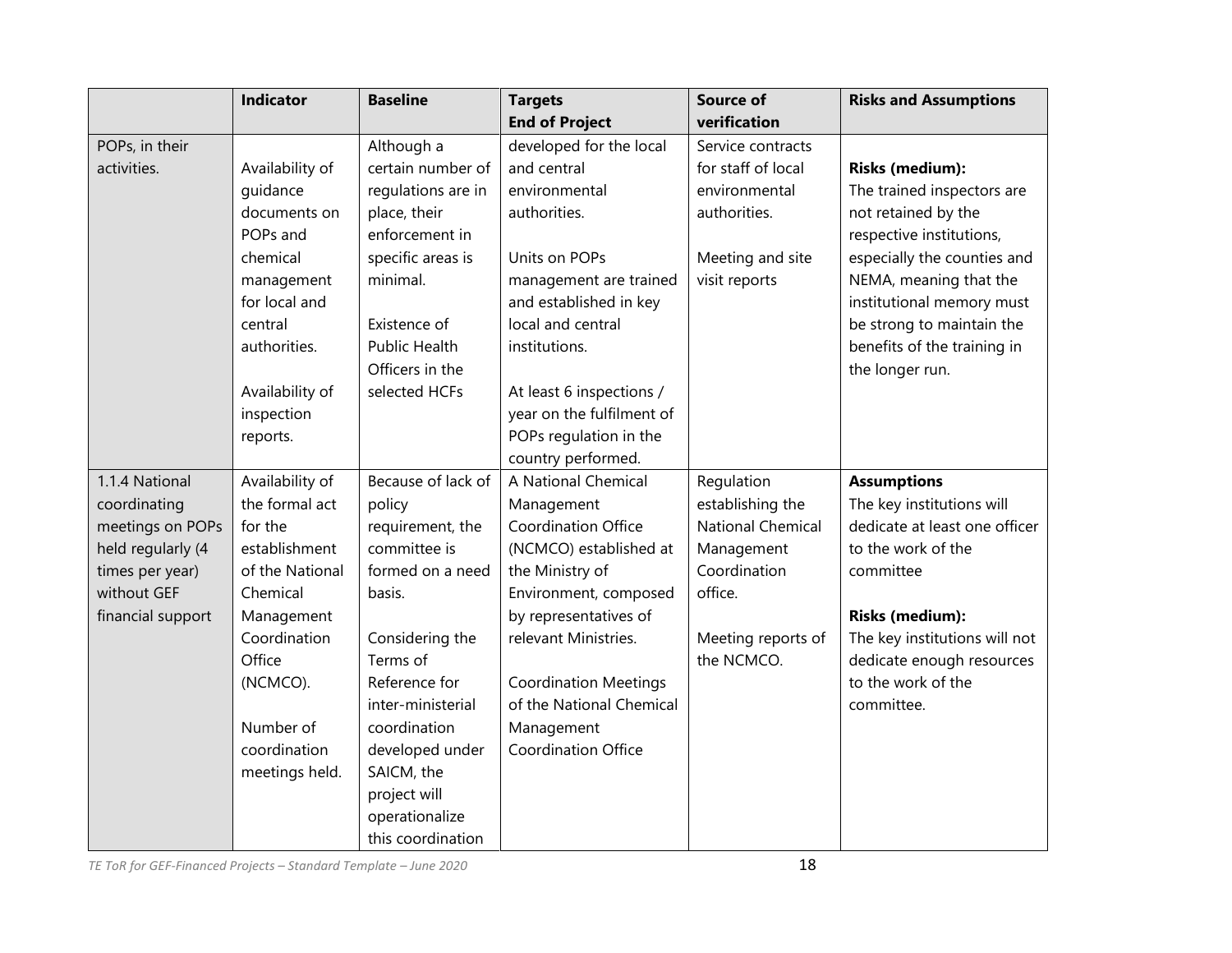|                                 | Indicator         | <b>Baseline</b>                   | <b>Targets</b>                                                                             | <b>Source of</b><br>verification | <b>Risks and Assumptions</b>             |
|---------------------------------|-------------------|-----------------------------------|--------------------------------------------------------------------------------------------|----------------------------------|------------------------------------------|
|                                 |                   | in a sustained                    | <b>End of Project</b>                                                                      |                                  |                                          |
|                                 |                   |                                   |                                                                                            |                                  |                                          |
|                                 |                   | manner.                           |                                                                                            |                                  |                                          |
|                                 |                   |                                   |                                                                                            |                                  |                                          |
|                                 |                   |                                   |                                                                                            |                                  |                                          |
|                                 |                   |                                   |                                                                                            |                                  |                                          |
|                                 |                   |                                   |                                                                                            |                                  |                                          |
|                                 |                   |                                   |                                                                                            |                                  |                                          |
|                                 |                   |                                   |                                                                                            |                                  |                                          |
|                                 |                   |                                   |                                                                                            |                                  |                                          |
|                                 |                   |                                   |                                                                                            |                                  |                                          |
|                                 |                   |                                   |                                                                                            |                                  |                                          |
|                                 |                   |                                   |                                                                                            |                                  |                                          |
|                                 |                   |                                   |                                                                                            |                                  |                                          |
|                                 |                   |                                   |                                                                                            |                                  |                                          |
|                                 |                   |                                   | Outcome 1.2 Monitoring activities intensified and strengthened and PRTR database in place. |                                  |                                          |
| 1.2.1 At least 70%              | Availability of a | Based on the                      | Capacity building and                                                                      | Capacity building                | <b>Assumptions.</b>                      |
| of laboratory                   | national plan     | Kenya National                    | equipment upgrading                                                                        | report on POPs                   | The analytical laboratories              |
| analyses in                     | for monitoring    | Profile, most                     | needs identified.                                                                          | analysis.                        | (GCD/WARMA) are                          |
| research and                    | of POPs which     | laboratories lack                 |                                                                                            |                                  | interested in expanding                  |
| monitoring                      | establishes a     | sufficient                        | National plan for                                                                          | Preliminary and                  | their capability to POPs.                |
| institutions                    | market-based      | equipment for                     | environmental and                                                                          | final national plans             |                                          |
| required to                     | mechanism.        | proper analysis.<br>There are few | industrial monitoring,                                                                     | on POPs                          |                                          |
| monitor the                     |                   |                                   | which identifies POPs                                                                      | monitoring                       | <b>Risks (medium)</b>                    |
| implementation of               |                   | laboratories<br>which are         | monitoring obligations                                                                     | obligations.                     | Lack of expertise in the<br>institutions |
| national policy on<br>hazardous |                   |                                   | for key industrial and                                                                     | Reports on the                   |                                          |
|                                 |                   | equipped with                     | waste management                                                                           | implementation                   |                                          |
| chemicals and<br>wastes being   |                   | analytical<br>instruments for     | activities developed and<br>implemented.                                                   | and piloting of a<br>financial   | National plans are not<br>implemented    |
| carried out on a                |                   |                                   |                                                                                            | mechanism on                     |                                          |
|                                 |                   | analysing POPs.                   | A financial mechanism                                                                      | POPs monitoring.                 |                                          |
| cost recovery                   |                   |                                   |                                                                                            |                                  |                                          |
| basis                           |                   |                                   | for ensuring the                                                                           |                                  |                                          |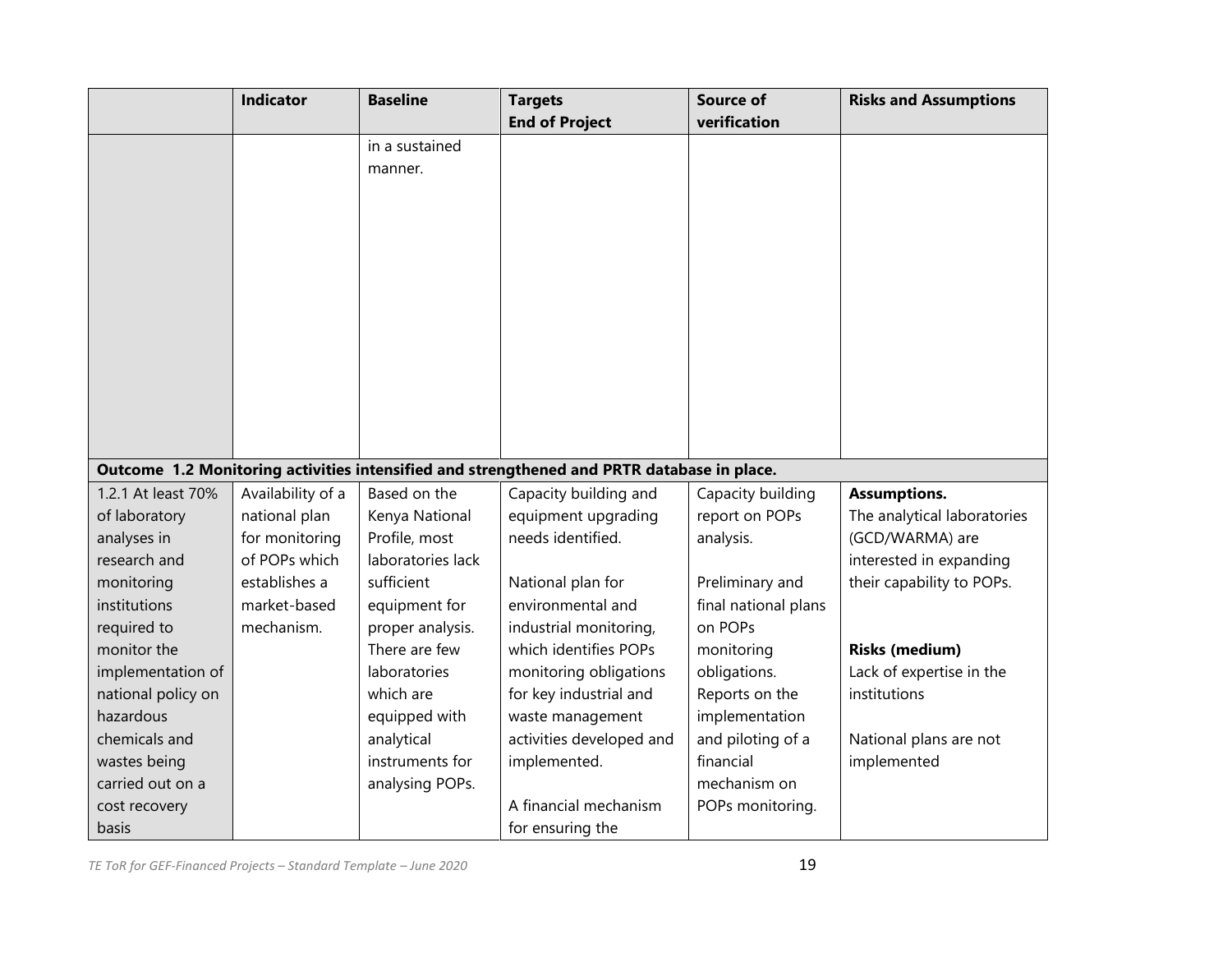|                       | <b>Indicator</b> | <b>Baseline</b>                                                                                                                                                                              | <b>Targets</b>                                                                                                                                                                                                                                                                                                                                                                                                                                                                                          | <b>Source of</b>                                                                                                                                                      | <b>Risks and Assumptions</b> |
|-----------------------|------------------|----------------------------------------------------------------------------------------------------------------------------------------------------------------------------------------------|---------------------------------------------------------------------------------------------------------------------------------------------------------------------------------------------------------------------------------------------------------------------------------------------------------------------------------------------------------------------------------------------------------------------------------------------------------------------------------------------------------|-----------------------------------------------------------------------------------------------------------------------------------------------------------------------|------------------------------|
|                       |                  |                                                                                                                                                                                              | <b>End of Project</b>                                                                                                                                                                                                                                                                                                                                                                                                                                                                                   | verification                                                                                                                                                          |                              |
|                       |                  | The most serious<br>issue is however<br>the fact that the<br>laboratories work<br>mainly with<br>discontinuous<br>project funds<br>therefore their<br>operation is not<br>fully sustainable. | sustainability of POPs<br>laboratories based on<br>incentives and<br>environmental taxes<br>established and piloted<br>for at least one year.<br>Two key laboratories<br>$\bullet$<br>on POPs analysis<br>accredited following<br>ISO 17025 standards<br>and associated<br>accreditation<br>schemes<br>Up to 80<br>$\bullet$<br>laboratories<br>technicians and<br>government staff<br>trained on POPs<br>monitoring related<br>activities following<br>international<br>standards and<br>requirements. | The selected labs<br>are (or not)<br>accredited or in the<br>process of<br>accreditation.<br>Number of lab<br>technicians trained<br>and regularly<br>analysing POPs. |                              |
| 1.2.2 70% of          | Number of        | Undergraduate                                                                                                                                                                                | University curricula<br>$\blacksquare$                                                                                                                                                                                                                                                                                                                                                                                                                                                                  | Revised curricular                                                                                                                                                    | <b>Assumptions</b>           |
| universities          | universities     | and postgraduate                                                                                                                                                                             | for chemical risk                                                                                                                                                                                                                                                                                                                                                                                                                                                                                       |                                                                                                                                                                       | Universities are ready and   |
| nationwide            | including        | programmes in                                                                                                                                                                                | assessment and                                                                                                                                                                                                                                                                                                                                                                                                                                                                                          | Number of                                                                                                                                                             | interested to include POPs   |
| include issues of     | curricula on     | various areas of                                                                                                                                                                             | management of<br>hazardous chemical                                                                                                                                                                                                                                                                                                                                                                                                                                                                     | universities with                                                                                                                                                     | issues in their curriculum.  |
| hazardous             | chemical risk    | chemicals                                                                                                                                                                                    | and hazardous waste                                                                                                                                                                                                                                                                                                                                                                                                                                                                                     | training, and                                                                                                                                                         |                              |
| chemicals and         | assessment and   | management are                                                                                                                                                                               | adopted by at least                                                                                                                                                                                                                                                                                                                                                                                                                                                                                     | reporting changes                                                                                                                                                     | <b>Risks (medium):</b>       |
| wastes, risks and     | management of    | offered at various                                                                                                                                                                           | 70% of training                                                                                                                                                                                                                                                                                                                                                                                                                                                                                         | in their curriculum                                                                                                                                                   | Lack of willingness and      |
| legislation, in their | hazardous        | universities which                                                                                                                                                                           | institution.                                                                                                                                                                                                                                                                                                                                                                                                                                                                                            |                                                                                                                                                                       | capacity to revise           |
| curriculum            | chemicals and    | include both                                                                                                                                                                                 |                                                                                                                                                                                                                                                                                                                                                                                                                                                                                                         |                                                                                                                                                                       | curriculum.                  |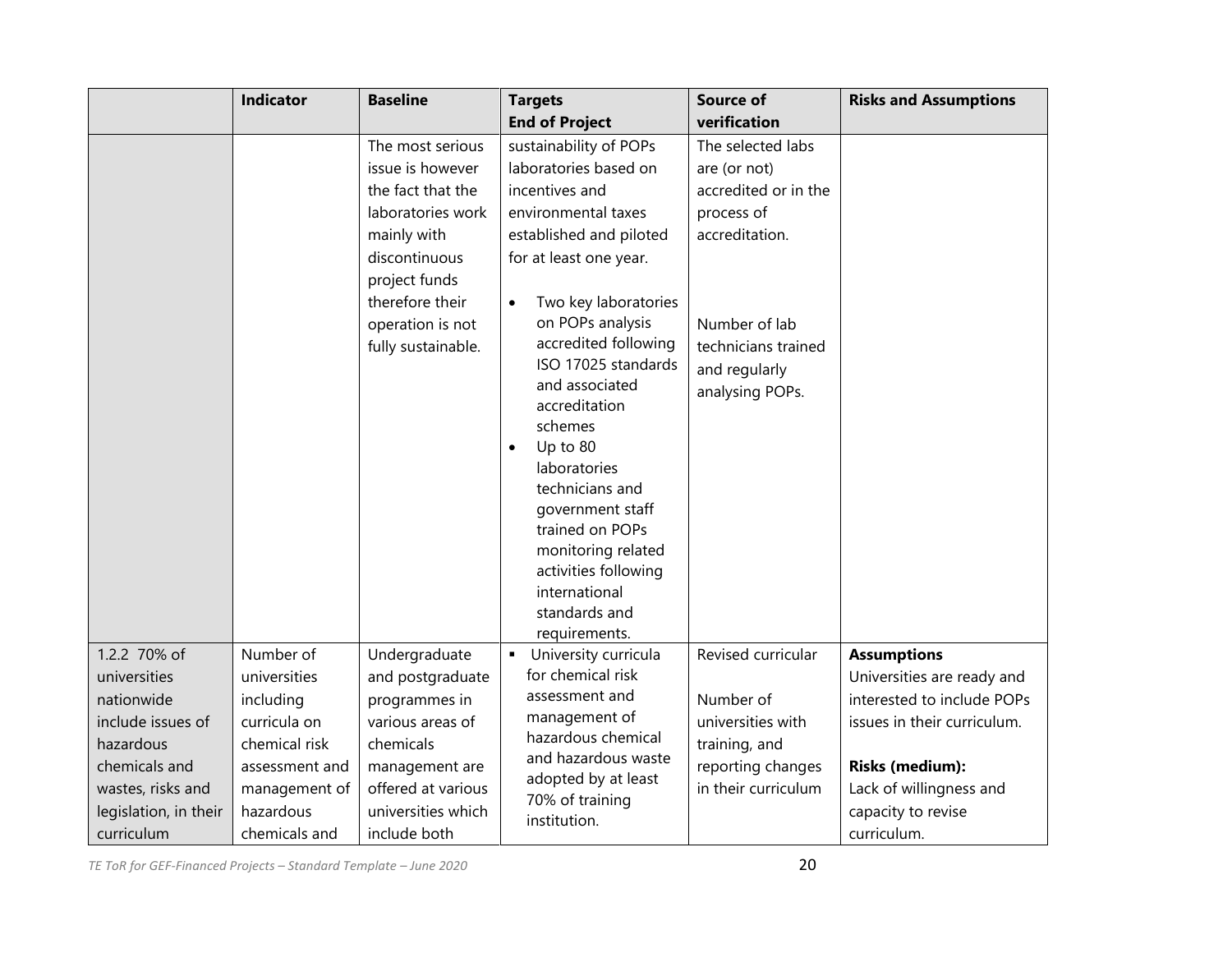|                                                              | Indicator                                                                                                                           | <b>Baseline</b>                                                                                                                            | <b>Targets</b>                                                                                                                                                                                                                                                                                                                                                                                                                                    | Source of                                                          | <b>Risks and Assumptions</b>                                                                                                                                                                                                                                                   |
|--------------------------------------------------------------|-------------------------------------------------------------------------------------------------------------------------------------|--------------------------------------------------------------------------------------------------------------------------------------------|---------------------------------------------------------------------------------------------------------------------------------------------------------------------------------------------------------------------------------------------------------------------------------------------------------------------------------------------------------------------------------------------------------------------------------------------------|--------------------------------------------------------------------|--------------------------------------------------------------------------------------------------------------------------------------------------------------------------------------------------------------------------------------------------------------------------------|
|                                                              |                                                                                                                                     |                                                                                                                                            | <b>End of Project</b>                                                                                                                                                                                                                                                                                                                                                                                                                             | verification                                                       |                                                                                                                                                                                                                                                                                |
|                                                              | hazardous<br>waste.                                                                                                                 | public and private<br>universities.<br>However a<br>coordinated<br>approach towards<br>addressing<br>matters<br>pertaining to<br>chemicals | • One cycle of curricula<br>completed in at least<br>2 universities within<br>the project timeframe.                                                                                                                                                                                                                                                                                                                                              |                                                                    | Lack of dedicated<br>personnel.                                                                                                                                                                                                                                                |
|                                                              |                                                                                                                                     | management is<br>missing.                                                                                                                  |                                                                                                                                                                                                                                                                                                                                                                                                                                                   |                                                                    |                                                                                                                                                                                                                                                                                |
| 1.2.3. PRTR<br>Database and<br>reporting system<br>in place. | Regulatory tool<br>for the<br>implementation<br>and<br>enforcement of<br>POPs / PTS<br>reporting and<br><b>PRTR</b><br>established. | No PRTR<br>Database and<br>reporting system<br>in place.                                                                                   | By the end of the<br>project, a circular drafted<br>and submitted to GoK<br>for approval related to<br>implementation and<br>enforcement of POPs<br>monitoring and PRTR<br>system to ensure<br>sustainability of the<br>PRTR related<br>Demonstration of an<br>Information<br>Management System to<br>support PRTR<br>A POPs/PTS database<br>established to contain<br>data related to industrial<br>sources, and POPs<br>contaminated sites in 2 | Draft and final<br>PRTR regulation<br>PRTR preliminary<br>reports. | <b>Assumptions</b><br>The institutions are aware<br>and interested in<br>establishing a PRTR system<br>to improve the control of<br>emission sources.<br><b>Risks (medium):</b><br>Funds will not be allocated<br>to run PRTR<br>Lobbies opposing the<br>establishment of PRTR |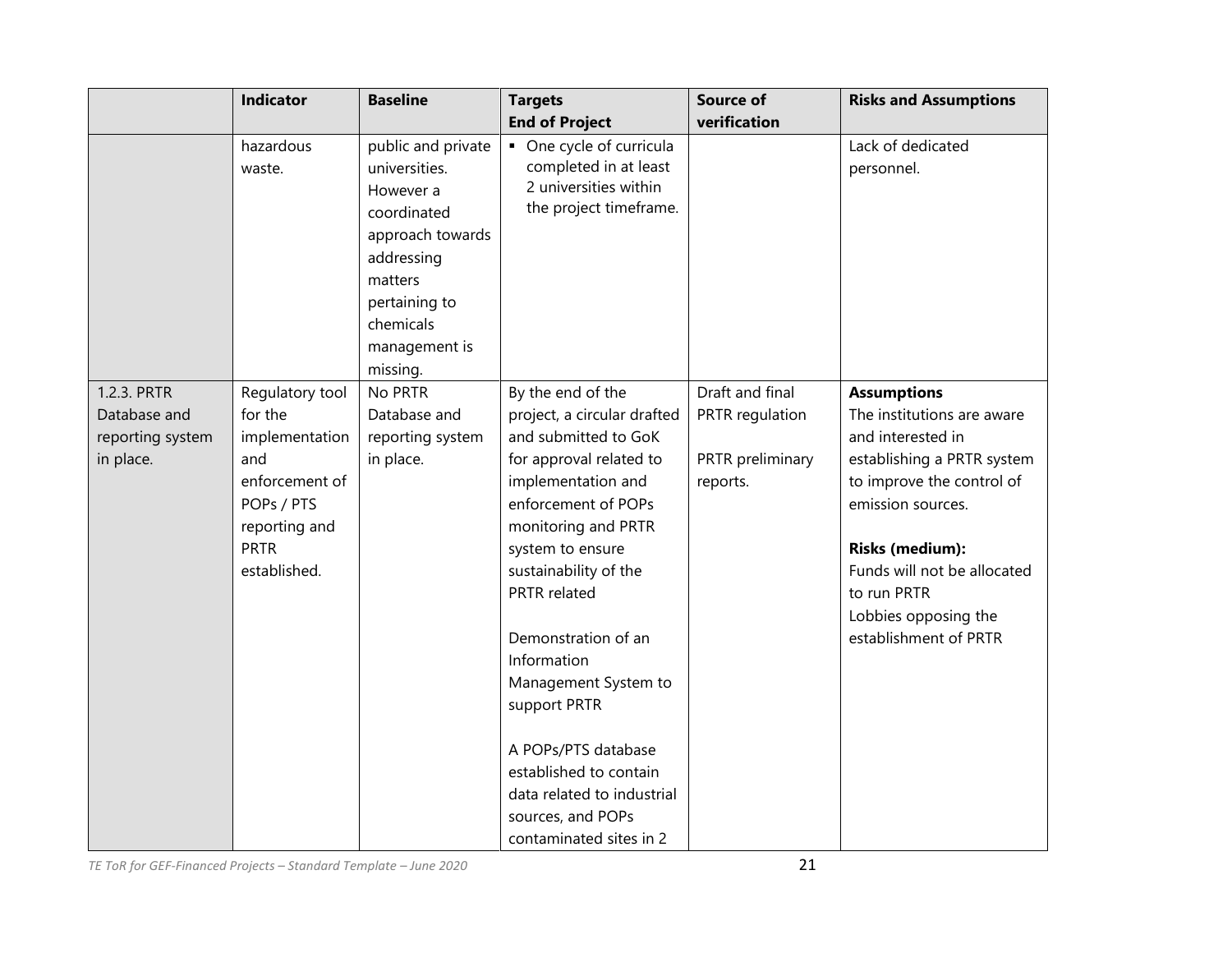|                                                                                                                                                                                                                                                                                                                                                                                                                                                                                      | <b>End of Project</b><br>Kenyan provinces, and<br>all the country-wide<br>available data on POPs<br>environmental                                                                                                                                                                                                   | verification                                                                                                                                                                                                            |                                                                                                                                                                                                                    |
|--------------------------------------------------------------------------------------------------------------------------------------------------------------------------------------------------------------------------------------------------------------------------------------------------------------------------------------------------------------------------------------------------------------------------------------------------------------------------------------|---------------------------------------------------------------------------------------------------------------------------------------------------------------------------------------------------------------------------------------------------------------------------------------------------------------------|-------------------------------------------------------------------------------------------------------------------------------------------------------------------------------------------------------------------------|--------------------------------------------------------------------------------------------------------------------------------------------------------------------------------------------------------------------|
|                                                                                                                                                                                                                                                                                                                                                                                                                                                                                      |                                                                                                                                                                                                                                                                                                                     |                                                                                                                                                                                                                         |                                                                                                                                                                                                                    |
|                                                                                                                                                                                                                                                                                                                                                                                                                                                                                      |                                                                                                                                                                                                                                                                                                                     |                                                                                                                                                                                                                         |                                                                                                                                                                                                                    |
|                                                                                                                                                                                                                                                                                                                                                                                                                                                                                      |                                                                                                                                                                                                                                                                                                                     |                                                                                                                                                                                                                         |                                                                                                                                                                                                                    |
|                                                                                                                                                                                                                                                                                                                                                                                                                                                                                      |                                                                                                                                                                                                                                                                                                                     |                                                                                                                                                                                                                         |                                                                                                                                                                                                                    |
|                                                                                                                                                                                                                                                                                                                                                                                                                                                                                      |                                                                                                                                                                                                                                                                                                                     |                                                                                                                                                                                                                         |                                                                                                                                                                                                                    |
|                                                                                                                                                                                                                                                                                                                                                                                                                                                                                      | monitoring.                                                                                                                                                                                                                                                                                                         |                                                                                                                                                                                                                         |                                                                                                                                                                                                                    |
|                                                                                                                                                                                                                                                                                                                                                                                                                                                                                      |                                                                                                                                                                                                                                                                                                                     |                                                                                                                                                                                                                         | COMPONENT 2. INTRODUCE ENVIRONMENTALLY SOUND MANAGENENT OF HEALTH CARE WASTE IN SELECTED HEALTHCARE                                                                                                                |
|                                                                                                                                                                                                                                                                                                                                                                                                                                                                                      | FACILITIES; POLICY AND STRATEGIC PLANS TO PREPARE THEM TO ADOPT BAT AND BEP DISPOSAL.                                                                                                                                                                                                                               |                                                                                                                                                                                                                         |                                                                                                                                                                                                                    |
|                                                                                                                                                                                                                                                                                                                                                                                                                                                                                      | Outcome 2.1 Personnel of hospital facilities and control authorities at central and county levels have enough capacity guidance                                                                                                                                                                                     |                                                                                                                                                                                                                         |                                                                                                                                                                                                                    |
|                                                                                                                                                                                                                                                                                                                                                                                                                                                                                      | and equipment to manage healthcare waste in an Environmental Sound Manner                                                                                                                                                                                                                                           |                                                                                                                                                                                                                         |                                                                                                                                                                                                                    |
| Evidence that<br>The "National<br>Guidelines for the<br>the guidelines<br>Safe<br>Environmentally<br>management of<br>HCW" are not<br>Management of<br>currently<br>HCW, including<br>implemented in<br>the pre-selected<br>HCFs, do not<br>based on the I-<br>contain any<br>indication on the<br>RAT tool, have<br>assessment of<br>developed and<br><b>HCWM</b><br>effectiveness, and<br>are not fully<br>compliant with<br>the chemicals-<br>related MEAs,<br>especially the SC. | Revision/development<br>of HCWM guidelines<br>based on the last<br>edition of the WHO<br>bluebook (tailored to<br>various facility types)<br>which include tool<br>and procedures for<br>rapid assessment of<br><b>HCWM</b><br>• The above guidelines<br>are officially adopted<br>by all the pre-selected<br>HCFs. | Draft of revised<br><b>HCWM</b> guidelines<br>Meeting minutes<br>Draft regulations<br>Acts of official<br>adoption of the<br>reviewed HCW<br>guidelines by the<br><b>MOH</b><br>administration and<br>the project HCFs. | <b>Assumptions</b><br>Project HCFs have the<br>willingness and need to<br>adopt an official guidance<br>on best HCWM practices.<br>Risks (high):<br>The guidance is formally<br>adopted but not fully<br>enforced. |
|                                                                                                                                                                                                                                                                                                                                                                                                                                                                                      |                                                                                                                                                                                                                                                                                                                     |                                                                                                                                                                                                                         |                                                                                                                                                                                                                    |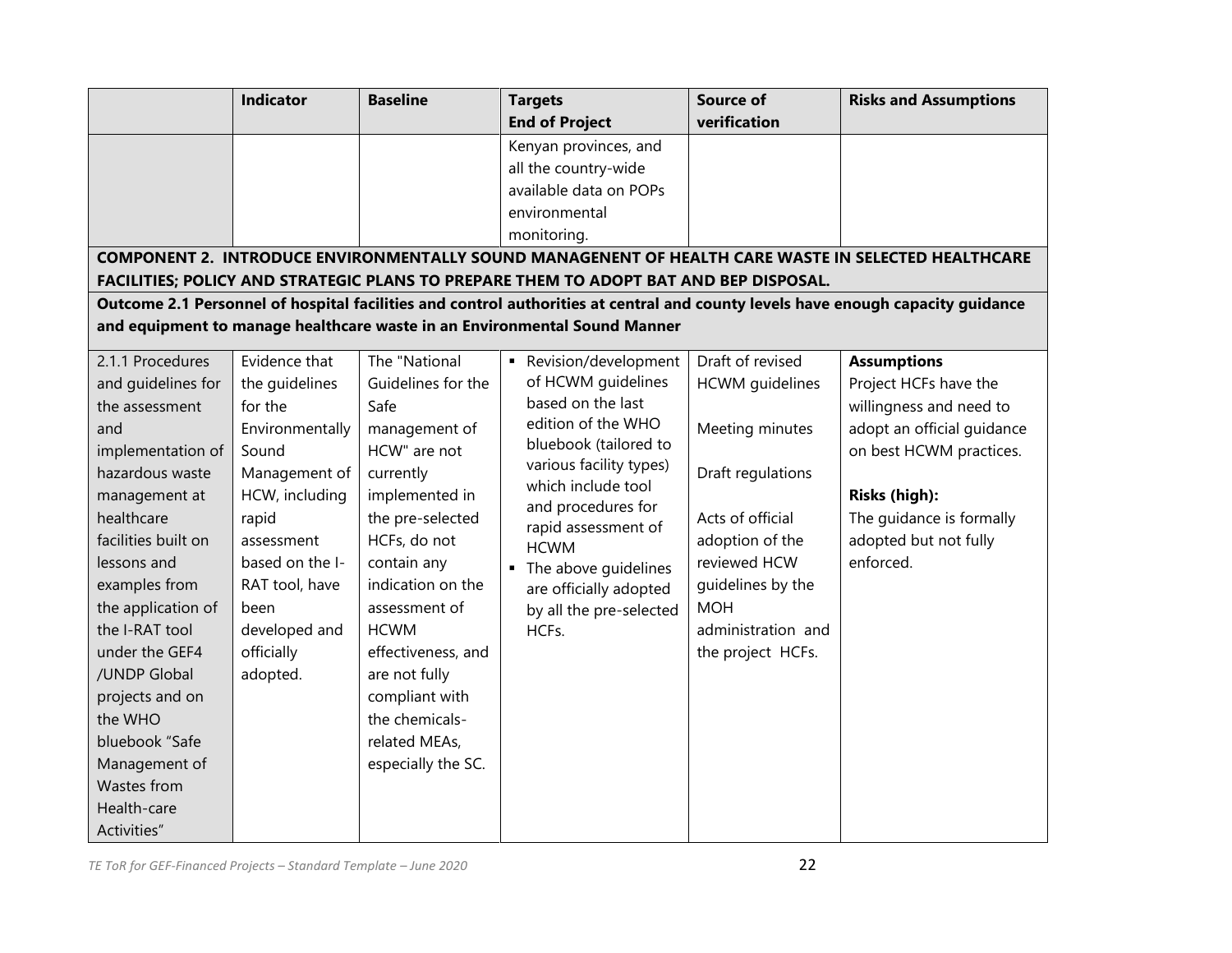|                                                                                                                                                                                                                                                             | <b>Indicator</b>                                                                                                                                                                                                         | <b>Baseline</b>                                                                                                                                                                                                                                                                            | <b>Targets</b><br><b>End of Project</b>                                                                                                                                                                                                                                                                                                                                                                           | <b>Source of</b><br>verification                                                                                                                                                             | <b>Risks and Assumptions</b>                                                                                                                                                                                                                                                                              |
|-------------------------------------------------------------------------------------------------------------------------------------------------------------------------------------------------------------------------------------------------------------|--------------------------------------------------------------------------------------------------------------------------------------------------------------------------------------------------------------------------|--------------------------------------------------------------------------------------------------------------------------------------------------------------------------------------------------------------------------------------------------------------------------------------------|-------------------------------------------------------------------------------------------------------------------------------------------------------------------------------------------------------------------------------------------------------------------------------------------------------------------------------------------------------------------------------------------------------------------|----------------------------------------------------------------------------------------------------------------------------------------------------------------------------------------------|-----------------------------------------------------------------------------------------------------------------------------------------------------------------------------------------------------------------------------------------------------------------------------------------------------------|
| developed and<br>adopted<br>Output 2.1.2 A<br>national<br>healthcare waste<br>handbook<br>containing<br>quidelines for<br><b>HCWM</b> drafted<br>and adopted by<br>the MOH,<br>including<br>introduction of<br>non-mercury<br>devices in the<br><b>HCFs</b> | Availability of<br>the healthcare<br>waste<br>management<br>handbook and<br>documentary<br>evidence that it<br>has been<br>officially<br>adopted.<br>Updated and<br>reviewed Waste<br>Regulations<br>dating from<br>2006 | The "National<br>Guidelines for<br>Safe<br>Management of<br>Healthcare waste"<br>need to be<br>updated to be<br>compliant with<br>best HCWM<br>practices.<br>Based on the<br>preliminary<br>survey of project<br>HCFs, even the<br>existing<br>guidelines are not<br>being<br>implemented. | Revision/development<br>of emission and<br>discharge standards<br>on monitoring HCWM<br>practices.<br>• Development of<br>technical regulations<br>for HCWM equipment<br>and supplies.<br>Development of<br>٠<br>standards on<br>technologies for the<br>processing and final<br>disposal of HCW.<br>Development of<br>procedure and<br>quidance for the<br>replacement of<br>mercury devices with<br>non mercury | • Draft, revised or<br>adopted of the<br>national<br>healthcare waste<br>handbook.<br>• Workshop and<br>meeting minutes<br>concerning the<br>development<br>and approval of<br>the handbook. | <b>Assumptions</b><br>The government of Kenya<br>and specifically the MOH<br>are available to update and<br>disseminate guidelines on<br>HCWM compliant with the<br>SC.<br><b>Risks (low):</b><br>Lack of agreement on<br>specific issues (for instance,<br>technical specifications for<br>incineration) |
| baseline                                                                                                                                                                                                                                                    |                                                                                                                                                                                                                          |                                                                                                                                                                                                                                                                                            | Outcome 2.2 Implementation of BAT/BEP at selected hospital facilities successfully demonstrated and measured against the                                                                                                                                                                                                                                                                                          |                                                                                                                                                                                              |                                                                                                                                                                                                                                                                                                           |
| Output 2.2.1<br>Hospital<br>personnel at all<br>levels trained on<br>the<br>implementation of<br>the above<br>procedures                                                                                                                                    | Number of staff<br>from the<br>project HCFs<br>trained.                                                                                                                                                                  | Very limited<br>training has been<br>carried out in a<br>small number of<br>the preselected<br>HCFs.                                                                                                                                                                                       | • All the staff of the<br><b>HCF will receive</b><br>training on HCWM.<br>At least 200 staff from<br>the project HCFs<br>trained                                                                                                                                                                                                                                                                                  | Training reports.<br>Certificate of<br>attendance.<br>Outcome of post-<br>training tests                                                                                                     | <b>Assumptions:</b><br>All the project HCFs are<br>willing to have their staff<br>trained on BAT/BEP of<br>healthcare waste.<br>Risk (low):<br>Due to the shortage of staff<br>or frequent turnover in                                                                                                    |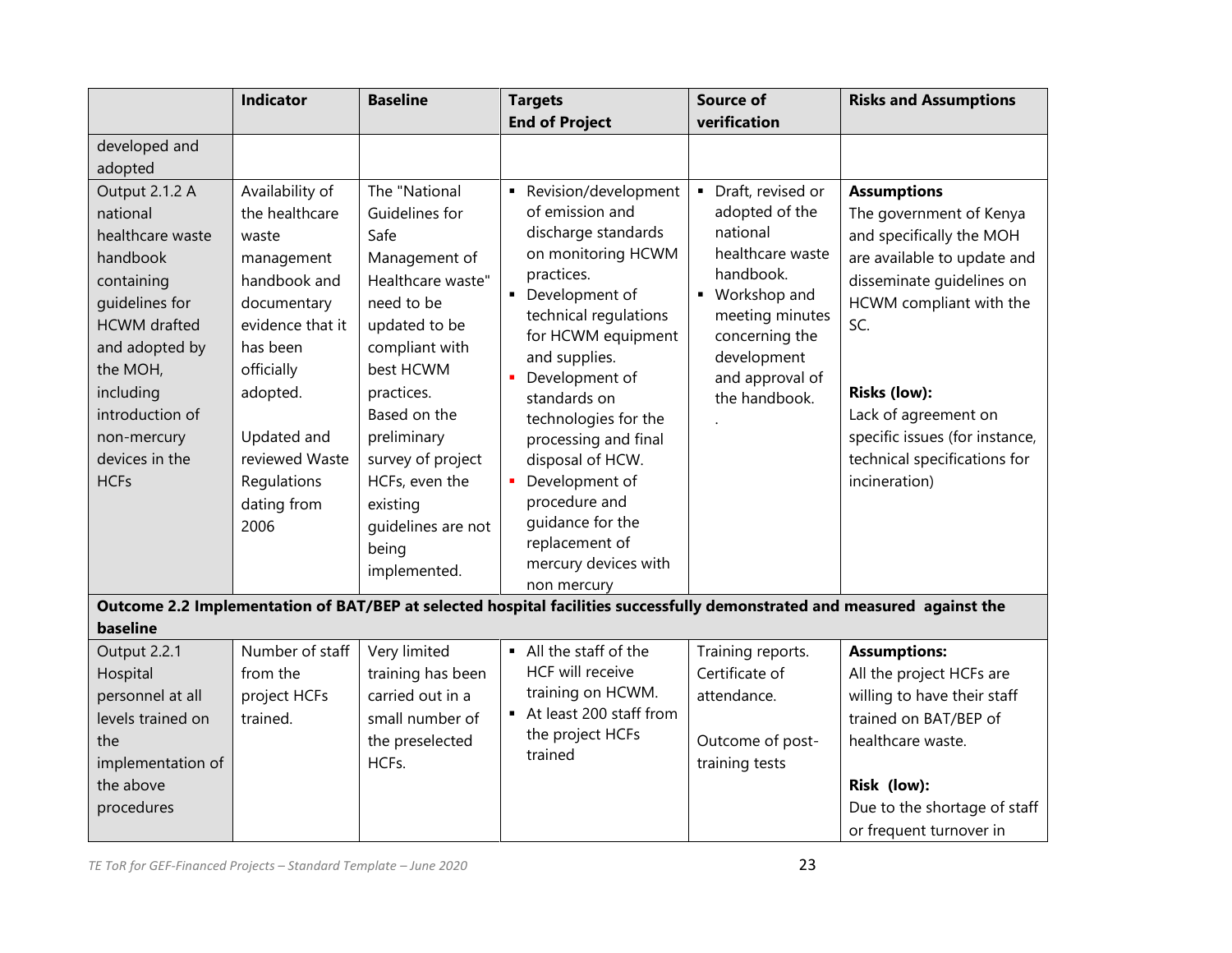|                                     | <b>Indicator</b>  | <b>Baseline</b>             | <b>Targets</b>                        | <b>Source of</b>           | <b>Risks and Assumptions</b>                        |
|-------------------------------------|-------------------|-----------------------------|---------------------------------------|----------------------------|-----------------------------------------------------|
|                                     |                   |                             | <b>End of Project</b>                 | verification               |                                                     |
|                                     |                   |                             |                                       |                            | hospital staff, not all the                         |
|                                     |                   |                             |                                       |                            | staff can participate in the                        |
|                                     |                   |                             |                                       |                            | training.                                           |
| Output 2.2.2                        | Baseline          | None of the                 | - I-RATs conducted for                | Baseline reports           | <b>Assumptions: All project</b>                     |
| <b>Baseline</b>                     | assessments       | preselected HCFs            | each of the HCFs<br>participating /   | (including I-RAT           | HCFs are willing to                                 |
| assessment of                       | conducted for     | underwent a                 | benefitting from the                  | reports and UPOPs          | participate in baseline                             |
| each healthcare                     | all project       | detailed baseline           | project.                              | release                    | assessments and are open                            |
| facility based on<br>the assessment | facilities        | assessment                  | UPOPs releases                        | assessments).              | to sharing information<br>related to their current  |
| procedures                          |                   |                             | before                                |                            | HCWM practices.                                     |
| developed in 2.1.1                  |                   |                             | implementation of                     |                            |                                                     |
| carried out, and                    |                   |                             | <b>BAT/BEP</b> determined             |                            | Risk (low):                                         |
| waste                               |                   |                             | for each project<br>facility.         |                            | Baseline assessment                                 |
| management                          |                   |                             |                                       |                            | incomplete / carried out in                         |
| plans based on                      |                   |                             |                                       |                            | an unsatisfactory way.                              |
| the baseline                        |                   |                             |                                       |                            |                                                     |
| assessment level                    |                   |                             |                                       |                            |                                                     |
| drafted and                         |                   |                             |                                       |                            |                                                     |
| implemented                         |                   |                             |                                       |                            |                                                     |
| Output 2.2.3 ESM                    | All the project   | The preliminary             | • Memoranda of                        | · MOUs                     | <b>Assumptions: HCFs are</b>                        |
| management of                       | <b>HCFs have</b>  | surveys                     | Understanding                         | - HCWM plans of            | willing to sign MOUs and                            |
| healthcare waste                    | introduced BEP    | conducted during            | (MoUs) signed with all                | project HCFs<br>Assessment | the MOU signature process                           |
| (based on WHO                       | in a satisfactory | PPG stage                   | project HCFs.<br>• HCWM committees of | report after               | does not slow down the                              |
| bluebook)                           | manner.           | indicated that all          | all HCFs strengthened                 | HCWM plan                  | launch of the HCF's HCWM                            |
| implemented in 4                    |                   | the HCFs need a             | or established where                  | implementation.            | activities.                                         |
| facilities in each                  |                   | substantial                 | missing.                              |                            |                                                     |
| county (12<br>facilities in total)  |                   | improvement                 | HCWM policies,<br>$\blacksquare$      |                            | The implementation of best                          |
|                                     |                   | concerning the              | procedures and plans                  |                            | <b>HCWM</b> practices is<br>sustained for the whole |
| including<br>replacement of         |                   | segregation,<br>collection, | developed and                         |                            | duration of the project and                         |
| mercury devices                     |                   | transport,                  | implemented at each                   |                            | beyond.                                             |
| with non mercury                    |                   |                             | project HCF.                          |                            |                                                     |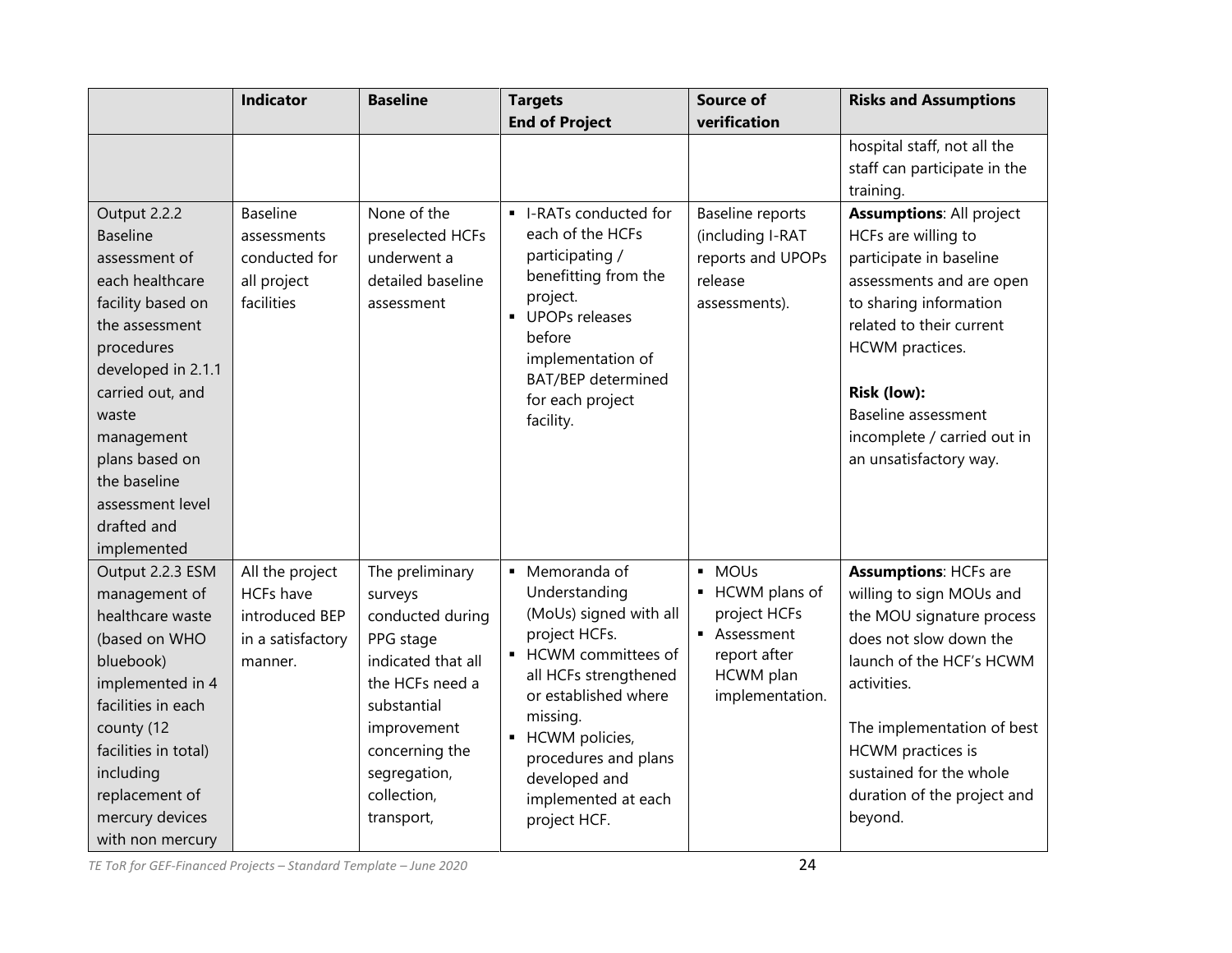|                                                                                                                                                                                                                                       | <b>Indicator</b>                                                                   | <b>Baseline</b>                                                                                                                                                                                                                                                                        | <b>Targets</b>                                                                                                                                                                                                                                                                                                  | <b>Source of</b>                                                        | <b>Risks and Assumptions</b>                                                                                                                                                                                                                                                                                                                                       |
|---------------------------------------------------------------------------------------------------------------------------------------------------------------------------------------------------------------------------------------|------------------------------------------------------------------------------------|----------------------------------------------------------------------------------------------------------------------------------------------------------------------------------------------------------------------------------------------------------------------------------------|-----------------------------------------------------------------------------------------------------------------------------------------------------------------------------------------------------------------------------------------------------------------------------------------------------------------|-------------------------------------------------------------------------|--------------------------------------------------------------------------------------------------------------------------------------------------------------------------------------------------------------------------------------------------------------------------------------------------------------------------------------------------------------------|
|                                                                                                                                                                                                                                       |                                                                                    |                                                                                                                                                                                                                                                                                        | <b>End of Project</b>                                                                                                                                                                                                                                                                                           | verification                                                            |                                                                                                                                                                                                                                                                                                                                                                    |
|                                                                                                                                                                                                                                       |                                                                                    | storage, and<br>disposal of HCW.                                                                                                                                                                                                                                                       | • HCFs supported in<br>minimizing waste<br>streams, improving<br>segregation and<br>introducing recycling<br>activities.<br>• Each HCF evaluated<br>to verify introduction<br>of BEP practices.<br>At least 2000 mercury<br>devices replaced by<br>non mercury devices<br>and safely stored<br>pending disposal |                                                                         | <b>Risks:</b><br>Turnover of the<br>staff/consultant in charge<br>of implementing<br>environmentally sound<br>practices in the hospital                                                                                                                                                                                                                            |
| Output 2.2.4 Final<br>assessment of the<br>healthcare facility<br>to measure results<br>achieved with the<br>implementation of<br>the ESM against<br>baseline is carried<br>out and estimates<br>amount of U-POP<br>releases avoided. | Availability of<br>final<br>assessment<br>report based<br>on the HCWM<br>guidance. | Although figures<br>from preliminary<br>assessment of<br>some HCFs have<br>been reported in<br>the National<br><b>HCW</b><br>management<br>plan, no<br>measurement of<br>the effectiveness<br>of<br>implementation<br>of BET/BAP has<br>ever been<br>attempted in any<br>HCF in Kenya. | Final assessment<br>conducted for each of<br>the HCFs<br>participating/<br>benefitting from the<br>project with the<br>assistance of properly<br>trained project<br>consultants.<br>UPOPs after<br>implementation of<br>best practices in<br><b>HCWM</b> determined<br>for each project<br>facility.            | Final assessment<br>reports.<br>UPOPs release<br>estimation<br>reports. | <b>Assumptions</b><br>Project healthcare facilities<br>sustain the best HCWM<br>practices in compliance<br>with the guidance<br>developed by the project<br>and establish a reliable<br>monitoring procedure.<br><b>Risks (medium):</b><br>Previous project<br>demonstrated the key role<br>of project consultant in<br>sustaining best HCWM<br>practices in HCFs. |
| <b>HEALTHCARE FACILITIES IN EACH COUNTY</b>                                                                                                                                                                                           |                                                                                    |                                                                                                                                                                                                                                                                                        | COMPONENT 3. DEMONSTRATION OF SOUND HEALTHCARE WASTE DISPOSAL TECHNOLOGIES IN A SELECTED NUMBER OF                                                                                                                                                                                                              |                                                                         |                                                                                                                                                                                                                                                                                                                                                                    |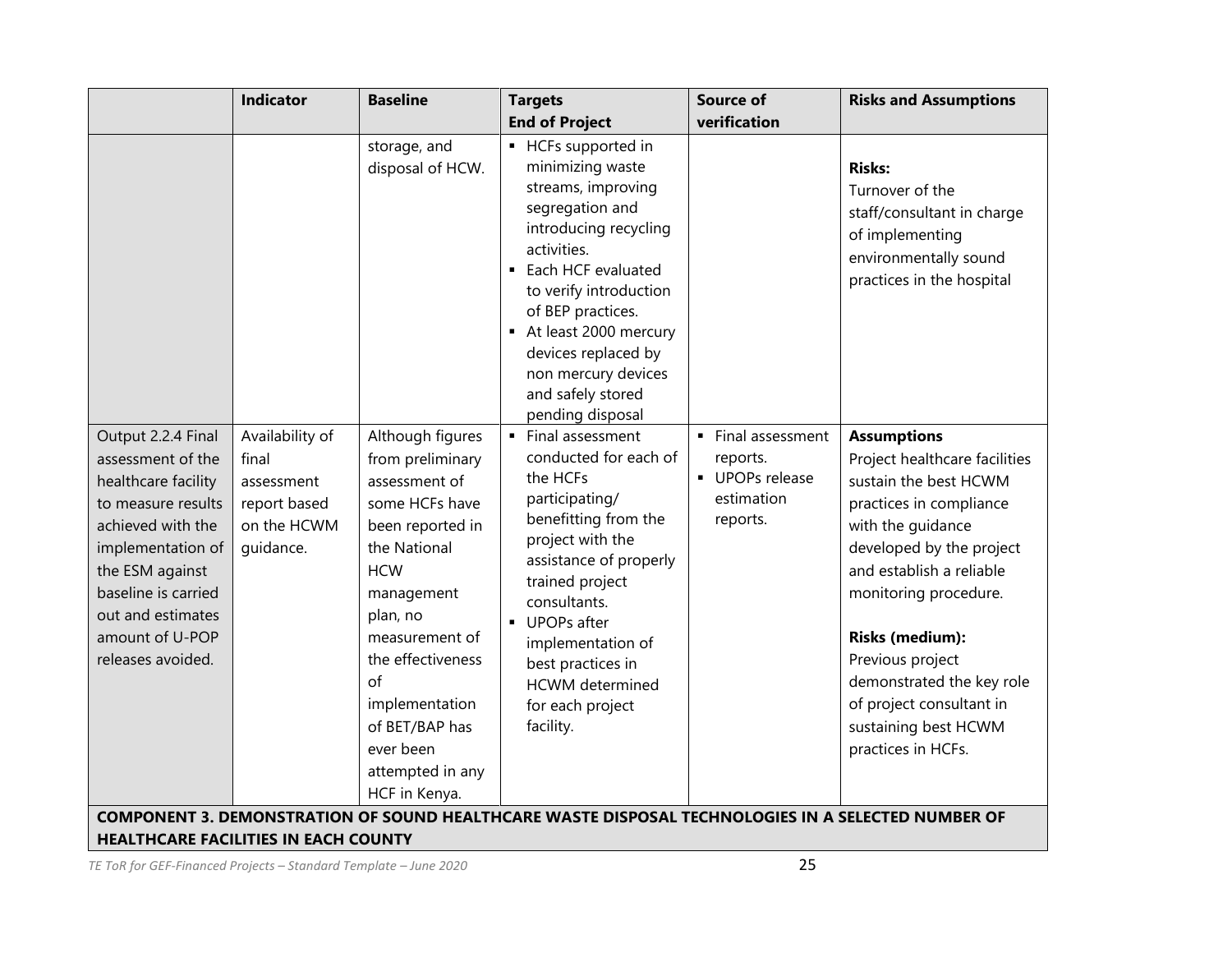|                                                                                                                                                                                                                                                  | <b>Indicator</b>                                                                                | <b>Baseline</b>                                                                                                                                                                                                                                                                                                                                                                                     | <b>Targets</b>                                                                                                                                                                                                                                                                                                                                                                                                                                                                           | <b>Source of</b>                                                                                                                                       | <b>Risks and Assumptions</b>                                                                                                                                                                                                                                                                                                                                                                            |
|--------------------------------------------------------------------------------------------------------------------------------------------------------------------------------------------------------------------------------------------------|-------------------------------------------------------------------------------------------------|-----------------------------------------------------------------------------------------------------------------------------------------------------------------------------------------------------------------------------------------------------------------------------------------------------------------------------------------------------------------------------------------------------|------------------------------------------------------------------------------------------------------------------------------------------------------------------------------------------------------------------------------------------------------------------------------------------------------------------------------------------------------------------------------------------------------------------------------------------------------------------------------------------|--------------------------------------------------------------------------------------------------------------------------------------------------------|---------------------------------------------------------------------------------------------------------------------------------------------------------------------------------------------------------------------------------------------------------------------------------------------------------------------------------------------------------------------------------------------------------|
|                                                                                                                                                                                                                                                  |                                                                                                 |                                                                                                                                                                                                                                                                                                                                                                                                     | <b>End of Project</b>                                                                                                                                                                                                                                                                                                                                                                                                                                                                    | verification                                                                                                                                           |                                                                                                                                                                                                                                                                                                                                                                                                         |
|                                                                                                                                                                                                                                                  |                                                                                                 |                                                                                                                                                                                                                                                                                                                                                                                                     | Outcome 3.1. Feasibility analysis and procurement of ESM technologies for healthcare waste disposal completed                                                                                                                                                                                                                                                                                                                                                                            |                                                                                                                                                        |                                                                                                                                                                                                                                                                                                                                                                                                         |
| Output 3.1.1<br>Feasibility study<br>and terms of<br>reference for non-<br>combustion or<br>low-U-POPs<br>emission<br>technologies for<br>healthcare waste<br>disposal in<br>selected hospitals<br>or waste<br>management<br>facilities drafted. | Availability of<br>feasibility study.<br>Availability of<br>cost-<br>effectiveness<br>analysis. | The existing<br>"National<br>Guidelines for<br>Safe<br>management of<br>health care<br>waste" and the<br>"National Health<br>Care Waste<br>Management<br>Plan for Kenya<br>2008-2012" do<br>not contain any<br>indications on the<br>compliance of the<br>technology with<br>the SC, and still<br>mention the<br>Montfort<br>incinerator as a<br>viable option for<br>the disposal of<br><b>HCW</b> | • Cost-effectiveness<br>and feasibility analysis<br>of centralized<br>treatment facilities in<br>comparison with the<br>current situation (one<br>small treatment<br>facility for each HCF)<br>carried out.<br>• Technical<br>specifications for<br><b>HCW</b> treatment<br>technologies drafted<br>and approved.<br>• Technical specification<br>for APCS and for the<br>upgrading of a recent<br>double chamber<br>incinerator to be<br>compliant with the SC<br>drafted and approved. | Feasibility analysis<br>report<br>Technical<br>specification and<br>term of reference<br>for non-<br>combustion<br>disposal equipment<br>and for APCS. | <b>Assumptions</b><br>The government of Kenya<br>and more specifically the<br>Ministries in charge of<br>HCWM recognize the need<br>for better specification for<br>HCW treatment.<br>Technologies for the<br>disposal of HCW that suit<br>the specific Kenyan<br>situation are identified.<br><b>Risks (low):</b><br>Feasibility studies and TOR<br>not suitable for the specific<br>Kenyan situation. |
|                                                                                                                                                                                                                                                  |                                                                                                 |                                                                                                                                                                                                                                                                                                                                                                                                     | Outcome 3.2 BAT/BEP technologies for the disposal of healthcare waste successfully established and demonstrated, with a                                                                                                                                                                                                                                                                                                                                                                  |                                                                                                                                                        |                                                                                                                                                                                                                                                                                                                                                                                                         |
|                                                                                                                                                                                                                                                  |                                                                                                 |                                                                                                                                                                                                                                                                                                                                                                                                     |                                                                                                                                                                                                                                                                                                                                                                                                                                                                                          |                                                                                                                                                        |                                                                                                                                                                                                                                                                                                                                                                                                         |
|                                                                                                                                                                                                                                                  |                                                                                                 |                                                                                                                                                                                                                                                                                                                                                                                                     |                                                                                                                                                                                                                                                                                                                                                                                                                                                                                          |                                                                                                                                                        |                                                                                                                                                                                                                                                                                                                                                                                                         |
|                                                                                                                                                                                                                                                  |                                                                                                 |                                                                                                                                                                                                                                                                                                                                                                                                     |                                                                                                                                                                                                                                                                                                                                                                                                                                                                                          |                                                                                                                                                        |                                                                                                                                                                                                                                                                                                                                                                                                         |
|                                                                                                                                                                                                                                                  |                                                                                                 |                                                                                                                                                                                                                                                                                                                                                                                                     |                                                                                                                                                                                                                                                                                                                                                                                                                                                                                          |                                                                                                                                                        |                                                                                                                                                                                                                                                                                                                                                                                                         |
|                                                                                                                                                                                                                                                  |                                                                                                 |                                                                                                                                                                                                                                                                                                                                                                                                     | at least 11 HCFs.                                                                                                                                                                                                                                                                                                                                                                                                                                                                        |                                                                                                                                                        |                                                                                                                                                                                                                                                                                                                                                                                                         |
|                                                                                                                                                                                                                                                  |                                                                                                 |                                                                                                                                                                                                                                                                                                                                                                                                     |                                                                                                                                                                                                                                                                                                                                                                                                                                                                                          | incinerator.                                                                                                                                           |                                                                                                                                                                                                                                                                                                                                                                                                         |
| Output 3.2.1<br>Demonstration<br>and performance<br>assessment of the<br>technologies in<br>the selected                                                                                                                                         | Number of<br>non-<br>incineration<br>technologies                                               | potential reduction of U-POPs emissions in the order of 19gTeq/year<br>Currently in none<br>of the pre-<br>selected HCFs a<br>non combustion<br>technology for<br>the treatment of                                                                                                                                                                                                                  | • Non-incineration<br>technologies<br>procured, installed<br>and tested servicing                                                                                                                                                                                                                                                                                                                                                                                                        | • Photos of<br>procured non-<br>incineration<br>equipment and<br>of the revamped                                                                       | <b>Assumptions</b><br>Thanks to UNDP<br>experience in the field,<br>procurement of non-<br>incineration technologies<br>and procurement of                                                                                                                                                                                                                                                              |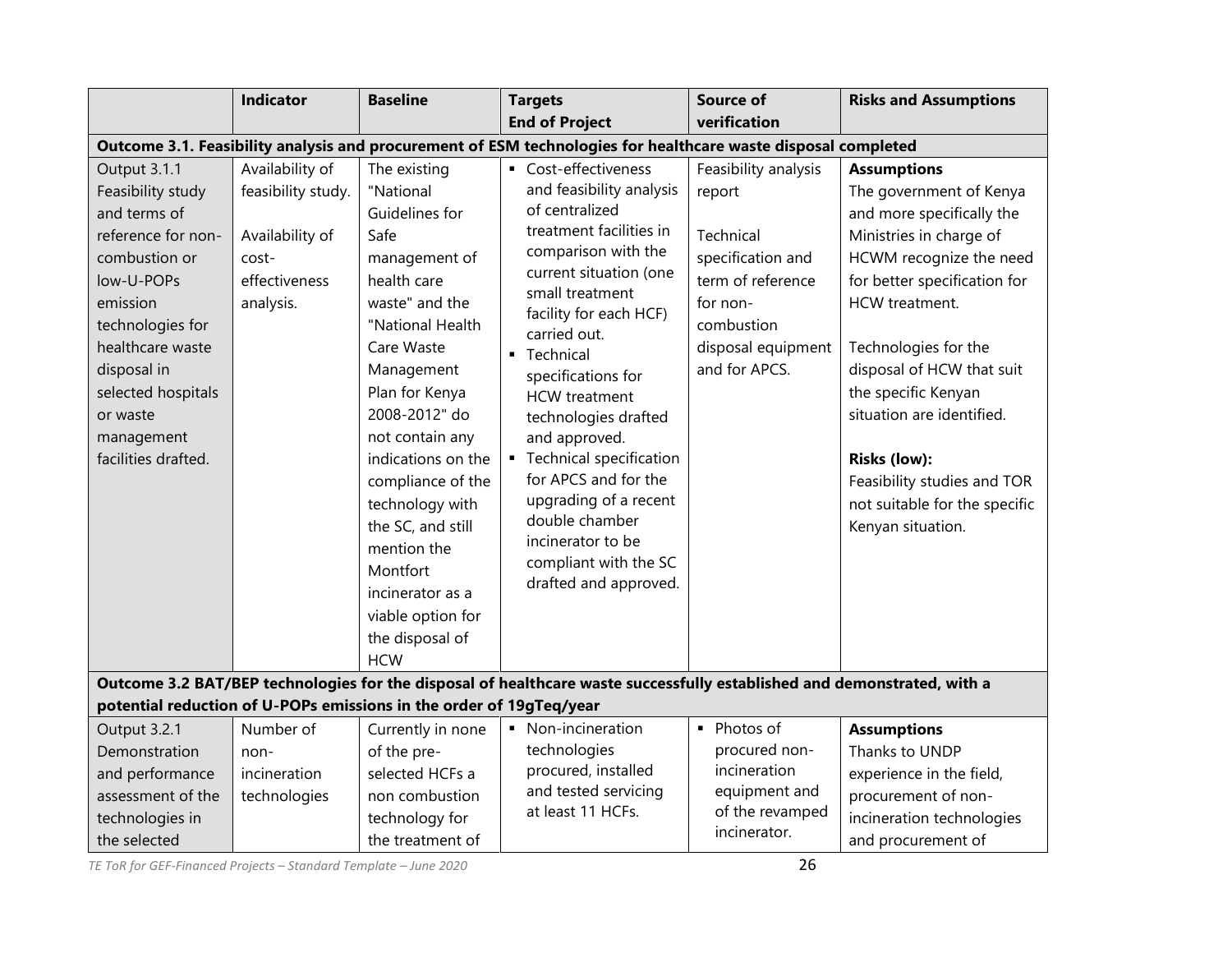|                                                                                                                   | <b>Indicator</b>                                                                                                                                                                                                                                                    | <b>Baseline</b>                                                                                                                                                                                                                                                                                                                                                                                                                                             | <b>Targets</b>                                                                                                                                                                                                                                                                                                                                                                                                                         | <b>Source of</b>                                                                                                                                                  | <b>Risks and Assumptions</b>                                                                                                                                                                                                                                                                                                                                                                                                                                                                                                                                                                                                                                                                                              |
|-------------------------------------------------------------------------------------------------------------------|---------------------------------------------------------------------------------------------------------------------------------------------------------------------------------------------------------------------------------------------------------------------|-------------------------------------------------------------------------------------------------------------------------------------------------------------------------------------------------------------------------------------------------------------------------------------------------------------------------------------------------------------------------------------------------------------------------------------------------------------|----------------------------------------------------------------------------------------------------------------------------------------------------------------------------------------------------------------------------------------------------------------------------------------------------------------------------------------------------------------------------------------------------------------------------------------|-------------------------------------------------------------------------------------------------------------------------------------------------------------------|---------------------------------------------------------------------------------------------------------------------------------------------------------------------------------------------------------------------------------------------------------------------------------------------------------------------------------------------------------------------------------------------------------------------------------------------------------------------------------------------------------------------------------------------------------------------------------------------------------------------------------------------------------------------------------------------------------------------------|
|                                                                                                                   |                                                                                                                                                                                                                                                                     |                                                                                                                                                                                                                                                                                                                                                                                                                                                             | <b>End of Project</b>                                                                                                                                                                                                                                                                                                                                                                                                                  | verification                                                                                                                                                      |                                                                                                                                                                                                                                                                                                                                                                                                                                                                                                                                                                                                                                                                                                                           |
| facilities<br>completed (at<br>least 4 facilities or<br>an overall amount<br>of waste in the<br>order of 630t/yr) | that are<br>operational.<br>Number of<br>incinerators<br>reviewed and<br>upgraded to<br>the SC BAT/BEP<br>requirements,<br>and<br>operational.<br>Amount of U-<br>POPs release<br>prevented by<br>means of<br>implementation<br>of better<br>disposal<br>practices. | HCW is<br>operational.<br>Currently none of<br>the incinerators<br>installed at pre-<br>selected HCFs<br>fulfil SC BAT<br>criteria; in some<br>cases even the<br>most elementary<br>APCSs are<br>missing.<br>The current<br>emissions of<br>PCDD/F of the<br>pre-selected<br>facilities amount<br>to an estimated<br>19 gTEq.<br>Currently in<br>Kenya there are<br>no Centralized<br>Treatment<br>Facilities - each<br>HCF has its own<br>treatment plant. | • Procurement of an<br>initial set of HCWM<br>related supplies for at<br>least 12 HCFs.<br>Staff trained in the<br>operation and<br>maintenance of the<br>technologies installed<br>at the HCFs<br>• HCFs supported in the<br>implementation of<br>their plans (including<br>recycling activities) as<br>well as monitoring<br>practices.<br>Agreements between<br>CTFs and PFs drafted<br>and signed for each<br>PFs served by a CTF. | • Certificates of<br>training<br>completion and<br>attendance<br>sheets of<br>training sessions.<br>• HCF visit reports<br>• Photos of<br>recycling<br>practices. | HCWM supplies does not<br>run into major challenges.<br>There is at least one<br>incinerator among the<br>existing incinerators in the<br>pre-selected facilities which<br>may be successfully<br>revamped to fulfil SC<br>requirements.<br>A proper HCWM upstream<br>will sustain the<br>establishment of non-<br>combustion technologies.<br>Risks (medium):<br>Although some of the<br>existing incinerators are<br>very new and provided with<br>a secondary combustion<br>chamber, their limited size<br>may still prevent their<br>upgrading with<br>sophisticated APCPS.<br>Procurement of equipment<br>may present uncertainties<br>which are not completely<br>under the control of the<br>project stakeholders. |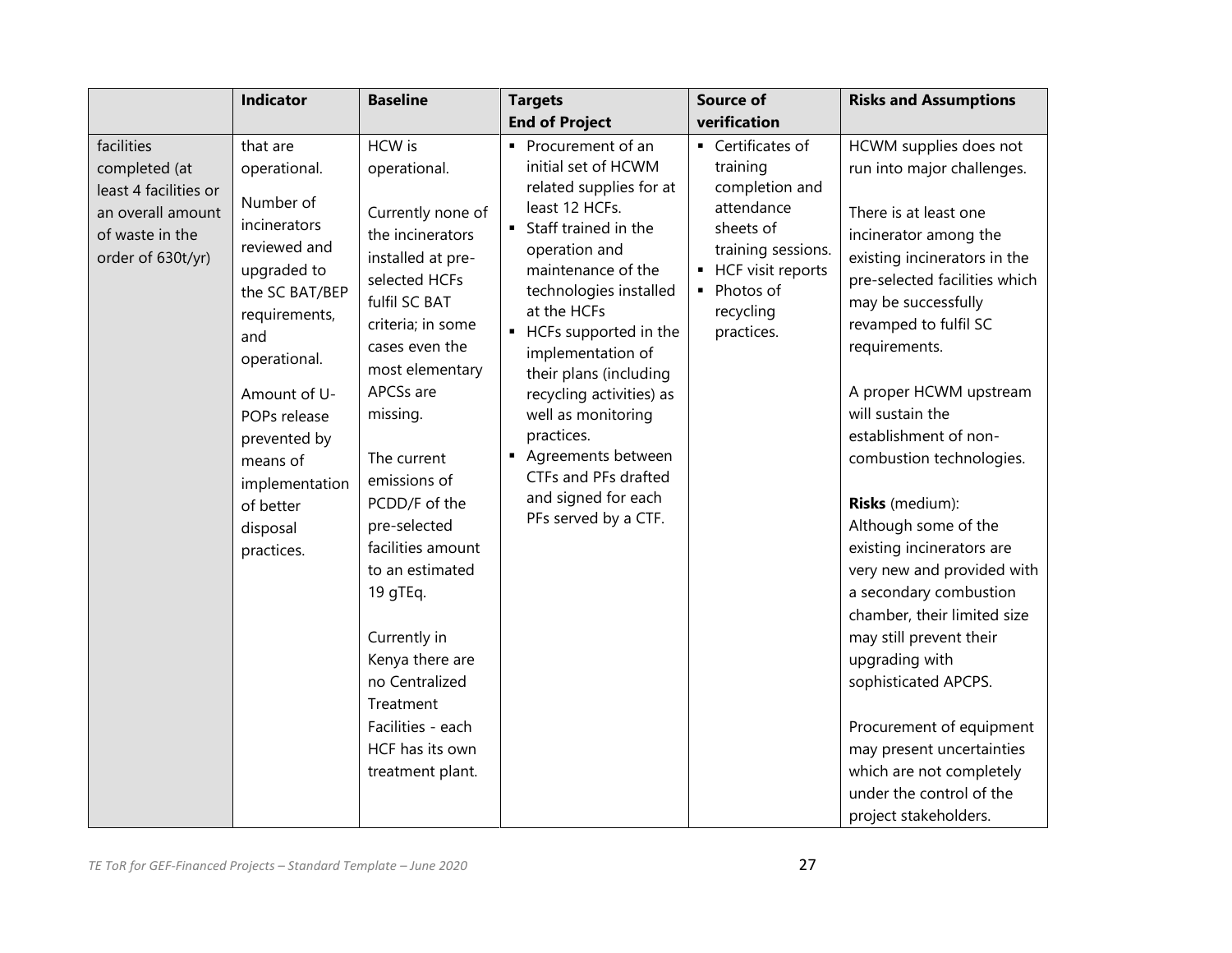|                                                                                                                                                                                                                                           | <b>Indicator</b>                                                                                                                                                                                                                                                                                                                          | <b>Baseline</b>                                                                                                                                                                                                                                                                                                                         | <b>Targets</b>                                                                                                                                                                                                                                                                                                     | <b>Source of</b>                                                                                                                                                                                                                                                                                                                      | <b>Risks and Assumptions</b>                                                                                                                                                                                                                                                                                                                                                                                                                                                                                                                                                                                                                                          |
|-------------------------------------------------------------------------------------------------------------------------------------------------------------------------------------------------------------------------------------------|-------------------------------------------------------------------------------------------------------------------------------------------------------------------------------------------------------------------------------------------------------------------------------------------------------------------------------------------|-----------------------------------------------------------------------------------------------------------------------------------------------------------------------------------------------------------------------------------------------------------------------------------------------------------------------------------------|--------------------------------------------------------------------------------------------------------------------------------------------------------------------------------------------------------------------------------------------------------------------------------------------------------------------|---------------------------------------------------------------------------------------------------------------------------------------------------------------------------------------------------------------------------------------------------------------------------------------------------------------------------------------|-----------------------------------------------------------------------------------------------------------------------------------------------------------------------------------------------------------------------------------------------------------------------------------------------------------------------------------------------------------------------------------------------------------------------------------------------------------------------------------------------------------------------------------------------------------------------------------------------------------------------------------------------------------------------|
|                                                                                                                                                                                                                                           |                                                                                                                                                                                                                                                                                                                                           |                                                                                                                                                                                                                                                                                                                                         | <b>End of Project</b>                                                                                                                                                                                                                                                                                              | verification                                                                                                                                                                                                                                                                                                                          |                                                                                                                                                                                                                                                                                                                                                                                                                                                                                                                                                                                                                                                                       |
| Output 3.2.2<br>Waste disposal<br>activities of<br>hospital<br>facilities/programs<br>are documented<br>and their<br>performance is<br>evaluated to<br>exemplify best<br>practices in<br>health-care waste<br>management.<br>Output 3.2.3 | Proof of<br>Performance<br>test reports<br>available<br>Proof of<br>performance<br>tests in at least<br>three non-<br>combustion<br>disposal<br>facilities and at<br>least one<br>revamped<br>incinerator<br>available.<br><b>HCW</b><br>hazardous<br>waste manifests<br>available for at<br>least 630 t of<br>HCW yearly.<br>Toolkit for | Due to the lack of<br>monitoring<br>equipment,<br>measurements of<br>PCDD/F at the<br>stack of<br>incinerators were<br>never taken in<br>Kenya.<br>Experience on the<br>conduction of<br>Proof of<br>Performance tests<br>for both<br>combustion and<br>non-combustion<br>technologies is<br>missing in the<br>country.<br>The existing | The release of at least 19<br>gTEq / yr of PCDD/F<br>prevented thanks to the<br>installation of BAT<br>disposal technologies.<br>Proof of performance<br>tests for at least three<br>non-combustion<br>disposal facilities and at<br>least one revamped<br>incinerator carried out.<br>A practical toolkit for the | • Certificate of<br>analysis of<br>PCDD/F at the<br>stack of<br>incinerator<br>facilities before<br>and after their<br>upgrade<br>■ Hazardous waste<br>manifests for the<br>HCW processed<br>by means of<br>non-combustion<br>equipment or by<br>revamped<br>incinerators.<br>• Monitoring and<br>progress reports<br>Draft and final | <b>Assumptions.</b><br>At least one pre-selected<br>project facility is keen to<br>have the incinerator<br>revamped to BAT/BEP and<br>sustain it after project end.<br>At least three pre-selected<br>project facilities are keen to<br>shift from incineration to<br>non-combustion<br>technologies for the<br>disposal of HCW and to<br>sustain the technology<br>after project end.<br><b>Risks (medium):</b><br>Difficulties / delay in<br>procurement, installing,<br>testing, the equipment.<br>Lack of the required<br>infrastructures or utilities to<br>run the equipment<br>smoothly.<br>Delay in permitting of the<br>new equipment.<br><b>Assumptions</b> |
| Useful replication                                                                                                                                                                                                                        | replication of                                                                                                                                                                                                                                                                                                                            | national                                                                                                                                                                                                                                                                                                                                | replication of CTFs or                                                                                                                                                                                                                                                                                             | toolkit                                                                                                                                                                                                                                                                                                                               | The dissemination of a                                                                                                                                                                                                                                                                                                                                                                                                                                                                                                                                                                                                                                                |
| toolkits on how to                                                                                                                                                                                                                        |                                                                                                                                                                                                                                                                                                                                           | guidelines and                                                                                                                                                                                                                                                                                                                          | single-facility BAT/BEP in                                                                                                                                                                                                                                                                                         |                                                                                                                                                                                                                                                                                                                                       | practical toolkit on HCW                                                                                                                                                                                                                                                                                                                                                                                                                                                                                                                                                                                                                                              |
| implement best                                                                                                                                                                                                                            |                                                                                                                                                                                                                                                                                                                                           | plans do not                                                                                                                                                                                                                                                                                                                            | other counties is drafted                                                                                                                                                                                                                                                                                          |                                                                                                                                                                                                                                                                                                                                       | disposal technologies to                                                                                                                                                                                                                                                                                                                                                                                                                                                                                                                                                                                                                                              |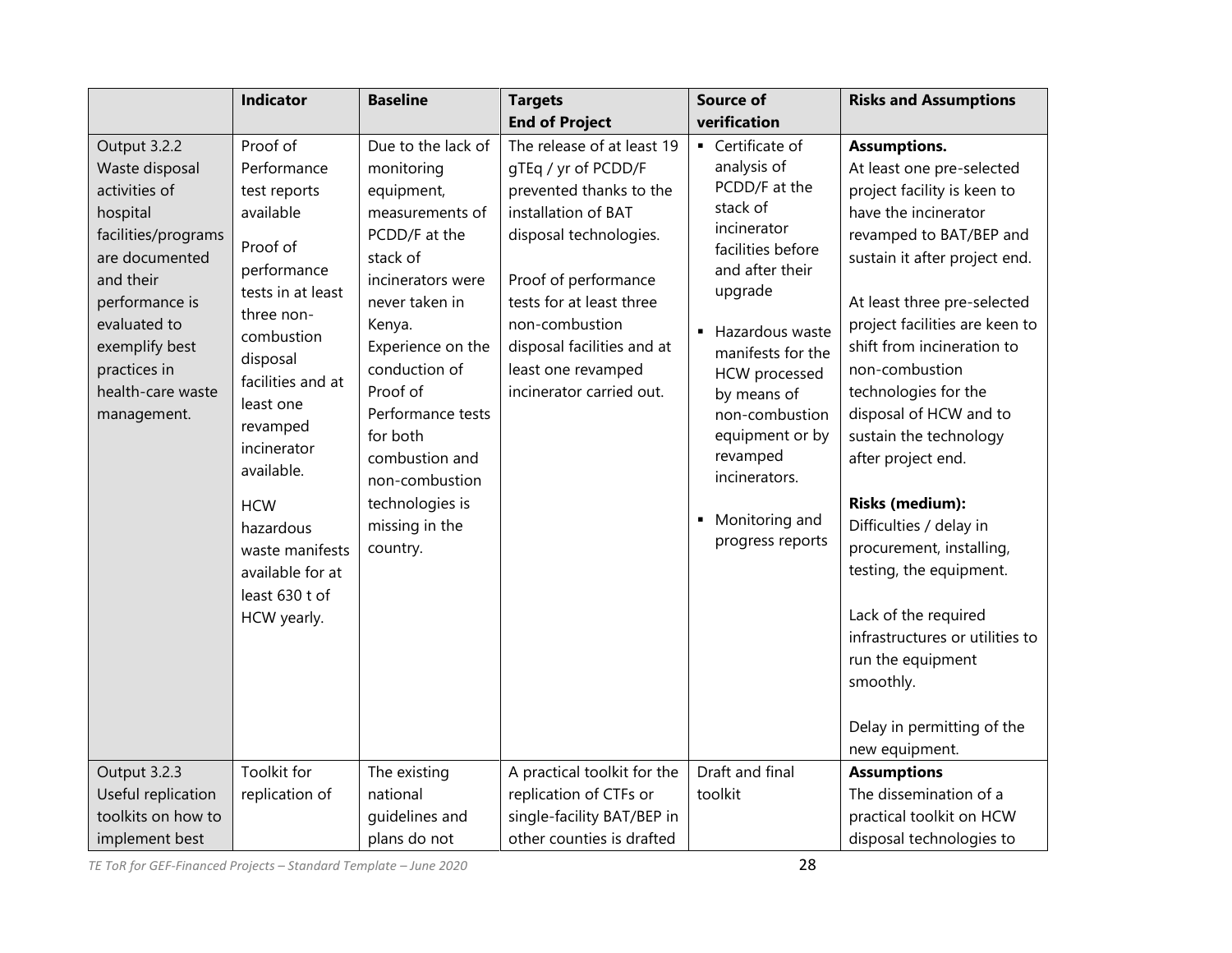|                                                                                                                                           | <b>Indicator</b>                                                                                                                        | <b>Baseline</b>                                                                                                                                                                                                                                                                                                     | <b>Targets</b><br><b>End of Project</b>                                                                                                                                                                                                                                                                                                                                                      | <b>Source of</b><br>verification                                              | <b>Risks and Assumptions</b>                                                                                                                                                                                                                                                                                                                                                                                                                                       |
|-------------------------------------------------------------------------------------------------------------------------------------------|-----------------------------------------------------------------------------------------------------------------------------------------|---------------------------------------------------------------------------------------------------------------------------------------------------------------------------------------------------------------------------------------------------------------------------------------------------------------------|----------------------------------------------------------------------------------------------------------------------------------------------------------------------------------------------------------------------------------------------------------------------------------------------------------------------------------------------------------------------------------------------|-------------------------------------------------------------------------------|--------------------------------------------------------------------------------------------------------------------------------------------------------------------------------------------------------------------------------------------------------------------------------------------------------------------------------------------------------------------------------------------------------------------------------------------------------------------|
| practices and<br>techniques are<br>developed                                                                                              | best practices<br>made available.                                                                                                       | include any<br>toolkit for the<br>implementation<br>of SC compliant<br>disposal<br>technologies.                                                                                                                                                                                                                    | and endorsed by the<br>government.<br>The toolkit will be<br>properly disseminated to<br>relevant stakeholders.                                                                                                                                                                                                                                                                              | Meeting /<br>workshop minutes.<br>Official toolkit<br>endorsement<br>document | relevant stakeholders will<br>effectively facilitate the<br>implementation of BAT<br>disposal technologies<br><b>Risks (low):</b>                                                                                                                                                                                                                                                                                                                                  |
|                                                                                                                                           |                                                                                                                                         |                                                                                                                                                                                                                                                                                                                     | COMPONENT 4. MINIMIZING RELEASES OF UNINTENTIONALLY PRODUCED POPS FROM OPEN BURNING OF WASTE.                                                                                                                                                                                                                                                                                                |                                                                               | Toolkit not adequately<br>disseminated / understood<br>by the target institutions.                                                                                                                                                                                                                                                                                                                                                                                 |
|                                                                                                                                           |                                                                                                                                         |                                                                                                                                                                                                                                                                                                                     | Outcome 4.1. Awareness raising and capacity strengthening on ESM of solid waste ensured.                                                                                                                                                                                                                                                                                                     |                                                                               |                                                                                                                                                                                                                                                                                                                                                                                                                                                                    |
| Output 4.1.1<br>Awareness raising<br>activities for the<br>communities and<br>the municipalities<br>aimed at<br>enhancing 3Rs of<br>waste | Level of<br>awareness on<br>3Rs of different<br>stakeholders as<br>from interviews<br>and<br>questionnaires<br>significantly<br>raised. | Awareness of the<br>environmental<br>impacts of<br>improper<br>management of<br>municipal waste<br>practices is<br>generally limited.<br>In addition, there<br>is limited public<br>awareness of the<br>regulatory and<br>institutional<br>framework<br>regarding POPs<br>and hazardous<br>chemicals in<br>general. | Awareness raising<br>materials (printed or<br>broadcasted) on 3Rs of<br>materials which, if<br>wasted, can generate U-<br>POPs and toxic<br>substances, developed<br>and published for the 3<br>municipalities of<br>Mombasa, Kisumu and<br>Nakuru.<br>At least 3 awareness<br>raising workshops on<br>3Rs dedicated to the<br>representatives of<br>environmental<br>authorities performed. | Awareness raising<br>materials.<br>Awareness raising<br>workshop minutes.     | <b>Assumptions</b><br>The most effective way to<br>prevent open burning of<br>plastics and other PCDD/F<br>generating waste is to raise<br>awareness on the benefits<br>of recycling.<br><b>Risks (Low):</b><br>Low awareness resulting in<br>the difficulties in the<br>collection of sufficient<br>amount of plastic.<br>Difficulties in the<br>promotion of upstream<br>waste segregation.<br>Limited response from the<br>public to the awareness<br>campaigns |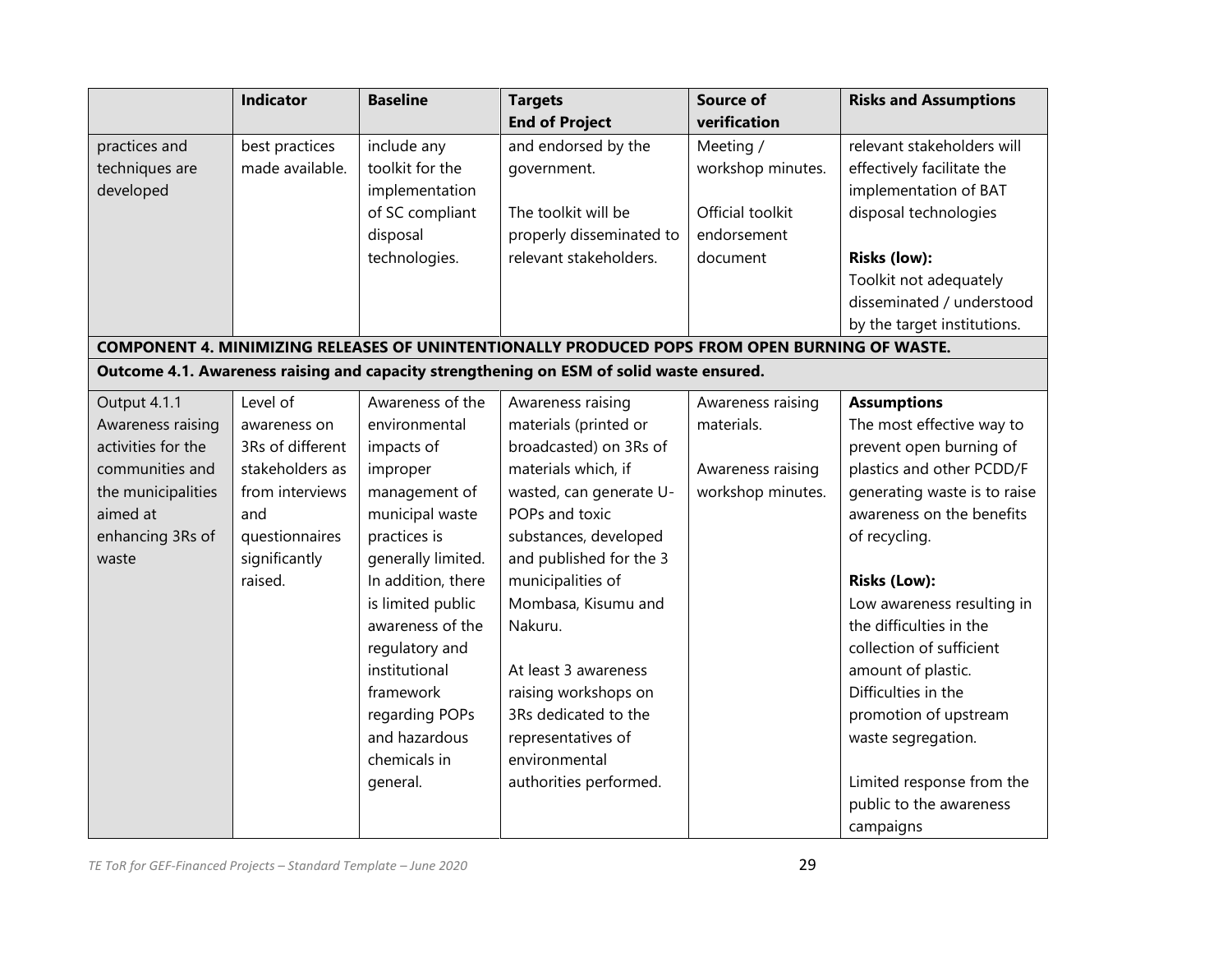|                    | <b>Indicator</b>  | <b>Baseline</b>    | <b>Targets</b>            | <b>Source of</b>     | <b>Risks and Assumptions</b> |
|--------------------|-------------------|--------------------|---------------------------|----------------------|------------------------------|
|                    |                   |                    | <b>End of Project</b>     | verification         |                              |
|                    |                   |                    | At least 3 awareness      |                      |                              |
|                    |                   |                    | raising event for the     |                      |                              |
|                    |                   |                    | public at large in the 3  |                      |                              |
|                    |                   |                    | regions of Mombasa,       |                      |                              |
|                    |                   |                    | Nakuru and Kisumu         |                      |                              |
|                    |                   |                    | carried out.              |                      |                              |
| Output 4.1.2       | Availability of   | The Waste          | Waste management          | Gap Analysis of      | <b>Assumptions</b>           |
| Regulatory         | improved          | Management         | regulation and its        | existing municipal   | Although not sufficient,     |
| framework for the  | regulatory        | Regulations        | enforcement improved      | waste regulation in  | proper waste regulation      |
| recovery of waste  | framework         | (2006) establish   | to facilitate the reduce, | Kenya                | and enforcement rules are    |
| materials (glass,  | which includes    | rules for the      | recycle and recovery      |                      | necessary conditions for     |
| organic, plastic)  | rules for 3Rs     | management of      | approach with special     | Final and            | ensuring the safe            |
| and for licensing  | and preventing    | municipal waste,   | reference to waste which  | preliminary draft of | management of waste          |
| of the recovery    | U-POPs            | including          | may generate toxic        | improved             |                              |
| activity at county | emissions         | provisions for     | substances when burnt.    | regulation or of     |                              |
| and central levels | through           | licensing of       | Special provisions        | planned measures     |                              |
| improved to        | cessation of      | collection,        | facilitating communities  | for its better       | <b>Risks (Medium):</b>       |
| integrate SC       | open burning      | transportation,    | to perform upstream       | enforcement          | Although necessary, proper   |
| requirements       | Waste             | and running        | collection of recyclable  |                      | waste regulation and         |
|                    | quidelines        | landfills. However | waste and prevent         |                      | enforcement rules are not    |
|                    | include SC        | the enforcement    | unsafe dumping.           |                      | sufficient for ensuring the  |
|                    | provisions        | of this regulation |                           |                      | safe management of waste     |
|                    |                   | is low.            |                           |                      |                              |
|                    |                   |                    |                           |                      |                              |
|                    | Prioritisation of |                    |                           |                      |                              |
|                    | plastic waste     |                    |                           |                      |                              |
|                    |                   |                    |                           |                      |                              |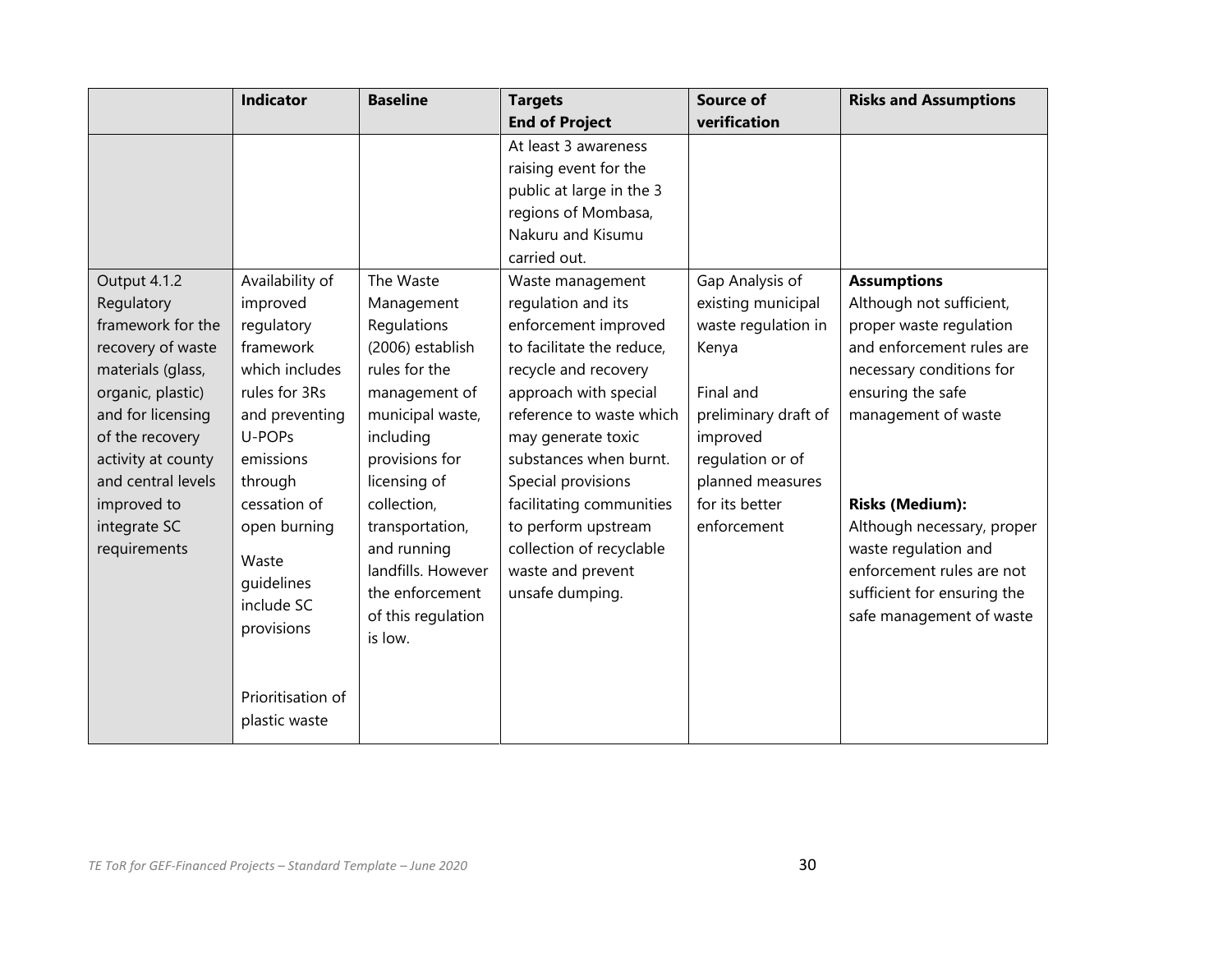|                   | Indicator       | <b>Baseline</b>     | <b>Targets</b>                                                                                                      | Source of              | <b>Risks and Assumptions</b>                                                                                                   |
|-------------------|-----------------|---------------------|---------------------------------------------------------------------------------------------------------------------|------------------------|--------------------------------------------------------------------------------------------------------------------------------|
|                   |                 |                     | <b>End of Project</b>                                                                                               | verification           |                                                                                                                                |
| Output 4.1.3.     | Availability of | Inadequate          | At least 6 field training                                                                                           | Training reports       | <b>Assumptions</b>                                                                                                             |
| Counties provided | training        | training on 3Rs of  | initiatives for                                                                                                     | Training materials     | The most effective way to                                                                                                      |
| with training     | manuals         | specific municipal  | communities and 3                                                                                                   | Attendance sheets      | prevent open burning of                                                                                                        |
| manuals, and      | tailored for    | waste streams is    | training-for-trainer                                                                                                |                        | plastics and other PCDD/F                                                                                                      |
| technical         | counties.       | carried out for     | initiatives for                                                                                                     |                        | generating waste is to train                                                                                                   |
| assistance for    |                 | municipality and    | municipalities in                                                                                                   |                        | local communities to carry                                                                                                     |
| the management    | Number of staff | local authorities   | Mombasa, Kisumu and                                                                                                 |                        | out up-stream recycling of                                                                                                     |
| of solid wastes.  | from counties   | in charge of        | Nakuru, aimed at                                                                                                    |                        | waste.                                                                                                                         |
|                   | who received    | municipal waste     | enhancing 3Rs of                                                                                                    |                        |                                                                                                                                |
|                   | technical       | management at       | specific waste streams                                                                                              |                        | Risk (high):                                                                                                                   |
|                   | assistance.     | the counties.       | waste on the basis of the                                                                                           |                        | Communities not                                                                                                                |
|                   |                 |                     | 3R approach performed.                                                                                              |                        | interested / not committed                                                                                                     |
|                   |                 |                     |                                                                                                                     |                        | in undertaking upstream                                                                                                        |
|                   |                 |                     | At least 50 people                                                                                                  |                        | segregation of plastic.                                                                                                        |
|                   |                 |                     | trained for each training                                                                                           |                        |                                                                                                                                |
|                   |                 |                     | initiative.                                                                                                         |                        |                                                                                                                                |
|                   |                 |                     | Outcome 4.2 Sound Management of solid waste in targeted municipalities implemented with the support of NGOs, with a |                        |                                                                                                                                |
|                   |                 |                     |                                                                                                                     |                        | reduction of unintentionally produced POPs from the burning of solid waste of 23 g I-TEQ/year (20 % of the current estimate of |
|                   |                 |                     | 247 g I-TEQ/year). Emergency plan to reduce exposure of population to harmful substances implemented.               |                        |                                                                                                                                |
|                   |                 |                     |                                                                                                                     |                        |                                                                                                                                |
| Output 4.2.1      | Number of       | In Kenya there      | At least one community                                                                                              | Meeting minutes.       | <b>Assumptions</b>                                                                                                             |
| Communities       | communities     | are a number of     | for each site (Nairobi,                                                                                             |                        | Although communities are                                                                                                       |
| selected for      | which are       | CBOs                | Nakuru and Kisumu) is                                                                                               | Preliminary and        | mostly informal entities, it                                                                                                   |
| demonstrating     | engaged in      | (Community          | engaged and supported                                                                                               | final list of selected | will be possible to identify                                                                                                   |
| plans of actions  | recycling of    | Based               | for conducting project                                                                                              | communities.           | communities and their                                                                                                          |
| for the reduction | waste under     | Organizations)      | activities.                                                                                                         |                        | representatives and to                                                                                                         |
| of solid waste    | the project.    | which are already   |                                                                                                                     | Memorandum of          | establish a mechanism to                                                                                                       |
| open burning by   |                 | operating in the    | Selected communities                                                                                                | understanding          | coordinate and monitor                                                                                                         |
| increasing 3Rs of |                 | field of waste      | and their representatives                                                                                           | signed by the          | their activities.                                                                                                              |
| waste.            |                 | recycling,          | identified and officially                                                                                           | selected               |                                                                                                                                |
|                   |                 | however the limit   | recognized under the                                                                                                | communities.           | <b>Risks (Medium)</b>                                                                                                          |
|                   |                 | of these activities | project.                                                                                                            |                        |                                                                                                                                |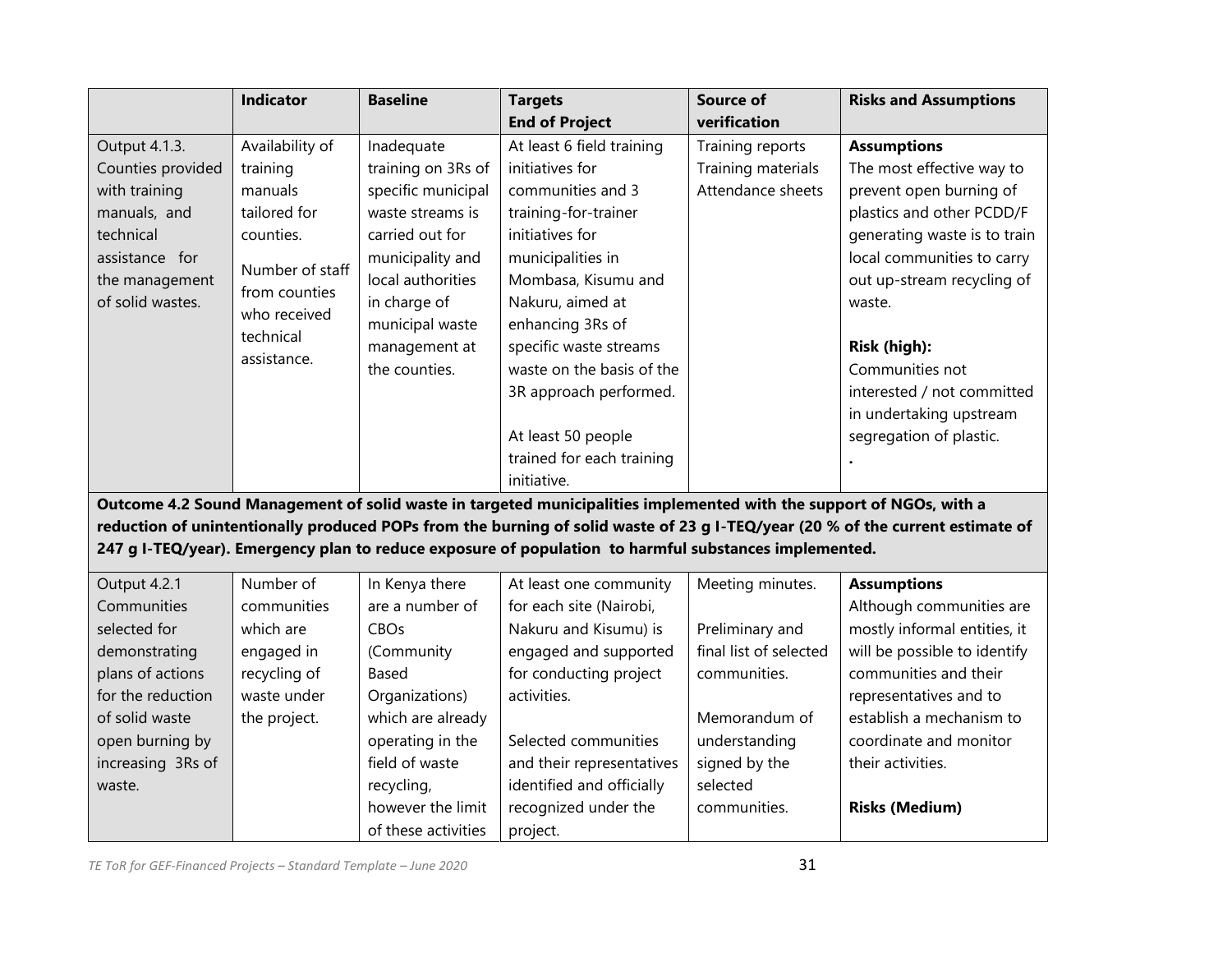|                   | <b>Indicator</b> | <b>Baseline</b>      | <b>Targets</b>           | <b>Source of</b>    | <b>Risks and Assumptions</b> |
|-------------------|------------------|----------------------|--------------------------|---------------------|------------------------------|
|                   |                  |                      | <b>End of Project</b>    | verification        |                              |
|                   |                  | is that most of      |                          | Community           | Difficulties related to the  |
|                   |                  | the waste is         | Memorandum of            | projects on 3Rs     | low level of coordination    |
|                   |                  | recycled only        | understanding and        | signed by local or  | and planning in community    |
|                   |                  | after being          | community driven         | central GoK         | may hinder a community-      |
|                   |                  | dumped in            | projects on 3Rs with     | representatives and | based project if a           |
|                   |                  | landfills, therefore | resources, list of       | the communities.    | continuous coordination      |
|                   |                  | the quality is very  | activities and timeframe |                     | with the project is not      |
|                   |                  | low.                 | are agreed and signed    |                     | ensured.                     |
|                   |                  |                      | by government and        |                     |                              |
|                   |                  |                      | community                |                     |                              |
|                   |                  |                      | representatives.         |                     |                              |
| Output 4.2.2.     | Number of        | Currently,           | At least one initiative  | Preliminary and     | <b>Assumptions.</b>          |
| Initiatives for   | initiatives      | although a           | aimed at collecting and  | final text of       | There is a potential market  |
| reducing, reuse   | identified,      | certain number of    | recycling organic or     | collection and      | for recyclable organic       |
| and recycle of    | properly         | initiatives on       | compostable waste        | recycling projects  | waste which may sustain an   |
| waste and for     | designed and     | waste recycling      | which, if burned, would  | agreed.             | activity of collection and   |
| composting,       | implemented      | are being carried    | generate U-POPs is       |                     | recycling upstream of the    |
| collection of     | on 3Rs.          | out by               | identified, designed and | Reports generated   | dumpsite.                    |
| compostable       | Waste            | communities          | implemented for each of  | by the waste        | Local community's            |
| municipal waste   | accounting       | operating directly   | the three sites.         | accounting system   | authorities may benefit      |
| for communities   | system in place. | at the dumpsites,    |                          | (by means of        | from waste recycling         |
| in three counties | Amount of        | the recycling of     | At least 500 tons of     | simplified waste    | economy both in terms of     |
| of Nairobi,       | organic          | compostable          | compostable material     | manifest system)    | improvement of health        |
| Mombasa and       | compostable      | waste occurs         | successfully collected   |                     | conditions and creation of   |
| Nakuru            | waste collected  | mainly by            | from the source (not on  | Project Monitoring  | new, more formal jobs.       |
| implemented with  | at the source    | processing paper     | the dumpsites) and re-   | reports             |                              |
| a PPP approach    | (not at the      | or wood in           | used or re-cycled (waste |                     | Risks (high):                |
| and supervised    | landfill) and    | briquettes for       | to energy being not      | Project site visit  | Existing dumpsite            |
| with the support  | processed for    | replacing coal in    | considered as suitable   | minutes and         | communities may oppose       |
| of NGOs.          | recycling.       | domestic stoves.     | recycling activity),     | photos.             | the development of any       |
|                   |                  | These initiatives    | documented by a proper   |                     | activity which will prevent  |
|                   |                  | are in general not   |                          | Workshop reports    |                              |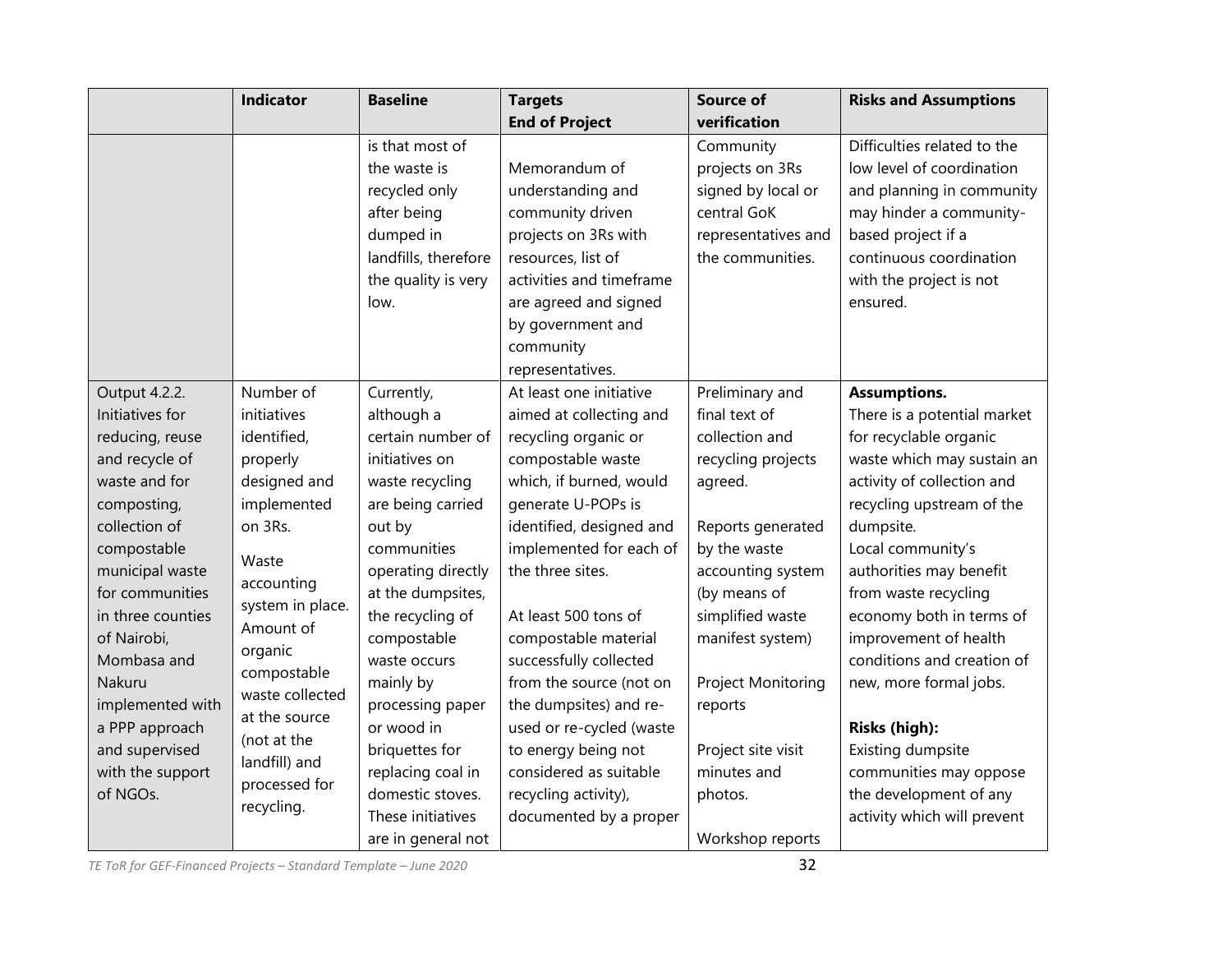|                    | <b>Indicator</b>  | <b>Baseline</b>     | <b>Targets</b>            | <b>Source of</b>   | <b>Risks and Assumptions</b> |
|--------------------|-------------------|---------------------|---------------------------|--------------------|------------------------------|
|                    |                   |                     | <b>End of Project</b>     | verification       |                              |
|                    | Amount of U-      | SC compliant and    | waste accounting system   |                    | waste to enter the           |
|                    | POPs releases     | may imply           | in place.                 |                    | dumpsites.                   |
|                    | prevented due     | exposure of         |                           |                    |                              |
|                    | to recycling      | people to U-        | The recycling activity is |                    |                              |
|                    | activities and    | POPs. Non-          | organized at industrial   |                    |                              |
|                    | open burning      | recyclables are     | scale with the support of |                    |                              |
|                    | avoidance.        | open burnt by       | industrial partner(s).    |                    |                              |
|                    |                   | the communities     |                           |                    |                              |
|                    |                   | which operate at    |                           |                    |                              |
|                    |                   | landfill.           |                           |                    |                              |
| 4.2.3. Local       | Number of         | Currently,          | At least one initiative   | Preliminary and    | <b>Assumptions.</b>          |
| initiative for the | initiatives       | although a          | aimed at collecting and   | final text of      | The potential market for     |
| re-use / recycling | identified,       | certain number of   | recycling plastic waste   | collection and     | recyclable plastic waste is  |
| of other non-      | properly          | initiatives on      | which, if burned, would   | recycling projects | big enough to sustain an     |
| hazardous waste    | designed and      | waste recycling     | generate U-POPs is        | agreed.            | activity of collection and   |
| streams (i.e.      | implemented       | are being carried   | identified, designed and  |                    | recycling upstream of the    |
| plastics).         | on 3Rs of         | out by              | implemented for each of   | Reports generated  | dumpsite.                    |
|                    | plastic waste.    | communities in      | the three sites.          | by the waste       | Local communities'           |
|                    | Waste             | all the landfills,  |                           | accounting system  | authorities may benefit      |
|                    | accounting        | the recycling       | At least 30 tons/month    | (by means of       | from the waste recycling     |
|                    | system for        | occurs mainly by    | of plastic successfully   | simplified waste   | economy both in terms of     |
|                    | recycled plastic  | collecting plastic  | collected from the        | manifest system)   | improvement of health        |
|                    | in place.         | or other materials  | source (not on the        |                    | condition and creation of    |
|                    | Amount of         | at the dumpsites    | dumpsites) and re-used    | Project Monitoring | new jobs.                    |
|                    | plastic collected | and by selling it   | or re-cycled,             | reports,           |                              |
|                    | at the source     | at very low cost    | documented by a proper    |                    | Risks (medium):              |
|                    | (not at the       | to waste traders.   | waste accounting system   | Project site visit | Existing dumpsite            |
|                    | landfill) and     | The direct selling  | in place.                 | minutes and        | communities may oppose       |
|                    | processed for     | of artisanal        |                           | photos.            | the development of any       |
|                    | recycling.        | articles made of    | Domestic industrial       |                    | activity which will prevent  |
|                    |                   | recovered plastic   | stakeholders involved     | Workshop reports   | waste to enter the           |
|                    |                   | is very ineffective | for facilitating the      |                    | dumpsites. Previous          |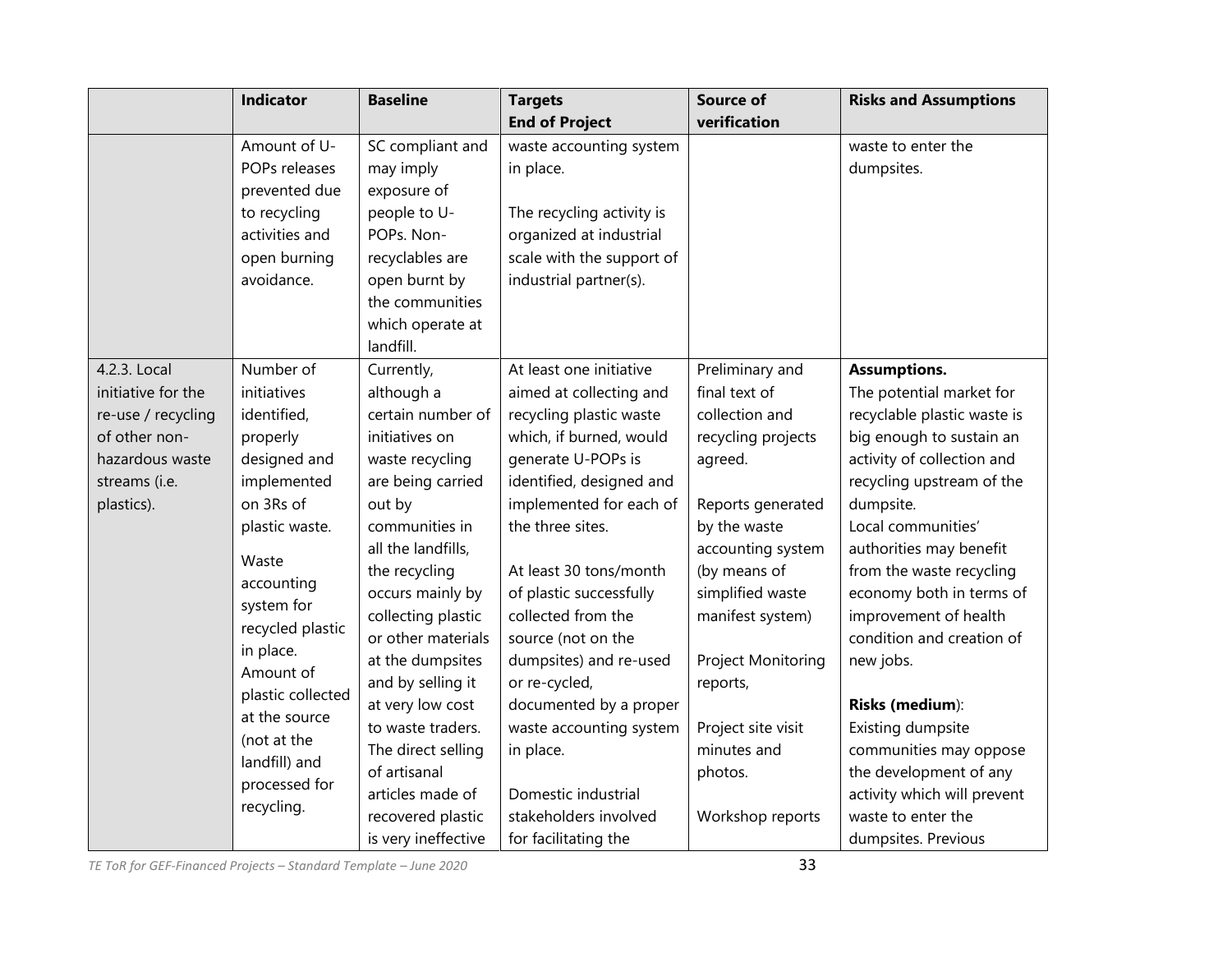|                                                                                                                                                                                                                           | <b>Indicator</b>                                                                                                                                                                                                                                                                   | <b>Baseline</b>                                                                                                                                                                                                                                                                                           | <b>Targets</b><br><b>End of Project</b>                                                                                                                                                                                                                                                                                                                                                                                | <b>Source of</b><br>verification                                                                                         | <b>Risks and Assumptions</b>                                                                                                                                                                                                                                                                                                                                                                                                                                     |
|---------------------------------------------------------------------------------------------------------------------------------------------------------------------------------------------------------------------------|------------------------------------------------------------------------------------------------------------------------------------------------------------------------------------------------------------------------------------------------------------------------------------|-----------------------------------------------------------------------------------------------------------------------------------------------------------------------------------------------------------------------------------------------------------------------------------------------------------|------------------------------------------------------------------------------------------------------------------------------------------------------------------------------------------------------------------------------------------------------------------------------------------------------------------------------------------------------------------------------------------------------------------------|--------------------------------------------------------------------------------------------------------------------------|------------------------------------------------------------------------------------------------------------------------------------------------------------------------------------------------------------------------------------------------------------------------------------------------------------------------------------------------------------------------------------------------------------------------------------------------------------------|
|                                                                                                                                                                                                                           | Amount of U-<br>POPs releases<br>prevented due<br>to recycling<br>activities and<br>open burning<br>avoidance.                                                                                                                                                                     | The issue of<br>recycling of<br>plastic bags is<br>largely<br>unanswered.<br>Non-recyclable<br>plastics are often<br>open burnt by<br>the communities<br>which operate at<br>landfill.                                                                                                                    | placing on the market of<br>recovered plastic at<br>industrial scale.                                                                                                                                                                                                                                                                                                                                                  |                                                                                                                          | bilateral project on plastic<br>recycling at dumpsite<br>failed.                                                                                                                                                                                                                                                                                                                                                                                                 |
|                                                                                                                                                                                                                           |                                                                                                                                                                                                                                                                                    |                                                                                                                                                                                                                                                                                                           | 4.3 Municipal waste disposal sites with adequate management practices (non-burn).                                                                                                                                                                                                                                                                                                                                      |                                                                                                                          |                                                                                                                                                                                                                                                                                                                                                                                                                                                                  |
| 4.3.1 Prioritization<br>of open-burning<br>landfills to be<br>closed and<br>cleaned up,<br>emergency plans<br>including social<br>and resettlement<br>issues and<br>cleanup plans for<br>at least 3 landfills<br>drafted. | Prioritisation of<br>dumpsites in<br>Kenya<br>established.<br>Emergency<br>plans for<br>limiting the<br>release of U-<br>POPs and other<br>toxic chemicals<br>from dumpsite<br>are available for<br>at least 3<br>dumpsites.<br>Clean-up plans<br>for 1 landfill are<br>available. | A number of<br>clean-up and<br>remediation plans<br>have been<br>drafted in the<br>recent years for<br>the Nairobi<br>dumpsite;<br>however none of<br>these plans have<br>been<br>implemented.<br>Remediation<br>plans need to be<br>designed<br>involving<br>communities<br>living at the<br>dumpsite to | Dumpsites in the main<br>Kenyan cities prioritised<br>for intervention and<br>emergency<br>countermeasures based<br>on health risk<br>assessment, ecosystem<br>risk assessment and<br>socio-economic and<br>criteria.<br>Emergency plan for<br>three priority dumpsites,<br>aimed at reducing<br>release of U-POPs and<br>other toxic chemicals,<br>and at reducing<br>exposure to POPs of the<br>population, drafted. | List of priority<br>dumpsites agreed<br>with the GoK.<br>Emergency plan for<br>3 priority<br>dumpsites.<br>Clean-up plan | <b>Assumption</b><br>Although none of the<br>previous clean-up plans<br>was implemented, is still<br>useful to study the<br>situation at priority landfills<br>with a wider perspective to<br>integrate lessons learnt and<br>propose more feasible<br>clean-up plans.<br>Emergency plans, which<br>objectives are limited to<br>the prevention of U-POPs<br>release and reduction of<br>people exposure, have a<br>greater probability of being<br>implemented. |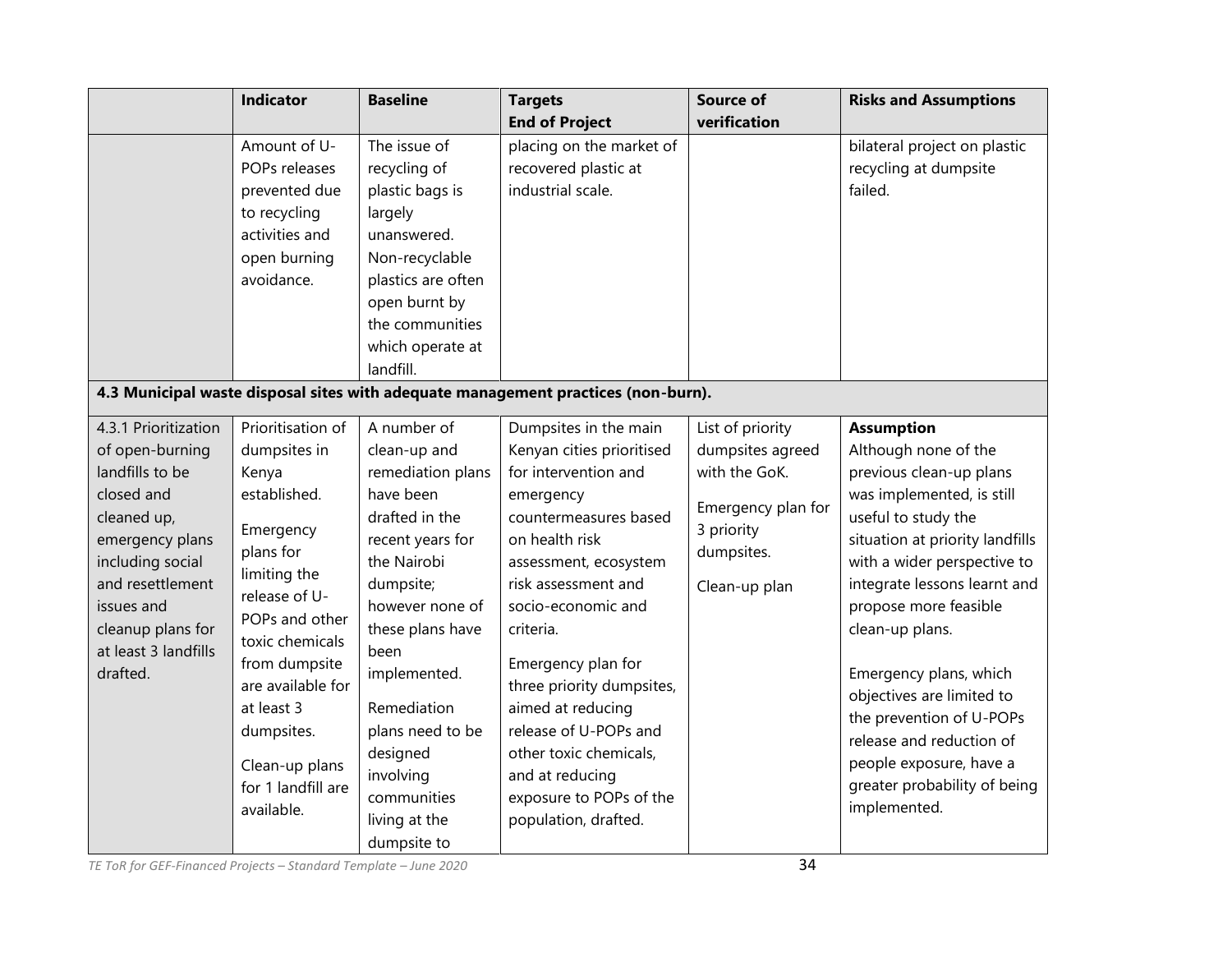|                                                                                                                                                                                           | <b>Indicator</b>                                                                                                                                                                                                                                      | <b>Baseline</b>                                                                                                                                                                                                                                                                               | <b>Targets</b>                                                                                                                                                                                                                                                                                                                                                                                                                                                                                | <b>Source of</b>                                                                                                                                                                                                                                                                  | <b>Risks and Assumptions</b>                                                                                                                                                                                                                                                                                                                                                                |
|-------------------------------------------------------------------------------------------------------------------------------------------------------------------------------------------|-------------------------------------------------------------------------------------------------------------------------------------------------------------------------------------------------------------------------------------------------------|-----------------------------------------------------------------------------------------------------------------------------------------------------------------------------------------------------------------------------------------------------------------------------------------------|-----------------------------------------------------------------------------------------------------------------------------------------------------------------------------------------------------------------------------------------------------------------------------------------------------------------------------------------------------------------------------------------------------------------------------------------------------------------------------------------------|-----------------------------------------------------------------------------------------------------------------------------------------------------------------------------------------------------------------------------------------------------------------------------------|---------------------------------------------------------------------------------------------------------------------------------------------------------------------------------------------------------------------------------------------------------------------------------------------------------------------------------------------------------------------------------------------|
|                                                                                                                                                                                           |                                                                                                                                                                                                                                                       |                                                                                                                                                                                                                                                                                               | <b>End of Project</b>                                                                                                                                                                                                                                                                                                                                                                                                                                                                         | verification                                                                                                                                                                                                                                                                      |                                                                                                                                                                                                                                                                                                                                                                                             |
|                                                                                                                                                                                           |                                                                                                                                                                                                                                                       | increase<br>probability of<br>implementation.                                                                                                                                                                                                                                                 | At least one remediation<br>plan for a priority<br>dumpsite, based on the<br>economy of waste<br>recycling, drafted with<br>the involvement of<br>dumpsite communities.                                                                                                                                                                                                                                                                                                                       |                                                                                                                                                                                                                                                                                   | Risks (high):<br>Historically, the risk of<br>failure is very high. The risk<br>may be minimized by<br>reducing the scope of<br>remediation plans to<br>prevention of U-POPs<br>releases and limitation of<br>people's exposure to<br>chemicals.                                                                                                                                            |
| 4.3.2. Emergency<br>measures for<br>reducing release<br>of contaminants<br>in the<br>environment and<br>the exposure of<br>the population<br>implemented in<br>one high priority<br>site. | Number of<br>people who<br>benefit from<br>reduction of<br>exposure to<br>chemicals<br>released by the<br>dumpsite.<br>Amount of the<br>release<br>reduction of U-<br>POPs and other<br>chemicals from<br>implementation<br>of emergency<br>measures. | None of the<br>clean-up plans<br>drafted in the<br>past was<br>implemented.<br>No emergency<br>measure for<br>reduction of U-<br>POPs release<br>from open<br>burning at<br>dumpsites or<br>reduction of<br>people exposure<br>to chemicals<br>released by the<br>dumpsite ever<br>attempted. | The exposure of at least<br>5,000 people to<br>chemicals released from<br>dumpsites is halved,<br>thanks to the adoption<br>of emergency measures.<br>The release of at least 20<br>gTEq/yr of PCDD/F<br>avoided by means of<br>emergency measures<br>directly aimed at<br>preventing open<br>burning of waste.<br>The release of at least 3<br>gTEq/yr of PCDD/F<br>avoided by means of<br>activities implemented<br>under output 4.2.3.<br>aimed at preventing<br>recyclable waste to enter | Reports from site<br>visits.<br>Surveillance reports<br>conducted at the<br>dumpsites where<br>emergency<br>measures have<br>been put in place.<br>Monitoring reports.<br>Sampling and<br>analysis reports.<br>Documented<br>interviews with<br>people from local<br>communities. | Assumptions.<br>Simple emergency<br>measures (surveillance;<br>fencing; incentives) may be<br>effective in preventing<br>open burning at landfills<br>and at avoiding exposure<br>to U-POPs.<br>Risks (high):<br>The effectiveness of any<br>measure to be<br>implemented at dumpsites<br>requires a sound approach<br>for involving dumpsite<br>communities and ensuring<br>their support. |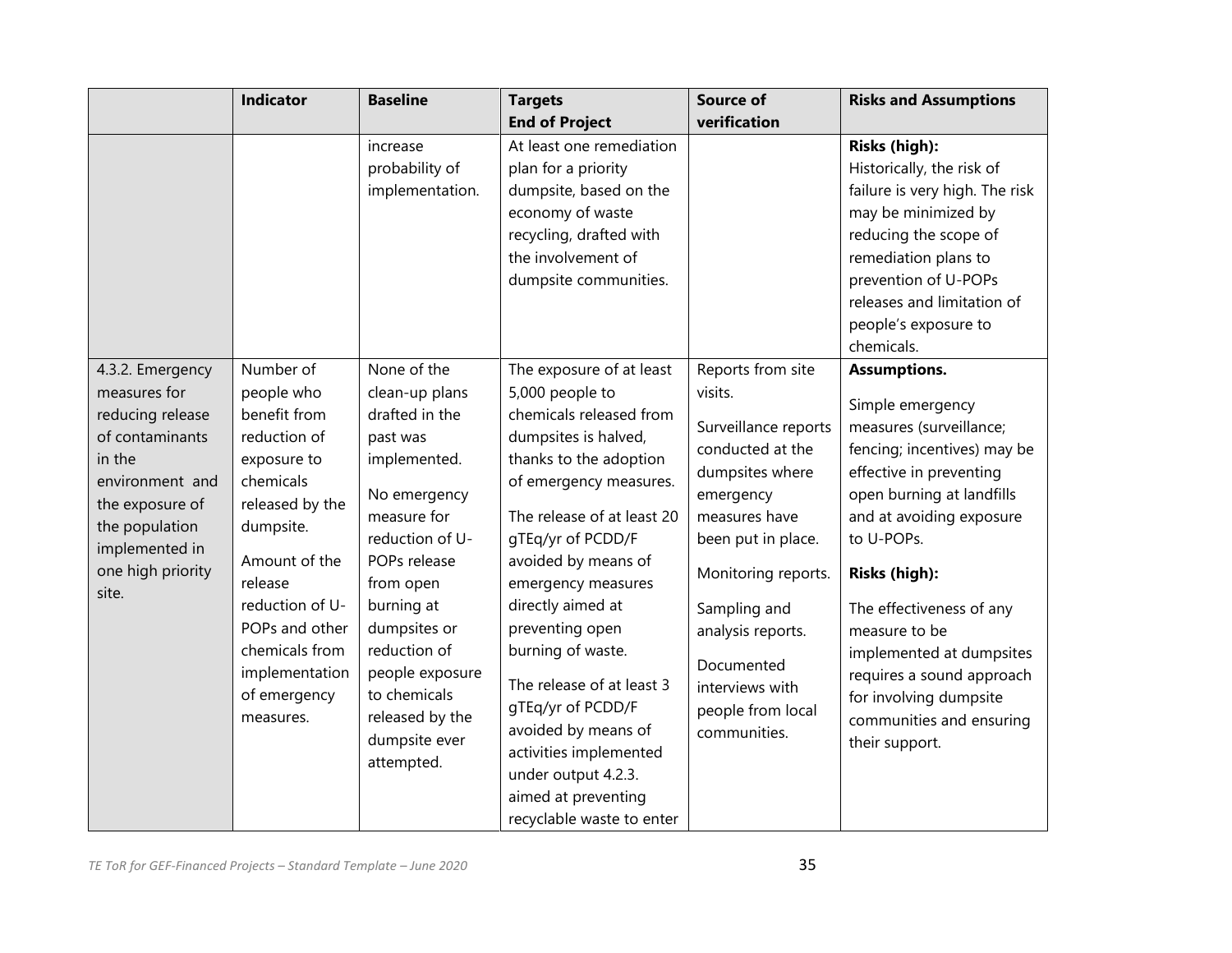|                                                       | Indicator       | <b>Baseline</b> | <b>Targets</b>                                                                                                         | <b>Source of</b> | <b>Risks and Assumptions</b> |
|-------------------------------------------------------|-----------------|-----------------|------------------------------------------------------------------------------------------------------------------------|------------------|------------------------------|
|                                                       |                 |                 | <b>End of Project</b>                                                                                                  | verification     |                              |
|                                                       |                 |                 | dumpsites burning of                                                                                                   |                  |                              |
|                                                       |                 |                 | waste.                                                                                                                 |                  |                              |
|                                                       |                 |                 |                                                                                                                        |                  |                              |
|                                                       |                 |                 |                                                                                                                        |                  |                              |
|                                                       |                 |                 |                                                                                                                        |                  |                              |
|                                                       |                 |                 |                                                                                                                        |                  |                              |
|                                                       |                 |                 |                                                                                                                        |                  |                              |
|                                                       |                 |                 |                                                                                                                        |                  |                              |
|                                                       |                 |                 |                                                                                                                        |                  |                              |
| <b>Component 5. Project Monitoring and evaluation</b> |                 |                 |                                                                                                                        |                  |                              |
|                                                       |                 |                 | Outcome 5.1. Project monitoring, including PIR, Annual and quarterly workplans, Annual and Quarterly Progress Reports. |                  |                              |
| Output 5.1.1                                          | Steering        | N/A             | <b>National Steering</b>                                                                                               |                  |                              |
| Project steering                                      | committee       |                 | Committee established                                                                                                  |                  |                              |
| committee                                             | appointed.      |                 |                                                                                                                        |                  |                              |
| established.                                          |                 |                 |                                                                                                                        |                  |                              |
| Output 5.1.2                                          | Availability of | N/A             | Inception report and                                                                                                   |                  |                              |
| Progress report                                       | Quarterly       |                 | progress report as per                                                                                                 |                  |                              |
| drafted and                                           | progress        |                 | monitoring plan drafted                                                                                                |                  |                              |
| approved                                              | reports (QPRs)  |                 | and approved.                                                                                                          |                  |                              |
|                                                       | and annual      |                 |                                                                                                                        |                  |                              |
|                                                       | ones (APRs)     |                 |                                                                                                                        |                  |                              |
| Output 5.1.3                                          | Availability of | N/A             | Quarterly and Annual                                                                                                   |                  |                              |
| Workplans drafted                                     | Quarterly       |                 | workplans as per                                                                                                       |                  |                              |
| and approved                                          | (QWP) and       |                 | monitoring plan drafted                                                                                                |                  |                              |
|                                                       | Annual (AWP)    |                 | and approved                                                                                                           |                  |                              |
|                                                       | workplans       |                 |                                                                                                                        |                  |                              |
| 5.2. Project evaluation and audit                     |                 |                 |                                                                                                                        |                  |                              |
| 5.2.1. Mid term                                       | Availability of | N/A             | Mid-term evaluation                                                                                                    |                  |                              |
| evaluation                                            | completed       |                 | completed.                                                                                                             |                  |                              |
| completed.                                            | mid-term        |                 |                                                                                                                        |                  |                              |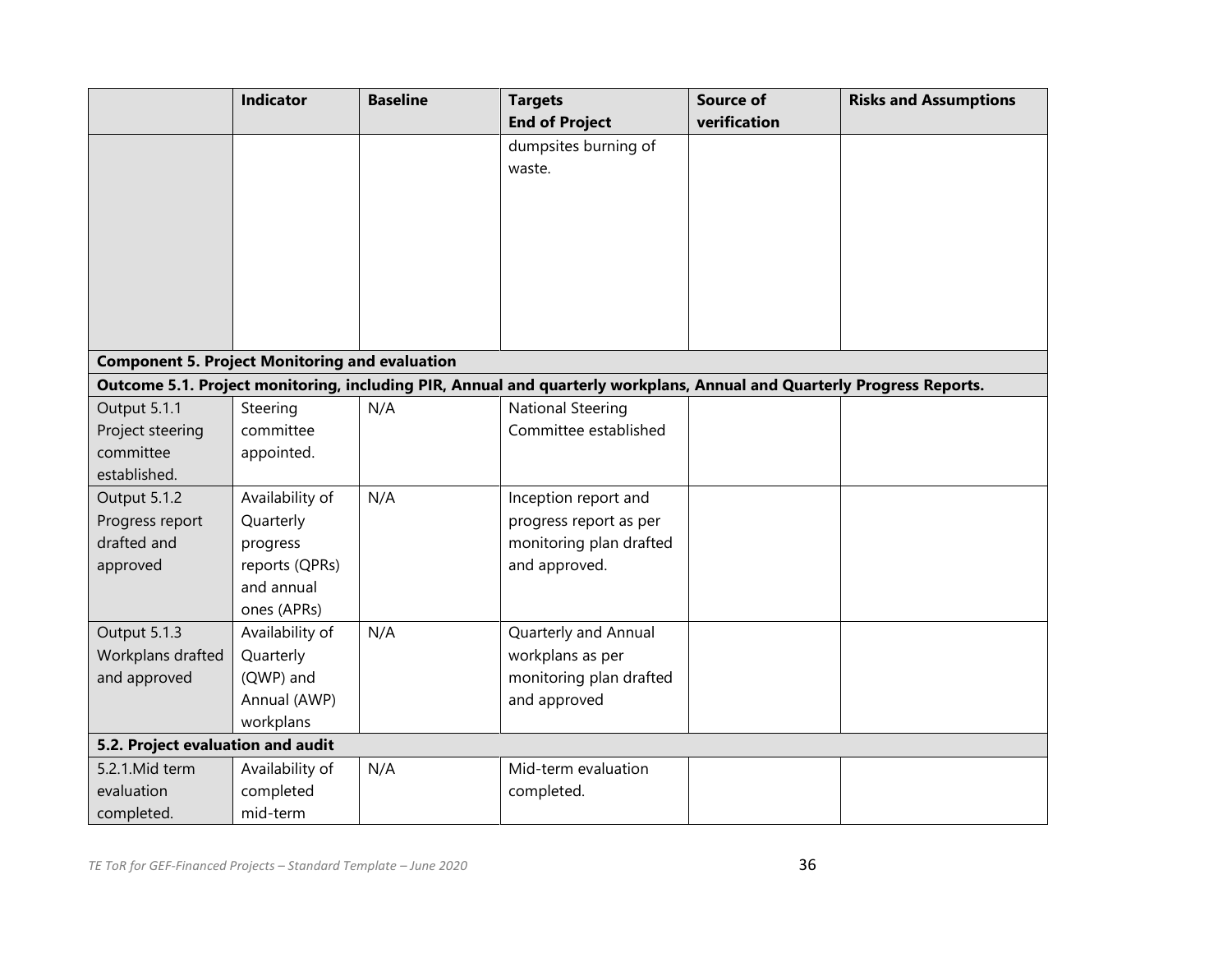|                  | <b>Indicator</b> | <b>Baseline</b> | <b>Targets</b>        | <b>Source of</b> | <b>Risks and Assumptions</b> |
|------------------|------------------|-----------------|-----------------------|------------------|------------------------------|
|                  |                  |                 | <b>End of Project</b> | verification     |                              |
|                  | evaluation       |                 |                       |                  |                              |
|                  | report.          |                 |                       |                  |                              |
| 5.2.2 Terminal   | Availability of  | N/A             | Terminal evaluation   |                  |                              |
| evaluation       | terminal         |                 | completed.            |                  |                              |
| completed        | evaluation       |                 |                       |                  |                              |
|                  | report.          |                 |                       |                  |                              |
| 5.2.3 Financial  | Availability of  | N/A             | Financial audit       |                  |                              |
| audit completed. | financial audit  |                 | completed.            |                  |                              |
|                  | report.          |                 |                       |                  |                              |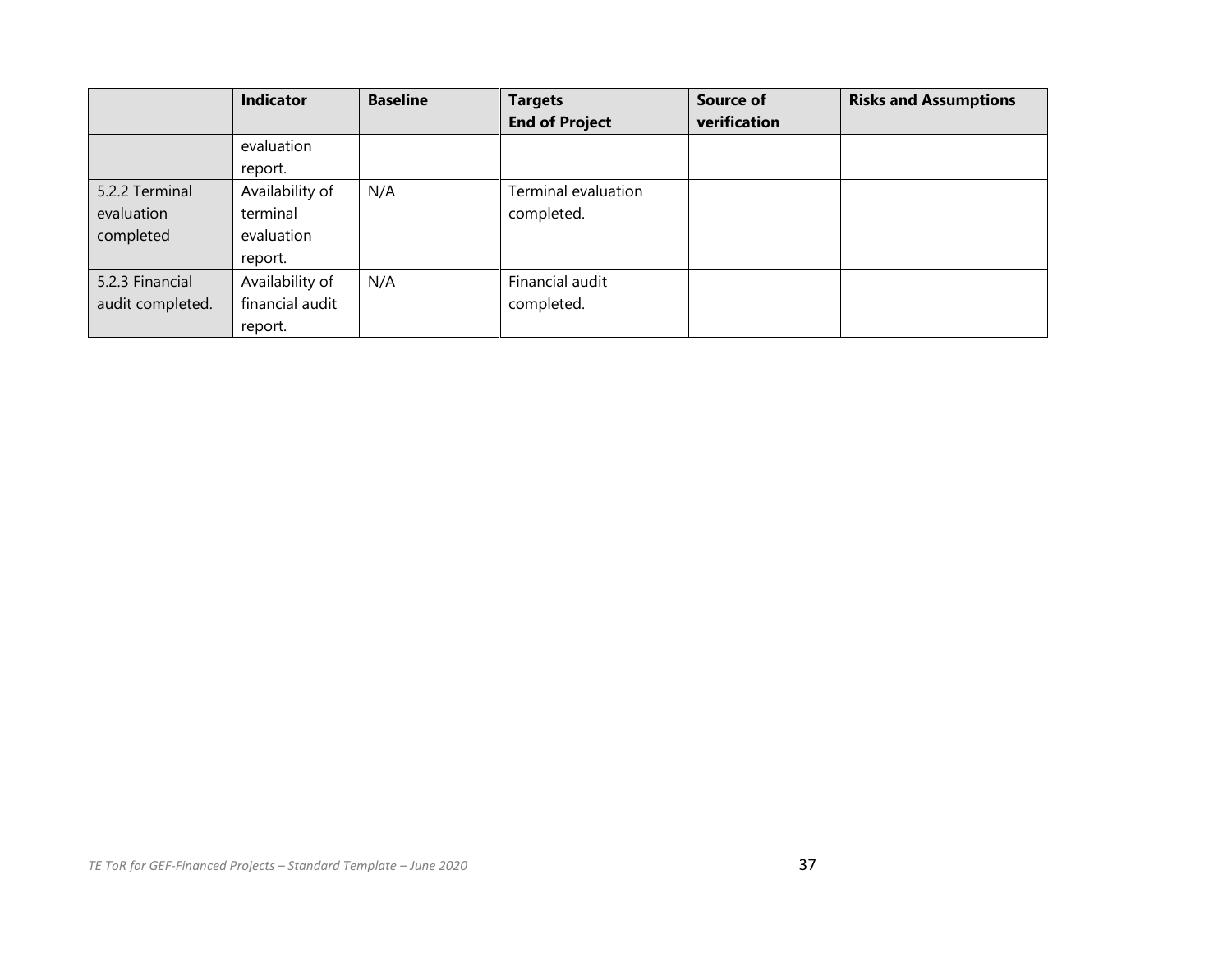# **ToR Annex B: Project Information Package to be reviewed by TE team**

| $\#$           | Item (electronic versions preferred if available)                                                                                                                                    |
|----------------|--------------------------------------------------------------------------------------------------------------------------------------------------------------------------------------|
| 1              | Project Identification Form (PIF)                                                                                                                                                    |
| 2              | <b>UNDP Initiation Plan</b>                                                                                                                                                          |
| 3              | Final UNDP-GEF Project Document with all annexes                                                                                                                                     |
| $\overline{4}$ | <b>CEO Endorsement Request</b>                                                                                                                                                       |
| 5              | UNDP Social and Environmental Screening Procedure (SESP) and associated management                                                                                                   |
|                | plans (if any)                                                                                                                                                                       |
| 6              | Inception Workshop Report                                                                                                                                                            |
| 7              | Mid-Term Review report and management response to MTR recommendations                                                                                                                |
| 8              | All Project Implementation Reports (PIRs)                                                                                                                                            |
| 9              | Progress reports (quarterly, semi-annual or annual, with associated workplans and                                                                                                    |
|                | financial reports)                                                                                                                                                                   |
| 10             | Oversight mission reports                                                                                                                                                            |
| 11             | Minutes of Project Board Meetings and of other meetings (i.e. Project Appraisal                                                                                                      |
|                | Committee meetings)                                                                                                                                                                  |
| 12             | GEF Tracking Tools (from CEO Endorsement, midterm and terminal stages)                                                                                                               |
| 13             | GEF/LDCF/SCCF Core Indicators (from PIF, CEO Endorsement, midterm and terminal                                                                                                       |
|                | stages); for GEF-6 and GEF-7 projects only                                                                                                                                           |
| 14             | Financial data, including actual expenditures by project outcome, including management                                                                                               |
|                | costs, and including documentation of any significant budget revisions                                                                                                               |
| 15             | Co-financing data with expected and actual contributions broken down by type of co-                                                                                                  |
|                | financing, source, and whether the contribution is considered as investment mobilized or                                                                                             |
|                | recurring expenditures                                                                                                                                                               |
| 16             | Audit reports                                                                                                                                                                        |
| 17             | Electronic copies of project outputs (booklets, manuals, technical reports, articles, etc.)                                                                                          |
| 18             | Sample of project communications materials                                                                                                                                           |
| 19             | Summary list of formal meetings, workshops, etc. held, with date, location, topic, and                                                                                               |
|                | number of participants                                                                                                                                                               |
| 20             | Any relevant socio-economic monitoring data, such as average incomes / employment                                                                                                    |
|                | levels of stakeholders in the target area, change in revenue related to project activities                                                                                           |
| 21             | List of contracts and procurement items over ~US\$5,000 (i.e. organizations or companies                                                                                             |
|                | contracted for project outputs, etc., except in cases of confidential information)<br>List of related projects/initiatives contributing to project objectives approved/started after |
| 22             | GEF project approval (i.e. any leveraged or "catalytic" results)                                                                                                                     |
| 23             | Data on relevant project website activity - e.g. number of unique visitors per month,                                                                                                |
|                | number of page views, etc. over relevant time period, if available                                                                                                                   |
| 24             | <b>UNDP Country Programme Document (CPD)</b>                                                                                                                                         |
| 25             | List/map of project sites, highlighting suggested visits                                                                                                                             |
| 26             | List and contact details for project staff, key project stakeholders, including Project Board                                                                                        |
|                | members, RTA, Project Team members, and other partners to be consulted                                                                                                               |
| 27             | Project deliverables that provide documentary evidence of achievement towards project                                                                                                |
|                | outcomes                                                                                                                                                                             |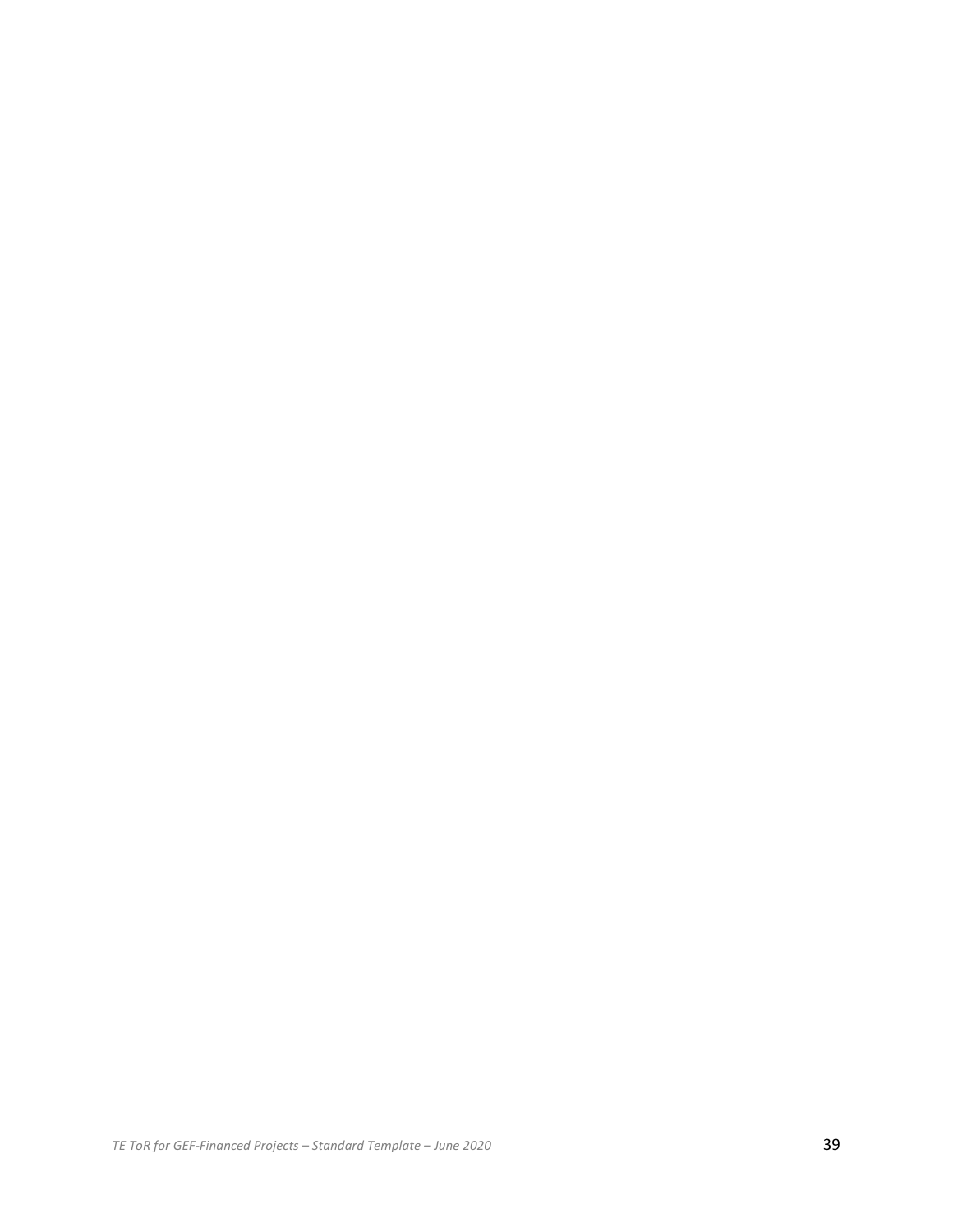## **ToR Annex C: Content of the TE report**

- i. Title page
	- Title of UNDP-supported GEF-financed project
	- UNDP PIMS ID and GEF ID
	- TE timeframe and date of final TE report
	- Region and countries included in the project
	- GEF Focal Area/Strategic Program
	- Executing Agency, Implementing partner and other project partners
	- TE Team members
- ii. Acknowledgements
- iii. Table of Contents
- iv. Acronyms and Abbreviations
- 1. Executive Summary (3-4 pages)
	- Project Information Table
	- Project Description (brief)
	- Evaluation Ratings Table
	- Concise summary of findings, conclusions and lessons learned
	- Recommendations summary table
- 2. Introduction (2-3 pages)
	- Purpose and objective of the TE
	- Scope
	- Methodology
	- Data Collection & Analysis
	- Ethics
	- Limitations to the evaluation
	- Structure of the TE report
- 3. Project Description (3-5 pages)
	- Project start and duration, including milestones
	- Development context: environmental, socio-economic, institutional, and policy factors relevant to the project objective and scope
	- Problems that the project sought to address, threats and barriers targeted
	- Immediate and development objectives of the project
	- Expected results
	- Main stakeholders: summary list
	- Theory of Change
- 4. Findings

(in addition to a descriptive assessment, all criteria marked with (\*) must be given a rating9) 4.1 Project Design/Formulation

- Analysis of Results Framework: project logic and strategy, indicators
- Assumptions and Risks

<sup>&</sup>lt;sup>9</sup> See ToR Annex F for rating scales.

*TE ToR for GEF-Financed Projects – Standard Template – June 2020* 40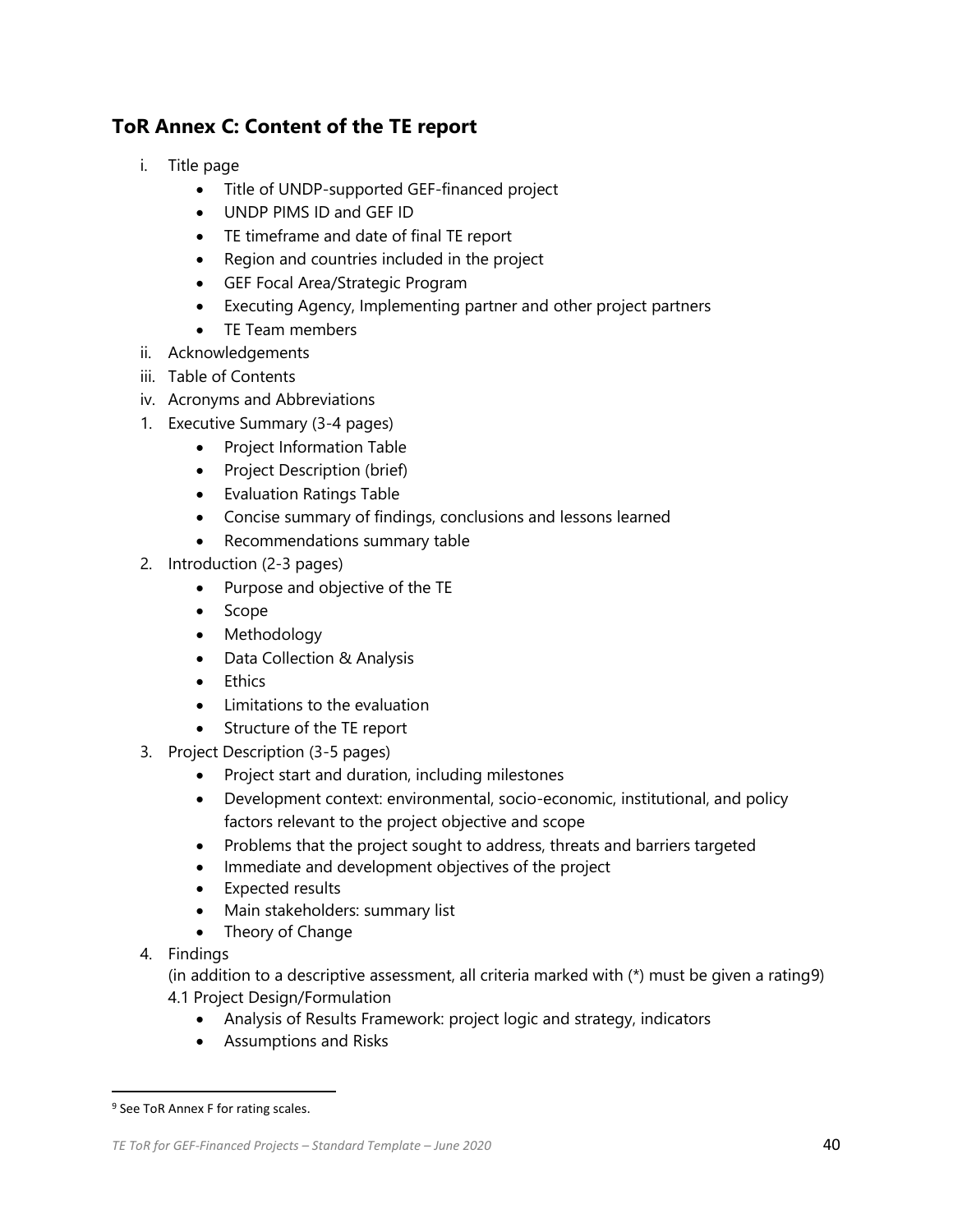- Lessons from other relevant projects (e.g. same focal area) incorporated into project design
- Planned stakeholder participation
- Linkages between project and other interventions within the sector
- 4.1 Project Implementation
	- Adaptive management (changes to the project design and project outputs during implementation)
	- Actual stakeholder participation and partnership arrangements
	- Project Finance and Co-finance
	- Monitoring & Evaluation: design at entry (\*), implementation (\*), and overall assessment of M&E (\*)
	- UNDP implementation/oversight (\*) and Implementing Partner execution (\*), overall project implementation/execution (\*), coordination, and operational issues
	- Risk Management, including Social and Environmental Standards (Safeguards)
- 4.2 Project Results and Impacts
	- Progress towards objective and expected outcomes (\*)
	- Relevance (\*)
	- Effectiveness (\*)
	- $\bullet$  Efficiency  $(*)$
	- Overall Outcome (\*)
	- Sustainability: financial (\*), socio-economic (\*), institutional framework and governance (\*), environmental (\*), and overall likelihood (\*)
	- Country ownership
	- Gender equality and women's empowerment
	- Cross-cutting Issues
	- GEF Additionality
	- Catalytic/Replication Effect
	- Progress to Impact
- 5. Main Findings, Conclusions, Recommendations & Lessons
	- Main Findings
	- Conclusions
	- Recommendations
	- Lessons Learned
- 6. Annexes
	- TE ToR (excluding ToR annexes)
	- TE Mission itinerary, including summary of field visits
	- List of persons interviewed
	- List of documents reviewed
	- Evaluation Question Matrix (evaluation criteria with key questions, indicators, sources of data, and methodology)
	- Questionnaire used and summary of results
	- Co-financing tables (if not include in body of report)
	- TE Rating scales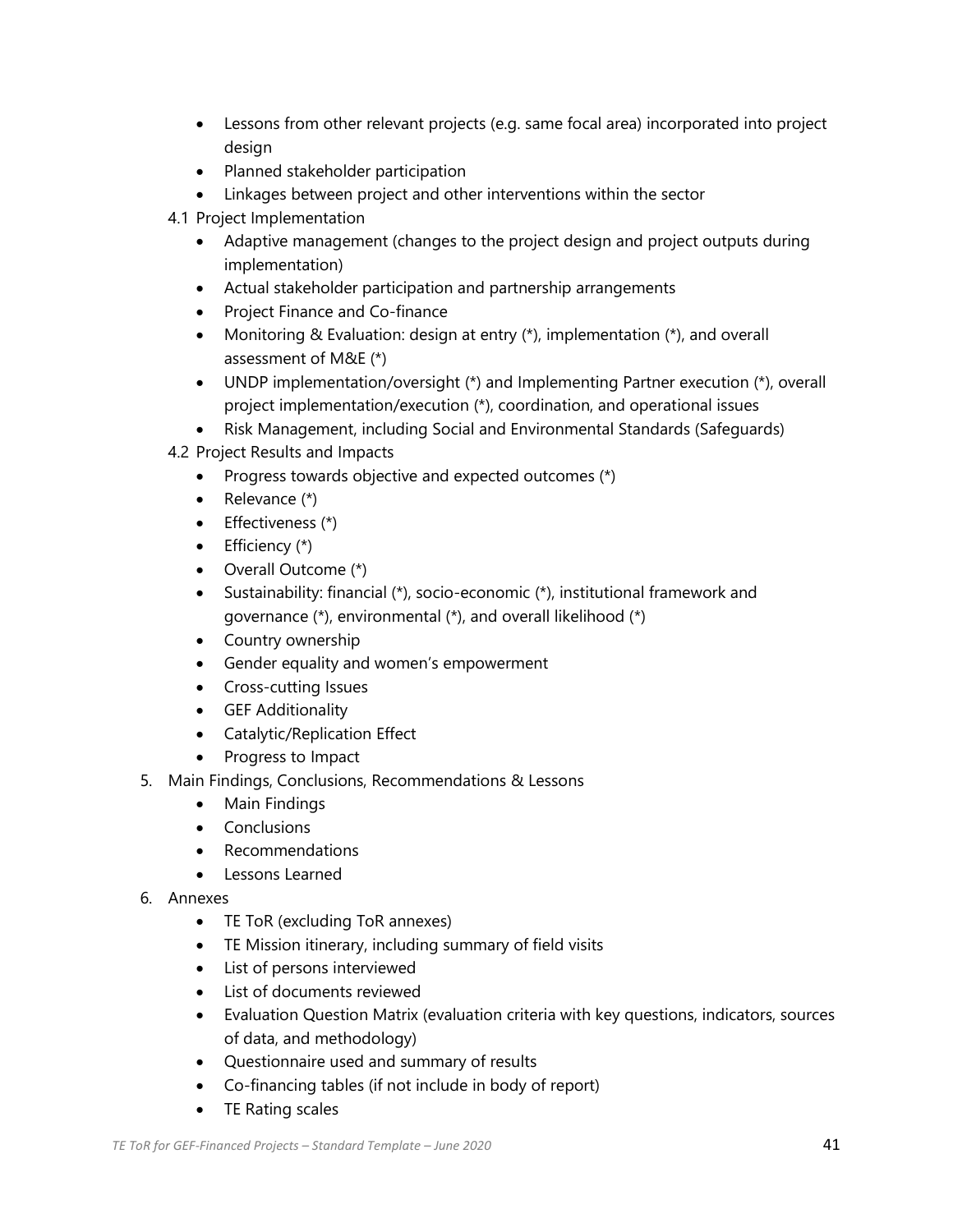- Signed Evaluation Consultant Agreement form
- Signed UNEG Code of Conduct form
- Signed TE Report Clearance form
- *Annexed in a separate file*: TE Audit Trail
- *Annexed in a separate file:* relevant terminal GEF/LDCF/SCCF Core Indicators or Tracking Tools, as applicable

## **ToR Annex D: Evaluation Criteria Matrix template**

| <b>Evaluative Criteria</b><br><b>Questions</b>                                                                         | <b>Indicators</b>                                                                                                                                                                                     | <b>Sources</b>                                                                                                                                                             | <b>Methodology</b>                                                                                                                 |  |  |  |
|------------------------------------------------------------------------------------------------------------------------|-------------------------------------------------------------------------------------------------------------------------------------------------------------------------------------------------------|----------------------------------------------------------------------------------------------------------------------------------------------------------------------------|------------------------------------------------------------------------------------------------------------------------------------|--|--|--|
|                                                                                                                        | Relevance: How does the project relate to the main objectives of the GEF Focal area, and to the                                                                                                       |                                                                                                                                                                            |                                                                                                                                    |  |  |  |
|                                                                                                                        | environment and development priorities a the local, regional and national level?                                                                                                                      |                                                                                                                                                                            |                                                                                                                                    |  |  |  |
| <i>(include evaluative)</i><br>questions)                                                                              | (i.e. relationships established,<br>level of coherence between<br>project design and<br>implementation approach,<br>specific activities conducted,<br>quality of risk mitigation<br>strategies, etc.) | (i.e. project<br>documentation, national<br>policies or strategies,<br>websites, project staff,<br>project partners, data<br>collected throughout the<br>TE mission, etc.) | (i.e. document<br>analysis, data<br>analysis,<br>interviews with<br>project staff,<br>interviews with<br>stakeholders,<br>$etc.$ ) |  |  |  |
|                                                                                                                        |                                                                                                                                                                                                       |                                                                                                                                                                            |                                                                                                                                    |  |  |  |
|                                                                                                                        |                                                                                                                                                                                                       |                                                                                                                                                                            |                                                                                                                                    |  |  |  |
| achieved?                                                                                                              | Effectiveness: To what extent have the expected outcomes and objectives of the project been                                                                                                           |                                                                                                                                                                            |                                                                                                                                    |  |  |  |
|                                                                                                                        |                                                                                                                                                                                                       |                                                                                                                                                                            |                                                                                                                                    |  |  |  |
|                                                                                                                        |                                                                                                                                                                                                       |                                                                                                                                                                            |                                                                                                                                    |  |  |  |
| standards?                                                                                                             | Efficiency: Was the project implemented efficiently, in line with international and national norms and                                                                                                |                                                                                                                                                                            |                                                                                                                                    |  |  |  |
|                                                                                                                        |                                                                                                                                                                                                       |                                                                                                                                                                            |                                                                                                                                    |  |  |  |
|                                                                                                                        |                                                                                                                                                                                                       |                                                                                                                                                                            |                                                                                                                                    |  |  |  |
|                                                                                                                        | Sustainability: To what extent are there financial, institutional, socio-political, and/or environmental<br>risks to sustaining long-term project results?                                            |                                                                                                                                                                            |                                                                                                                                    |  |  |  |
|                                                                                                                        |                                                                                                                                                                                                       |                                                                                                                                                                            |                                                                                                                                    |  |  |  |
|                                                                                                                        |                                                                                                                                                                                                       |                                                                                                                                                                            |                                                                                                                                    |  |  |  |
| Gender equality and women's empowerment: How did the project contribute to gender equality and<br>women's empowerment? |                                                                                                                                                                                                       |                                                                                                                                                                            |                                                                                                                                    |  |  |  |
|                                                                                                                        |                                                                                                                                                                                                       |                                                                                                                                                                            |                                                                                                                                    |  |  |  |
|                                                                                                                        |                                                                                                                                                                                                       |                                                                                                                                                                            |                                                                                                                                    |  |  |  |
|                                                                                                                        | Impact: Are there indications that the project has contributed to, or enabled progress toward<br>reduced environmental stress and/or improved ecological status?                                      |                                                                                                                                                                            |                                                                                                                                    |  |  |  |
|                                                                                                                        |                                                                                                                                                                                                       |                                                                                                                                                                            |                                                                                                                                    |  |  |  |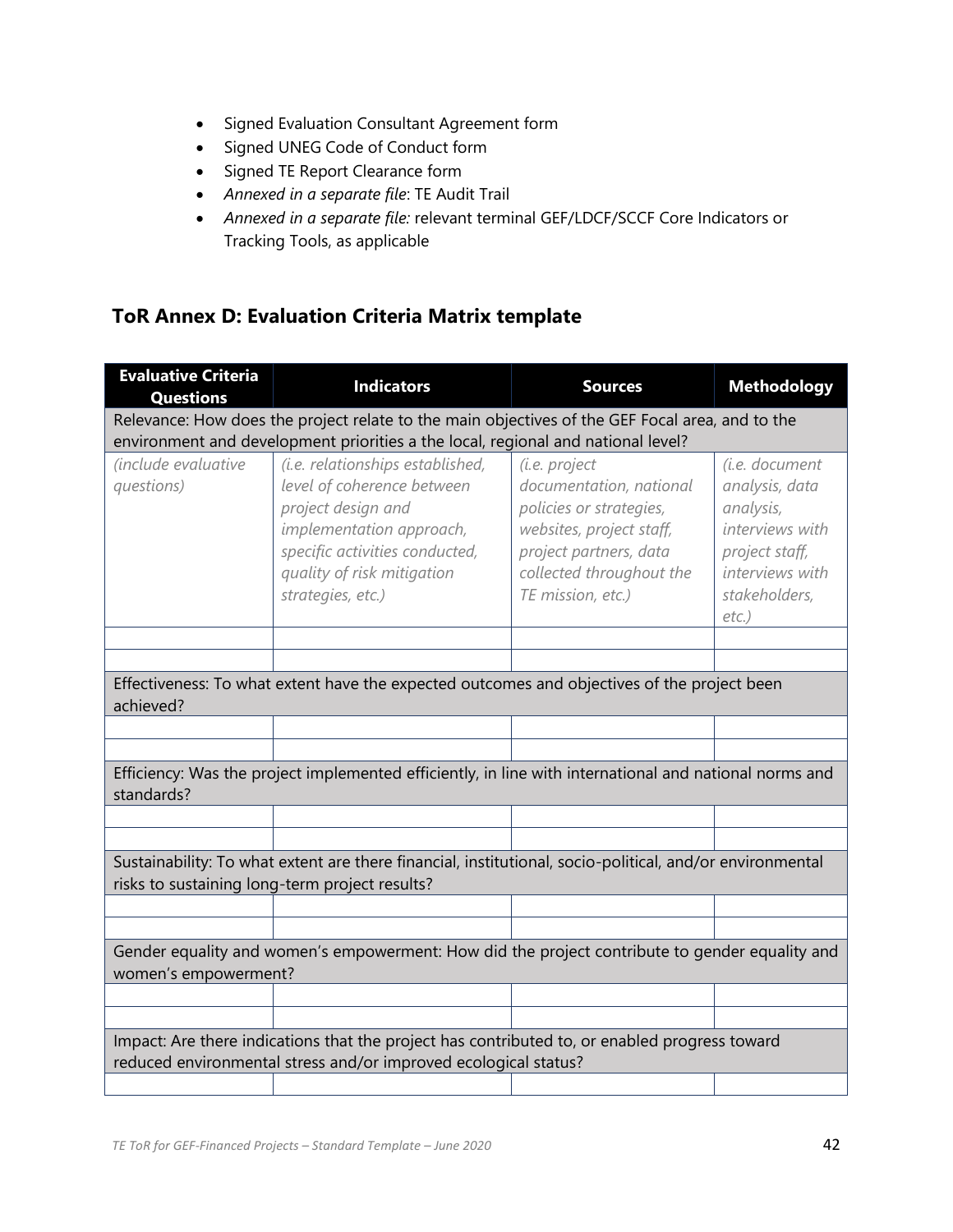*(Expand the table to include questions for all criteria being assessed: Monitoring & Evaluation, UNDP oversight/implementation, Implementing Partner Execution, cross-cutting issues, etc.)*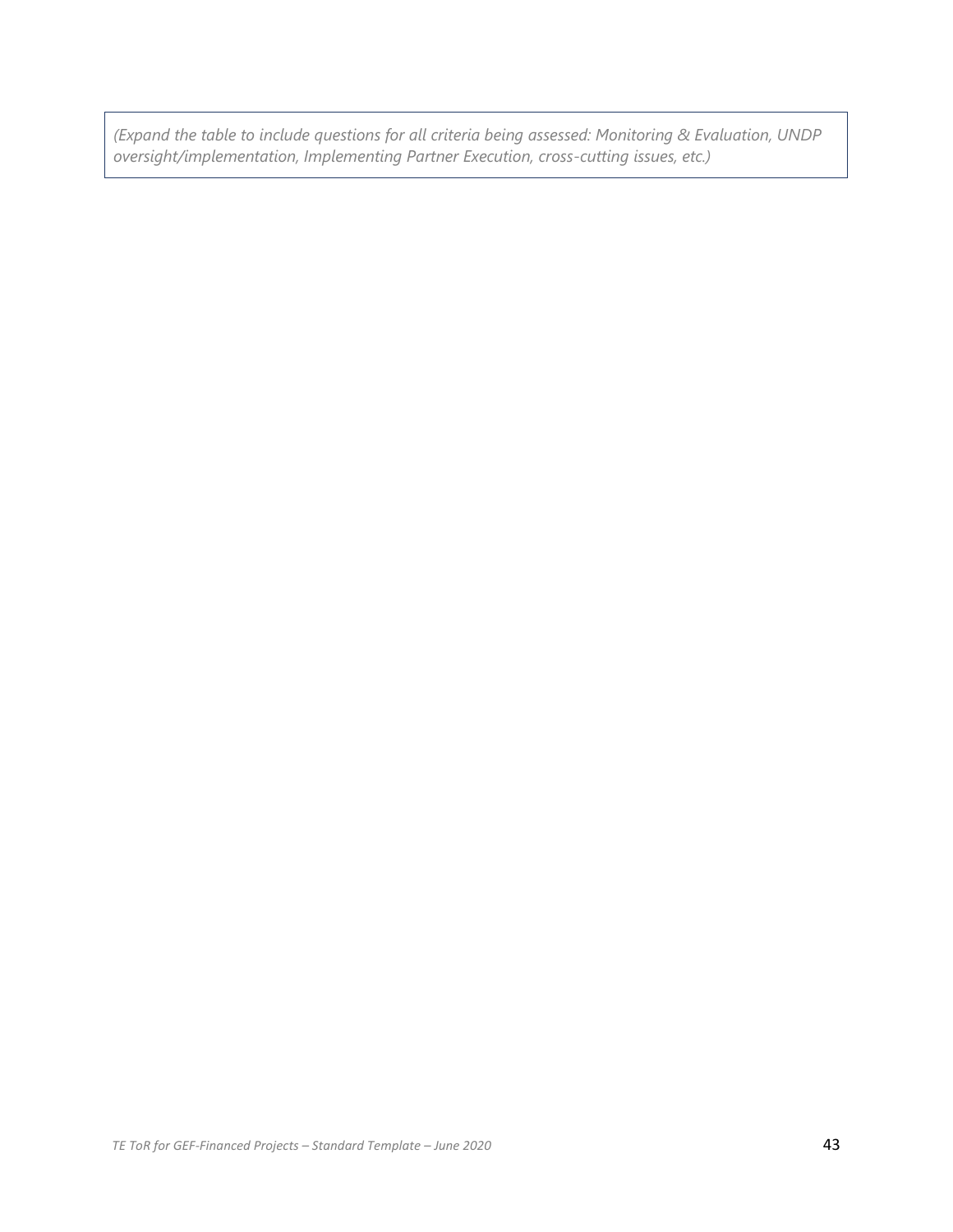### **ToR Annex E: UNEG Code of Conduct for Evaluators**

Independence entails the ability to evaluate without undue influence or pressure by any party (including the hiring unit) and providing evaluators with free access to information on the evaluation subject. Independence provides legitimacy to and ensures an objective perspective on evaluations. An independent evaluation reduces the potential for conflicts of interest which might arise with self-reported ratings by those involved in the management of the project being evaluated. Independence is one of ten general principles for evaluations (together with internationally agreed principles, goals and targets: utility, credibility, impartiality, ethics, transparency, human rights and gender equality, national evaluation capacities, and professionalism).

#### **Evaluators/Consultants:**

- 1. Must present information that is complete and fair in its assessment of strengths and weaknesses so that decisions or actions taken are well founded.
- 2. Must disclose the full set of evaluation findings along with information on their limitations and have this accessible to all affected by the evaluation with expressed legal rights to receive results.
- 3. Should protect the anonymity and confidentiality of individual informants. They should provide maximum notice, minimize demands on time, and respect people's right not to engage. Evaluators must respect people's right to provide information in confidence, and must ensure that sensitive information cannot be traced to its source. Evaluators are not expected to evaluate individuals, and must balance an evaluation of management functions with this general principle.
- 4. Sometimes uncover evidence of wrongdoing while conducting evaluations. Such cases must be reported discreetly to the appropriate investigative body. Evaluators should consult with other relevant oversight entities when there is any doubt about if and how issues should be reported.
- 5. Should be sensitive to beliefs, manners and customs and act with integrity and honesty in their relations with all stakeholders. In line with the UN Universal Declaration of Human Rights, evaluators must be sensitive to and address issues of discrimination and gender equality. They should avoid offending the dignity and self-respect of those persons with whom they come in contact in the course of the evaluation. Knowing that evaluation might negatively affect the interests of some stakeholders, evaluators should conduct the evaluation and communicate its purpose and results in a way that clearly respects the stakeholders' dignity and selfworth.
- 6. Are responsible for their performance and their product(s). They are responsible for the clear, accurate and fair written and/or oral presentation of study imitations, findings and recommendations.
- 7. Should reflect sound accounting procedures and be prudent in using the resources of the evaluation.
- 8. Must ensure that independence of judgement is maintained, and that evaluation findings and recommendations are independently presented.
- 9. Must confirm that they have not been involved in designing, executing or advising on the project being evaluated and did not carry out the project's Mid-Term Review.

#### **Evaluation Consultant Agreement Form**

Agreement to abide by the Code of Conduct for Evaluation in the UN System:

| Name of Evaluator: |  |
|--------------------|--|
|--------------------|--|

Name of Consultancy Organization (where relevant):

I confirm that I have received and understood and will abide by the United Nations Code of Conduct for Evaluation.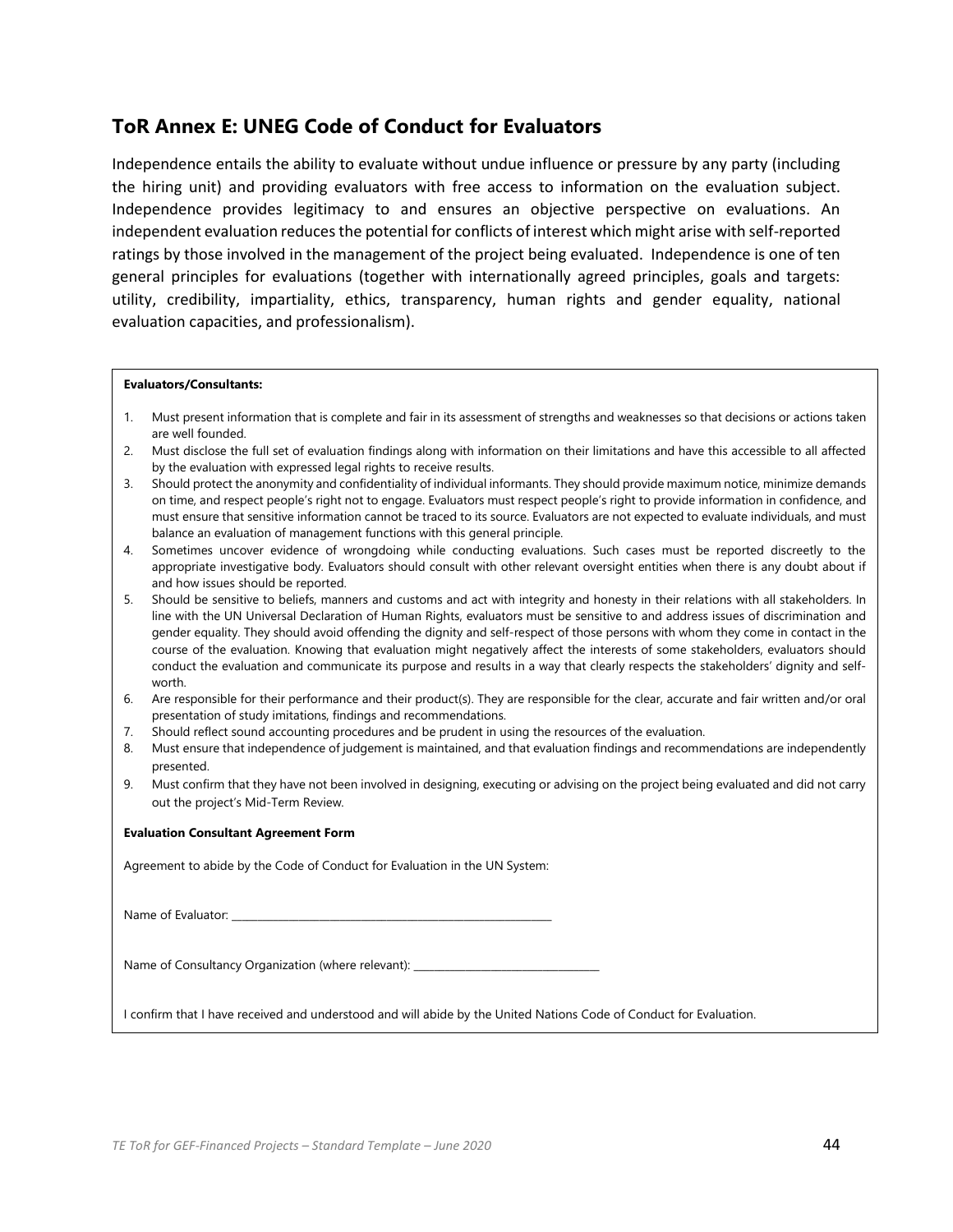# **ToR Annex F: TE Rating Scales**

| Ratings for Outcomes, Effectiveness, Efficiency,<br>M&E, Implementation/Oversight, Execution,<br>Relevance                                                                                                                                                                                                                                                                                                                                                                                                                                                                                                           | Sustainability ratings:                                                                                                                                                                                                                                                                                                                                                 |
|----------------------------------------------------------------------------------------------------------------------------------------------------------------------------------------------------------------------------------------------------------------------------------------------------------------------------------------------------------------------------------------------------------------------------------------------------------------------------------------------------------------------------------------------------------------------------------------------------------------------|-------------------------------------------------------------------------------------------------------------------------------------------------------------------------------------------------------------------------------------------------------------------------------------------------------------------------------------------------------------------------|
| $6$ = Highly Satisfactory (HS): exceeds<br>expectations and/or no shortcomings<br>$5 =$ Satisfactory (S): meets expectations<br>and/or no or minor shortcomings<br>$4$ = Moderately Satisfactory (MS): more or less<br>meets expectations and/or some<br>shortcomings<br>3 = Moderately Unsatisfactory (MU):<br>somewhat below expectations and/or<br>significant shortcomings<br>$2$ = Unsatisfactory (U): substantially below<br>expectations and/or major shortcomings<br>1 = Highly Unsatisfactory (HU): severe<br>shortcomings<br>Unable to Assess (U/A): available information<br>does not allow an assessment | $4$ = Likely (L): negligible risks to sustainability<br>3 = Moderately Likely (ML): moderate risks to<br>sustainability<br>2 = Moderately Unlikely (MU): significant risks<br>to sustainability<br>$1 =$ Unlikely (U): severe risks to sustainability<br>Unable to Assess (U/A): Unable to assess the<br>expected incidence and magnitude of risks to<br>sustainability |

## **ToR Annex G: TE Report Clearance Form**

| Terminal Evaluation Report for (Project Title & UNDP PIMS ID) Reviewed and Cleared By:                                                                                                                                        |  |  |  |  |
|-------------------------------------------------------------------------------------------------------------------------------------------------------------------------------------------------------------------------------|--|--|--|--|
| <b>Commissioning Unit (M&amp;E Focal Point)</b>                                                                                                                                                                               |  |  |  |  |
| Name: Name: Name: Name: Name: Name: Name: Name: Name: Name: Name: Name: Name: Name: Name: Name: Name: Name: Name: Name: Name: Name: Name: Name: Name: Name: Name: Name: Name: Name: Name: Name: Name: Name: Name: Name: Name: |  |  |  |  |
|                                                                                                                                                                                                                               |  |  |  |  |
| <b>Regional Technical Advisor (Nature, Climate and Energy)</b>                                                                                                                                                                |  |  |  |  |
|                                                                                                                                                                                                                               |  |  |  |  |
|                                                                                                                                                                                                                               |  |  |  |  |
|                                                                                                                                                                                                                               |  |  |  |  |